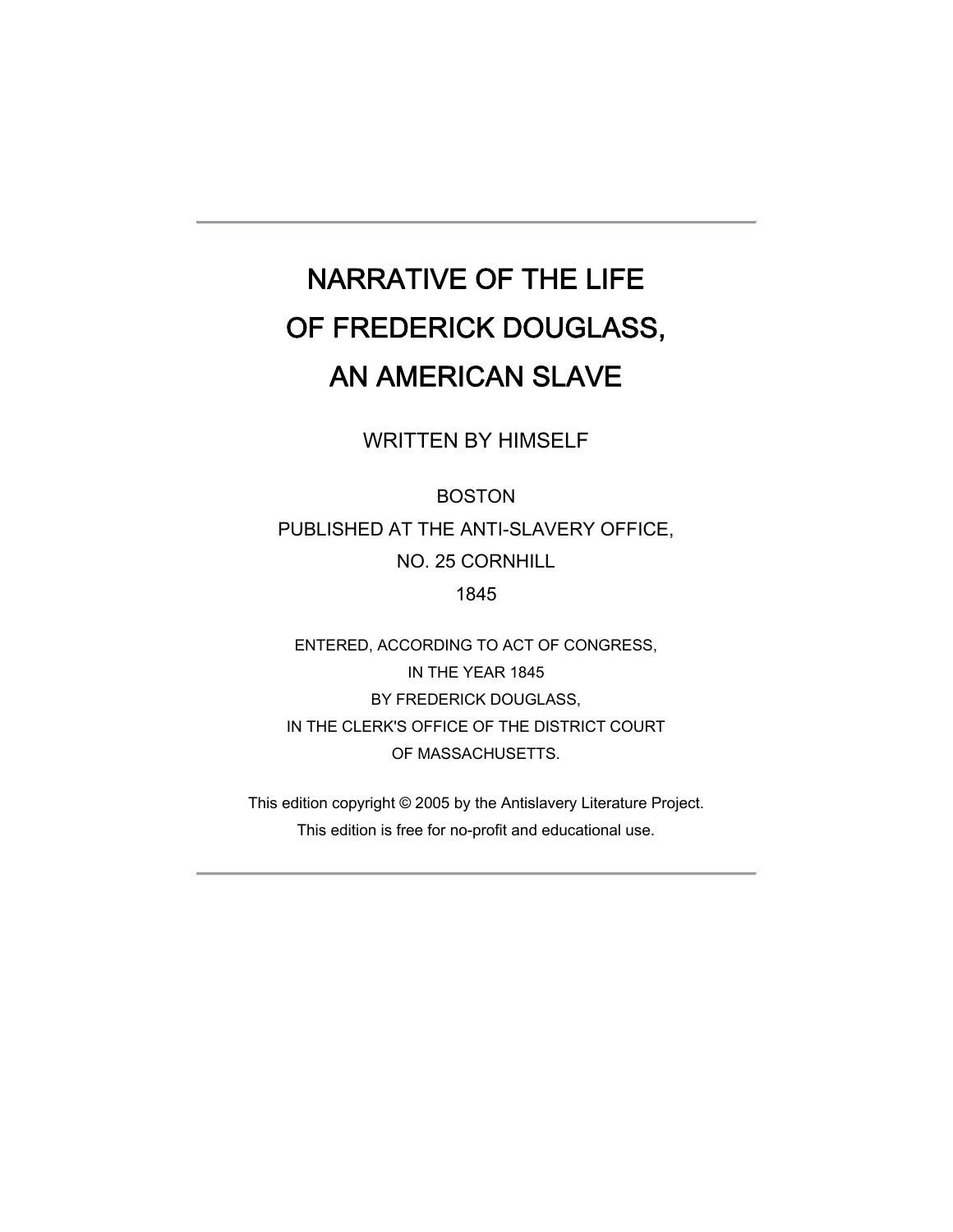

**Daguerrotype by J.W. Hurn. The image is probably from immediately following the Civil War, when Douglass was 47-49 years old.**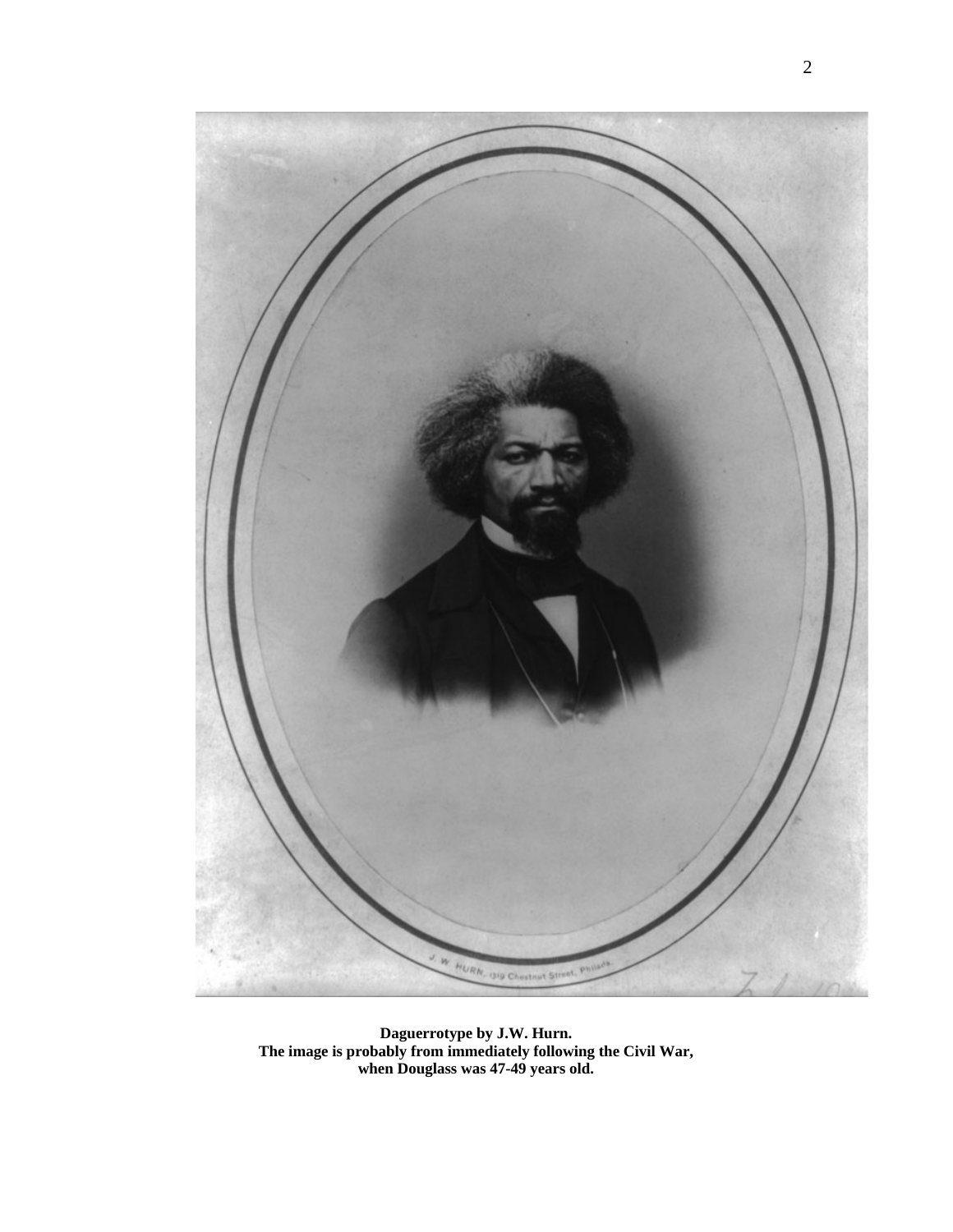## **Electronic Resources**

#### *Texts Available Online*

**Douglass, [My Bondage and My Freedom. Part I. Life as a Slave. Part II. Life as a](http://docsouth.unc.edu/neh/douglass55/menu.html)  [Freeman](http://docsouth.unc.edu/neh/douglass55/menu.html). New York: Miller, Orton & Mulligan, 1855. Digitized by Documenting the American South.**

**---, ["The Meaning of July Fourth to the Negro](http://www.pbs.org/wgbh/aia/part4/4h2927t.html)," (1852). Digitized by PBS.** 

**----, ["An Appeal to Congress for Impartial Suffrage,](http://www.law.ou.edu/hist/suff.html)" (January 1867). Digitized by the University of Oklahoma Law Center.** 

#### *Historical Sites*

**[Frederick Douglass National Historic Site](http://www.nps.gov/frdo) (Washington, DC)** 

#### *Research*

**[Frederick Douglass Papers Project](http://www.iupui.edu/%7Edouglass) (Indiana University-Perdue University)** 

**[The Frederick Douglass Papers](http://memory.loc.gov/ammem/doughtml/doughome.html) (Library of Congress)** 

#### *Other Resources*

**Wikipedia article on ['Frederick Douglass](http://en.wikipedia.org/wiki/Frederick_Douglass)'** 

Date: August 2005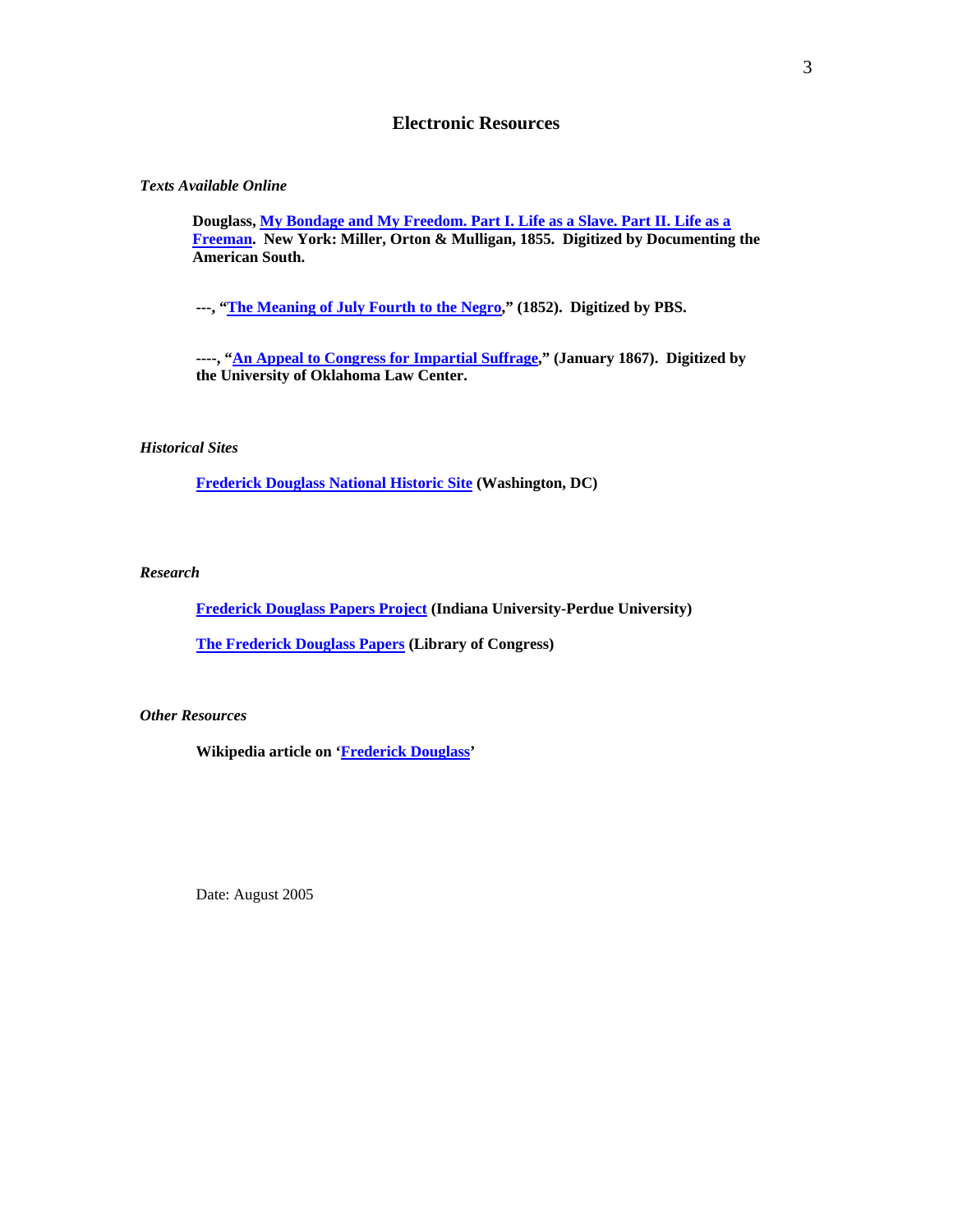## **PREFACE by William Lloyd Garrison**

In the month of August, 1841, I attended an anti‐slavery convention in Nantucket, at which it was my happiness to become acquainted with FREDERICK DOUGLASS, the writer of the following Narrative. He was a stranger to nearly every member of that body; but, having recently made his escape from the southern prison‐house of bondage, and feeling his curiosity excited to ascertain the principles and measures of the abolitionists,--of whom he had heard a somewhat vague description while he was a slave,--he was induced to give his attendance, on the occasion alluded to, though at that time a resident in New Bedford.

Fortunate, most fortunate occurrence!‐‐fortunate for the millions of his manacled brethren, yet panting for deliverance from their awful thraldom!‐‐ fortunate for the cause of negro emancipation, and of universal liberty!‐‐ fortunate for the land of his birth, which he has already done so much to save and bless!‐‐fortunate for a large circle of friends and acquaintances, whose sympathy and affection he has strongly secured by the many sufferings he has endured, by his virtuous traits of character, by his ever-abiding remembrance of those who are in bonds, as being bound with them!‐‐fortunate for the multitudes, in various parts of our republic, whose minds he has enlightened on the subject of slavery, and who have been melted to tears by his pathos, or roused to virtuous indignation by his stirring eloquence against the enslavers of men!‐‐ fortunate for himself, as it at once brought him into the field of public usefulness, "gave the world assurance of a MAN," quickened the slumbering energies of his soul, and consecrated him to the great work of breaking the rod of the oppressor, and letting the oppressed go free!

I shall never forget his first speech at the convention‐‐the extraordinary emotion it excited in my own mind‐‐the powerful impression it created upon a crowded auditory, completely taken by surprise‐‐the applause which followed from the beginning to the end of his felicitous remarks. I think I never hated slavery so intensely as at that moment; certainly, my perception of the enormous outrage which is inflicted by it, on the godlike nature of its victims, was rendered far more clear than ever. There stood one, in physical proportion and stature commanding and exact‐‐in intellect richly endowed‐‐in natural eloquence a prodigy--in soul manifestly "created but a little lower than the angels"--yet a slave, ay, a fugitive slave,--trembling for his safety, hardly daring to believe that on the American soil, a single white person could be found who would befriend him at all hazards, for the love of God and humanity! Capable of high attainments as an intellectual and moral being‐‐needing nothing but a comparatively small amount of cultivation to make him an ornament to society and a blessing to his race‐‐by the law of the land, by the voice of the people, by the terms of the slave code, he was only a piece of property, a beast of burden, a chattel personal, nevertheless!

A beloved friend from New Bedford prevailed on Mr. DOUGLASS to address the convention: He came forward to the platform with a hesitancy and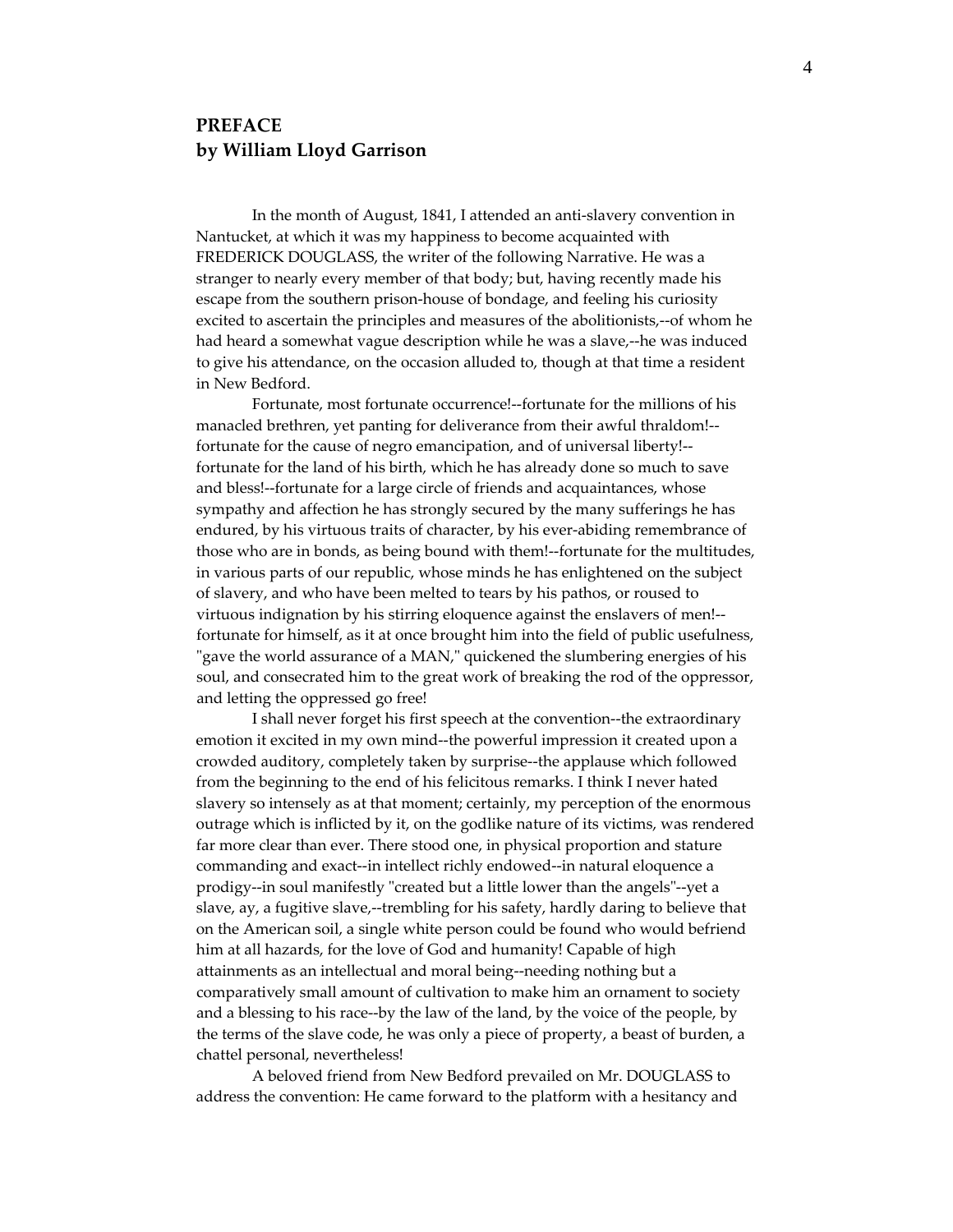embarrassment, necessarily the attendants of a sensitive mind in such a novel position. After apologizing for his ignorance, and reminding the audience that slavery was a poor school for the human intellect and heart, he proceeded to narrate some of the facts in his own history as a slave, and in the course of his speech gave utterance to many noble thoughts and thrilling reflections. As soon as he had taken his seat, filled with hope and admiration, I rose, and declared that PATRICK HENRY, of revolutionary fame, never made a speech more eloquent in the cause of liberty, than the one we had just listened to from the lips of that hunted fugitive. So I believed at that time‐‐such is my belief now. I reminded the audience of the peril which surrounded this self‐emancipated young man at the North,‐‐even in Massachusetts, on the soil of the Pilgrim Fathers, among the descendants of revolutionary sires; and I appealed to them, whether they would ever allow him to be carried back into slavery,--law or no law, constitution or no constitution. The response was unanimous and in thunder-tones--"NO!" "Will you succor and protect him as a brother-man--a resident of the old Bay State?" "YES!" shouted the whole mass, with an energy so startling, that the ruthless tyrants south of Mason and Dixonʹs line might almost have heard the mighty burst of feeling, and recognized it as the pledge of an invincible determination, on the part of those who gave it, never to betray him that wanders, but to hide the outcast, and firmly to abide the consequences.

It was at once deeply impressed upon my mind, that, if Mr. DOUGLASS could be persuaded to consecrate his time and talents to the promotion of the anti‐slavery enterprise, a powerful impetus would be given to it, and a stunning blow at the same time inflicted on northern prejudice against a colored complexion. I therefore endeavored to instil hope and courage into his mind, in order that he might dare to engage in a vocation so anomalous and responsible for a person in his situation; and I was seconded in this effort by warm-hearted friends, especially by the late General Agent of the Massachusetts Anti‐Slavery Society, Mr. JOHN A. COLLINS, whose judgment in this instance entirely coincided with my own. At first, he could give no encouragement; with unfeigned diffidence, he expressed his conviction that he was not adequate to the performance of so great a task; the path marked out was wholly an untrodden one; he was sincerely apprehensive that he should do more harm than good. After much deliberation, however, he consented to make a trial; and ever since that period, he has acted as a lecturing agent, under the auspices either of the American or the Massachusetts Anti‐Slavery Society. In labors he has been most abundant; and his success in combating prejudice, in gaining proselytes, in agitating the public mind, has far surpassed the most sanguine expectations that were raised at the commencement of his brilliant career. He has borne himself with gentleness and meekness, yet with true manliness of character. As a public speaker, he excels in pathos, wit, comparison, imitation, strength of reasoning, and fluency of language. There is in him that union of head and heart, which is indispensable to an enlightenment of the heads and a winning of the hearts of others. May his strength continue to be equal to his day! May he continue to "grow in grace, and in the knowledge of God," that he may be increasingly serviceable in the cause of bleeding humanity, whether at home or abroad! It is certainly a very remarkable fact, that one of the most efficient advocates of the slave population, now before the public, is a fugitive slave, in the person of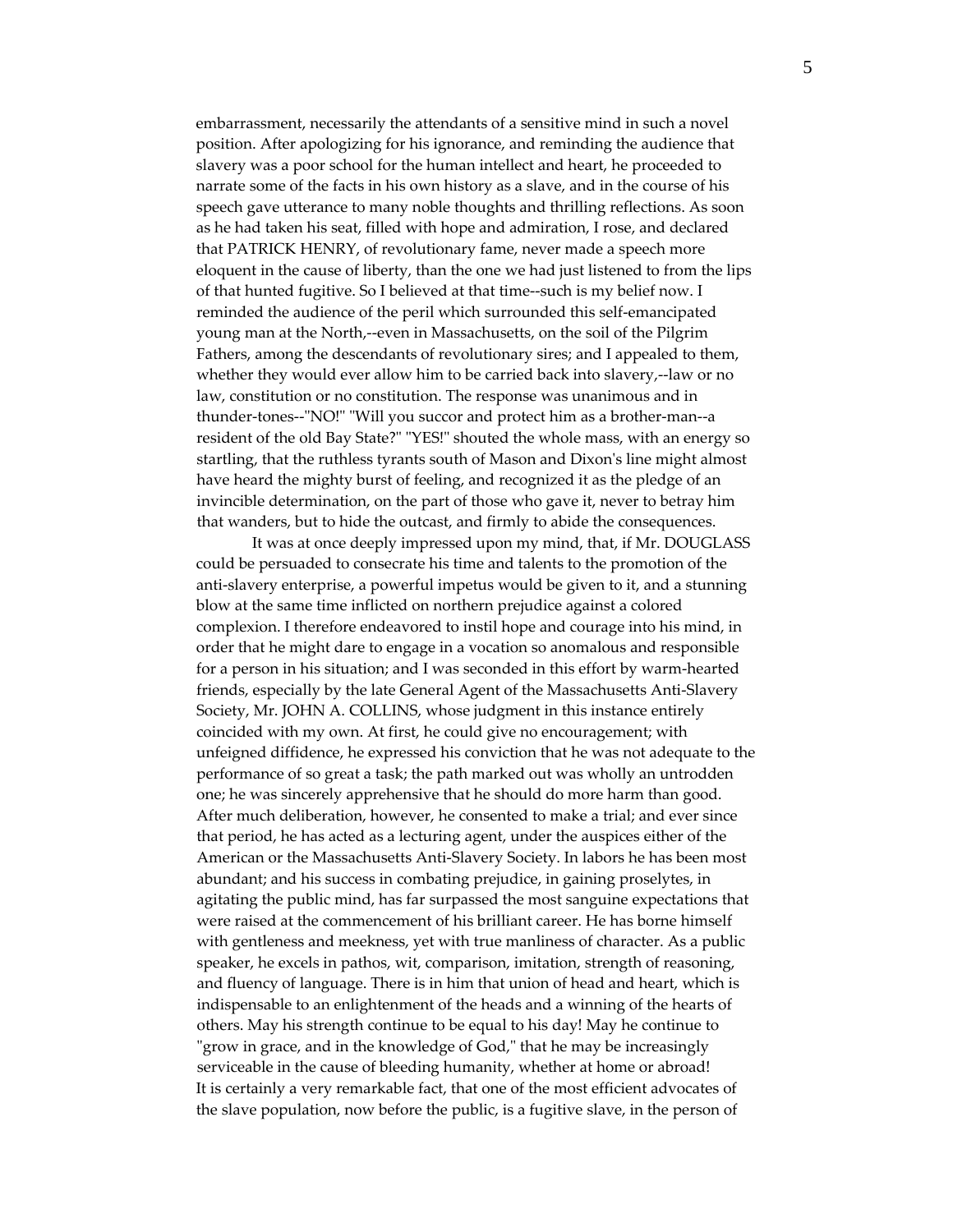FREDERICK DOUGLASS; and that the free colored population of the United States are as ably represented by one of their own number, in the person of CHARLES LENOX REMOND, whose eloquent appeals have extorted the highest applause of multitudes on both sides of the Atlantic. Let the calumniators of the colored race despise themselves for their baseness and illiberality of spirit, and henceforth cease to talk of the natural inferiority of those who require nothing but time and opportunity to attain to the highest point of human excellence. It may, perhaps, be fairly questioned, whether any other portion of the population of the earth could have endured the privations, sufferings and horrors of slavery, without having become more degraded in the scale of humanity than the slaves of African descent. Nothing has been left undone to cripple their intellects, darken their minds, debase their moral nature, obliterate all traces of their relationship to mankind; and yet how wonderfully they have sustained the mighty load of a most frightful bondage, under which they have been groaning for centuries! To illustrate the effect of slavery on the white man,-to show that he has no powers of endurance, in such a condition, superior to those of his black brother,‐‐DANIEL OʹCONNELL, the distinguished advocate of universal emancipation, and the mightiest champion of prostrate but not conquered Ireland, relates the following anecdote in a speech delivered by him in the Conciliation Hall, Dublin, before the Loyal National Repeal Association, March 31, 1845. "No matter," said Mr. O'CONNELL, "under what specious term it may disguise itself, slavery is still hideous. It has a natural, an inevitable tendency to brutalize every noble faculty of man. An American sailor, who was cast away on the shore of Africa, where he was kept in slavery for three years, was, at the expiration of that period, found to be imbruted and stultified‐‐he had lost all reasoning power; and having forgotten his native language, could only utter some savage gibberish between Arabic and English, which nobody could understand, and which even he himself found difficulty in pronouncing. So much for the humanizing influence of THE DOMESTIC INSTITUTION!" Admitting this to have been an extraordinary case of mental deterioration, it proves at least that the white slave can sink as low in the scale of humanity as the black one.

Mr. DOUGLASS has very properly chosen to write his own Narrative, in his own style, and according to the best of his ability, rather than to employ some one else. It is, therefore, entirely his own production; and, considering how long and dark was the career he had to run as a slave,‐‐how few have been his opportunities to improve his mind since he broke his iron fetters,‐‐it is, in my judgment, highly creditable to his head and heart. He who can peruse it without a tearful eye, a heaving breast, an afflicted spirit,‐without being filled with an unutterable abhorrence of slavery and all its abettors, and animated with a determination to seek the immediate overthrow of that execrable system,‐‐ without trembling for the fate of this country in the hands of a righteous God, who is ever on the side of the oppressed, and whose arm is not shortened that it cannot save,‐‐must have a flinty heart, and be qualified to act the part of a trafficker "in slaves and the souls of men." I am confident that it is essentially true in all its statements; that nothing has been set down in malice, nothing exaggerated, nothing drawn from the imagination; that it comes short of the reality, rather than overstates a single fact in regard to SLAVERY AS IT IS. The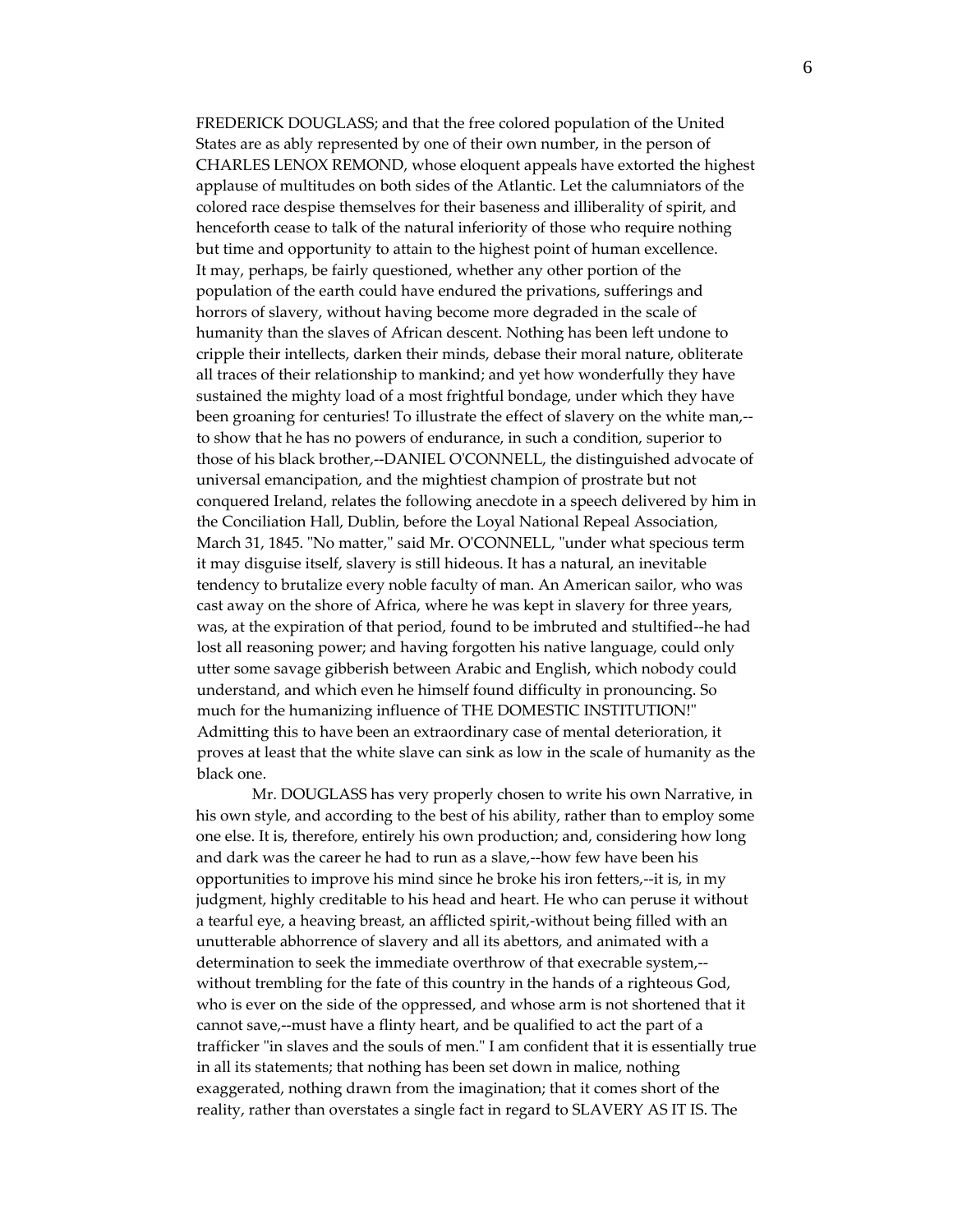experience of FREDERICK DOUGLASS, as a slave, was not a peculiar one; his lot was not especially a hard one; his case may be regarded as a very fair specimen of the treatment of slaves in Maryland, in which State it is conceded that they are better fed and less cruelly treated than in Georgia, Alabama, or Louisiana. Many have suffered incomparably more, while very few on the plantations have suffered less, than himself. Yet how deplorable was his situation! what terrible chastisements were inflicted upon his person! what still more shocking outrages were perpetrated upon his mind! with all his noble powers and sublime aspirations, how like a brute was he treated, even by those professing to have the same mind in them that was in Christ Jesus! to what dreadful liabilities was he continually subjected! how destitute of friendly counsel and aid, even in his greatest extremities! how heavy was the midnight of woe which shrouded in blackness the last ray of hope, and filled the future with terror and gloom! what longings after freedom took possession of his breast, and how his misery augmented, in proportion as he grew reflective and intelligent,‐‐thus demonstrating that a happy slave is an extinct man! how he thought, reasoned, felt, under the lash of the driver, with the chains upon his limbs! what perils he encountered in his endeavors to escape from his horrible doom! and how signal have been his deliverance and preservation in the midst of a nation of pitiless enemies!

This Narrative contains many affecting incidents, many passages of great eloquence and power; but I think the most thrilling one of them all is the description DOUGLASS gives of his feelings, as he stood soliloquizing respecting his fate, and the chances of his one day being a freeman, on the banks of the Chesapeake Bay‐‐viewing the receding vessels as they flew with their white wings before the breeze, and apostrophizing them as animated by the living spirit of freedom. Who can read that passage, and be insensible to its pathos and sublimity? Compressed into it is a whole Alexandrian library of thought, feeling, and sentiment--all that can, all that need be urged, in the form of expostulation, entreaty, rebuke, against that crime of crimes,--making man the property of his fellow-man! O, how accursed is that system, which entombs the godlike mind of man, defaces the divine image, reduces those who by creation were crowned with glory and honor to a level with four-footed beasts, and exalts the dealer in human flesh above all that is called God! Why should its existence be prolonged one hour? Is it not evil, only evil, and that continually? What does its presence imply but the absence of all fear of God, all regard for man, on the part of the people of the United States? Heaven speed its eternal overthrow!

So profoundly ignorant of the nature of slavery are many persons, that they are stubbornly incredulous whenever they read or listen to any recital of the cruelties which are daily inflicted on its victims. They do not deny that the slaves are held as property; but that terrible fact seems to convey to their minds no idea of injustice, exposure to outrage, or savage barbarity. Tell them of cruel scourgings, of mutilations and brandings, of scenes of pollution and blood, of the banishment of all light and knowledge, and they affect to be greatly indignant at such enormous exaggerations, such wholesale misstatements, such abominable libels on the character of the southern planters! As if all these direful outrages were not the natural results of slavery! As if it were less cruel to reduce a human being to the condition of a thing, than to give him a severe flagellation, or to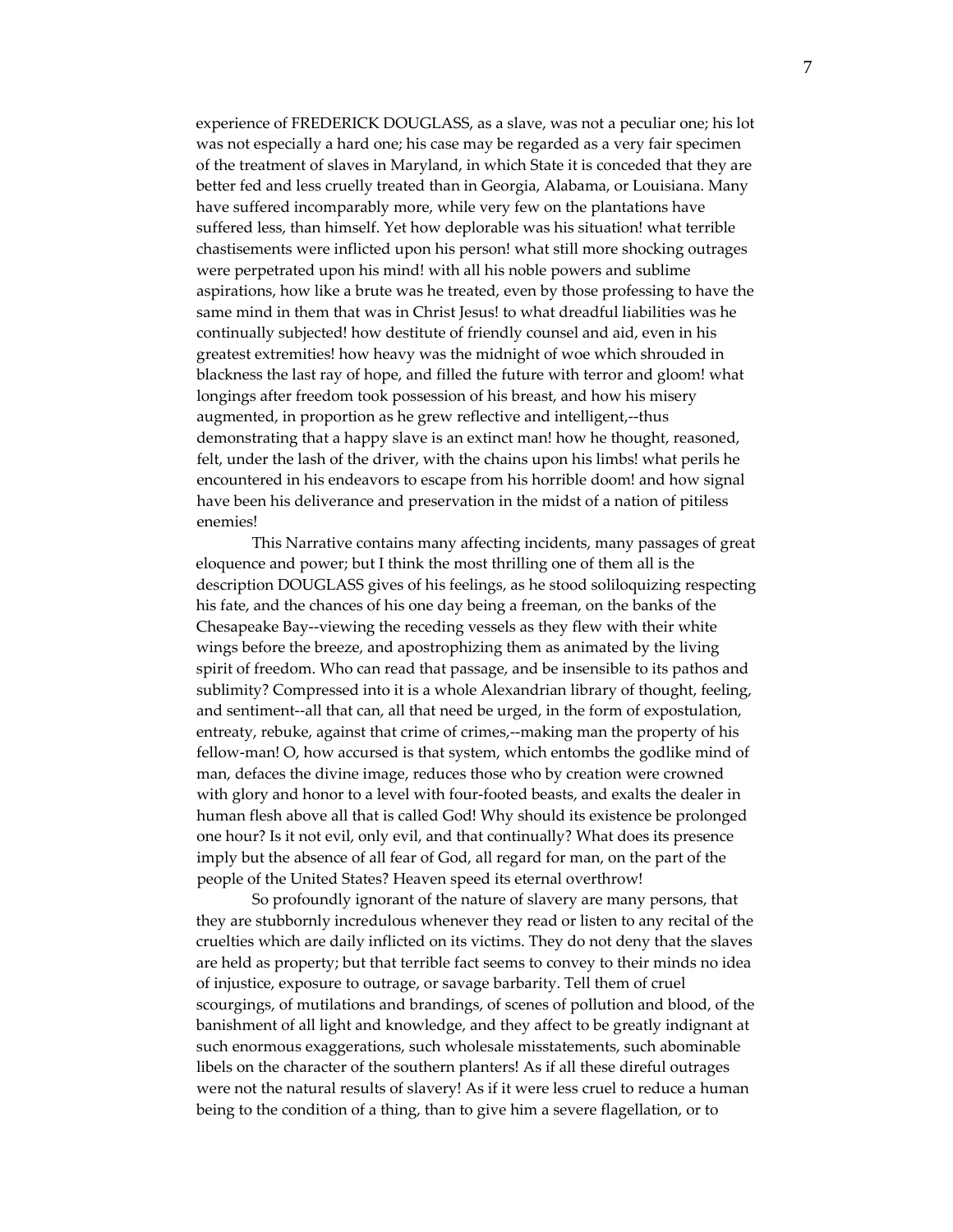deprive him of necessary food and clothing! As if whips, chains, thumb-screws, paddles, bloodhounds, overseers, drivers, patrols, were not all indispensable to keep the slaves down, and to give protection to their ruthless oppressors! As if, when the marriage institution is abolished, concubinage, adultery, and incest, must not necessarily abound; when all the rights of humanity are annihilated, any barrier remains to protect the victim from the fury of the spoiler; when absolute power is assumed over life and liberty, it will not be wielded with destructive sway! Skeptics of this character abound in society. In some few instances, their incredulity arises from a want of reflection; but, generally, it indicates a hatred of the light, a desire to shield slavery from the assaults of its foes, a contempt of the colored race, whether bond or free. Such will try to discredit the shocking tales of slaveholding cruelty which are recorded in this truthful Narrative; but they will labor in vain. Mr. DOUGLASS has frankly disclosed the place of his birth, the names of those who claimed ownership in his body and soul, and the names also of those who committed the crimes which he has alleged against them. His statements, therefore, may easily be disproved, if they are untrue.

In the course of his Narrative, he relates two instances of murderous cruelty,‐‐in one of which a planter deliberately shot a slave belonging to a neighboring plantation, who had unintentionally gotten within his lordly domain in quest of fish; and in the other, an overseer blew out the brains of a slave who had fled to a stream of water to escape a bloody scourging. Mr. DOUGLASS states that in neither of these instances was any thing done by way of legal arrest or judicial investigation. The Baltimore American, of March 17, 1845, relates a similar case of atrocity, perpetrated with similar impunity--as follows:--"Shooting a slave."--We learn, upon the authority of a letter from Charles county, Maryland, received by a gentleman of this city, that a young man, named Matthews, a nephew of General Matthews, and whose father, it is believed, holds an office at Washington, killed one of the slaves upon his fatherʹs farm by shooting him. The letter states that young Matthews had been left in charge of the farm; that he gave an order to the servant, which was disobeyed, when he proceeded to the house, obtained a gun, and, returning, shot the servant. He immediately, the letter continues, fled to his father's residence, where he still remains unmolested."--Let it never be forgotten, that no slaveholder or overseer can be convicted of any outrage perpetrated on the person of a slave, however diabolical it may be, on the testimony of colored witnesses, whether bond or free. By the slave code, they are adjudged to be as incompetent to testify against a white man, as though they were indeed a part of the brute creation. Hence, there is no legal protection in fact, whatever there may be in form, for the slave population; and any amount of cruelty may be inflicted on them with impunity. Is it possible for the human mind to conceive of a more horrible state of society?

The effect of a religious profession on the conduct of southern masters is vividly described in the following Narrative, and shown to be any thing but salutary. In the nature of the case, it must be in the highest degree pernicious. The testimony of Mr. DOUGLASS, on this point, is sustained by a cloud of witnesses, whose veracity is unimpeachable. "A slaveholder's profession of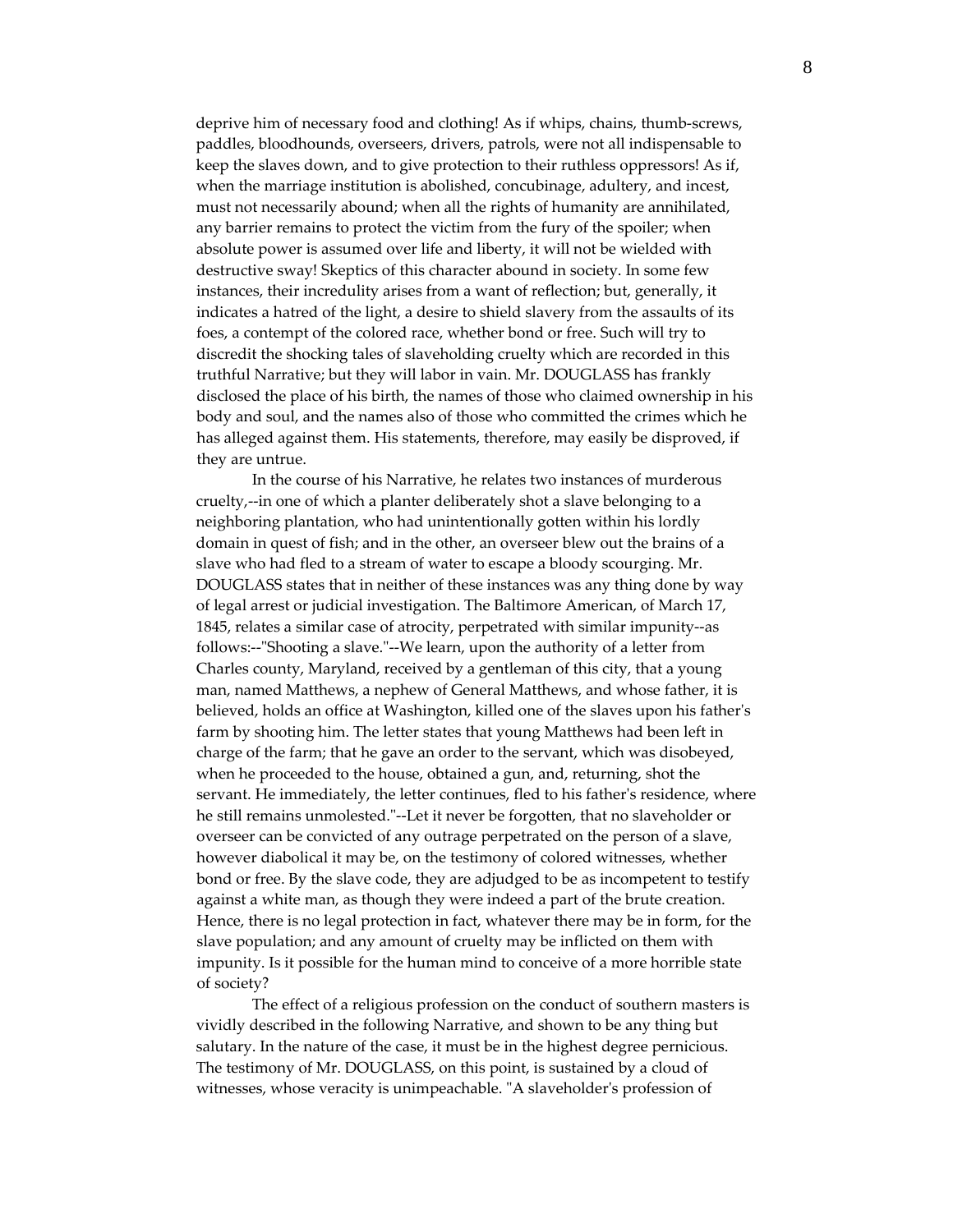Christianity is a palpable imposture. He is a felon of the highest grade. He is a man-stealer. It is of no importance what you put in the other scale."

Reader! are you with the man‐stealers in sympathy and purpose, or on the side of their down‐trodden victims? If with the former, then are you the foe of God and man. If with the latter, what are you prepared to do and dare in their behalf? Be faithful, be vigilant, be untiring in your efforts to break every yoke, and let the oppressed go free. Come what may‐‐cost what it may‐‐inscribe on the banner which you unfurl to the breeze, as your religious and political motto‐‐ "NO COMPROMISE WITH SLAVERY! NO UNION WITH SLAVEHOLDERS!"

WM. LLOYD GARRISON BOSTON, May 1, 1845

# **LETTER FROM WENDELL PHILLIPS, ESQ. BOSTON, APRIL 22, 1845.**

#### My Dear Friend:

You remember the old fable of "The Man and the Lion," where the lion complained that he should not be so misrepresented "when the lions wrote history."

I am glad the time has come when the "lions write history." We have been left long enough to gather the character of slavery from the involuntary evidence of the masters. One might, indeed, rest sufficiently satisfied with what, it is evident, must be, in general, the results of such a relation, without seeking farther to find whether they have followed in every instance. Indeed, those who stare at the half-peck of corn a week, and love to count the lashes on the slave's back, are seldom the "stuff" out of which reformers and abolitionists are to be made. I remember that, in 1838, many were waiting for the results of the West India experiment, before they could come into our ranks. Those "results" have come long ago; but, alas! few of that number have come with them, as converts. A man must be disposed to judge of emancipation by other tests than whether it has increased the produce of sugar,--and to hate slavery for other reasons than because it starves men and whips women,‐‐before he is ready to lay the first stone of his anti‐slavery life.

I was glad to learn, in your story, how early the most neglected of Godʹs children waken to a sense of their rights, and of the injustice done them. Experience is a keen teacher; and long before you had mastered your A B C, or knew where the "white sails" of the Chesapeake were bound, you began, I see, to gauge the wretchedness of the slave, not by his hunger and want, not by his lashes and toil, but by the cruel and blighting death which gathers over his soul. In connection with this, there is one circumstance which makes your recollections peculiarly valuable, and renders your early insight the more remarkable. You come from that part of the country where we are told slavery appears with its fairest features. Let us hear, then, what it is at its best estate‐‐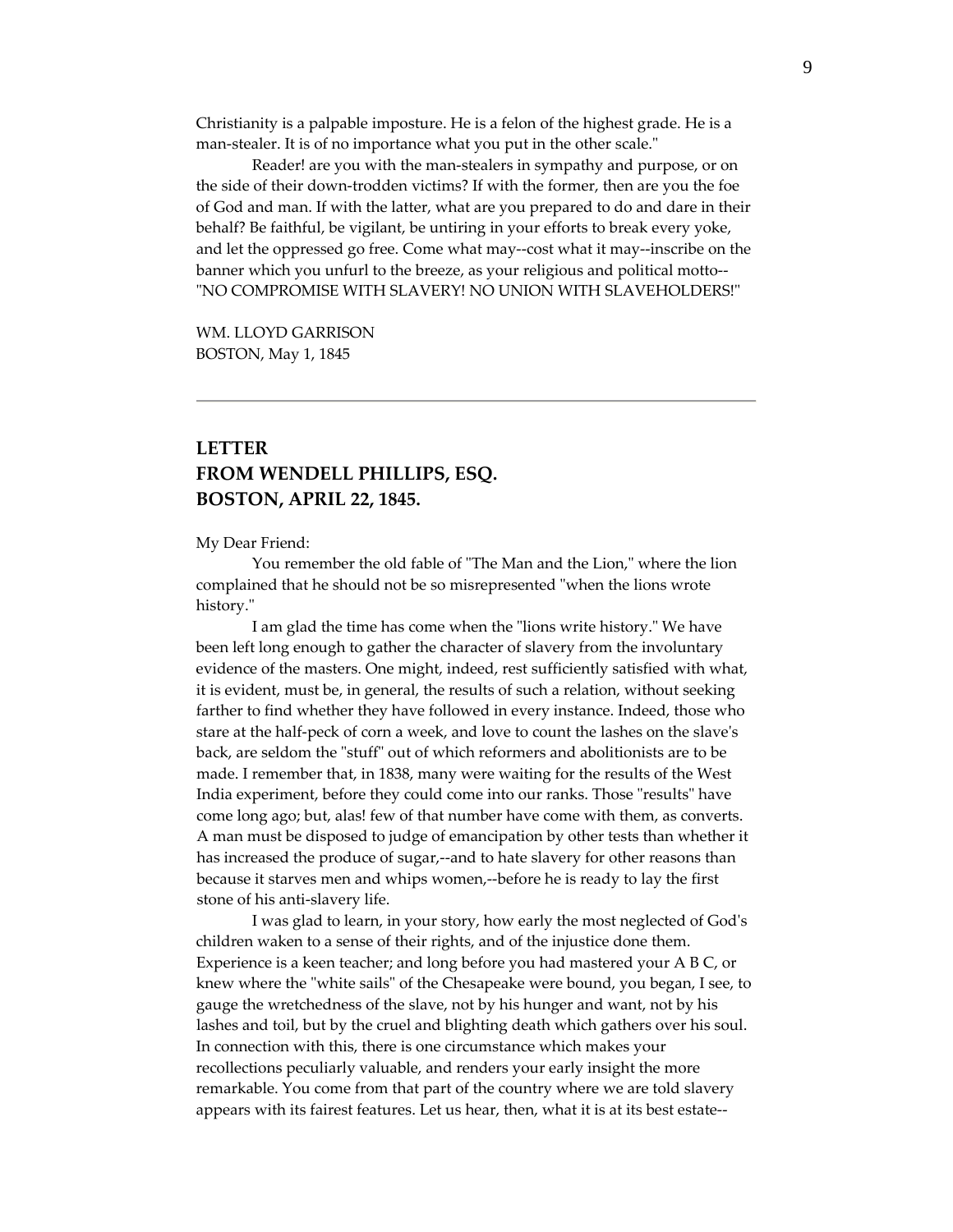gaze on its bright side, if it has one; and then imagination may task her powers to add dark lines to the picture, as she travels southward to that (for the colored man) Valley of the Shadow of Death, where the Mississippi sweeps along. Again, we have known you long, and can put the most entire confidence in your truth, candor, and sincerity. Every one who has heard you speak has felt, and, I am confident, every one who reads your book will feel, persuaded that you give them a fair specimen of the whole truth. No one‐sided portrait,‐‐no wholesale complaints,‐‐but strict justice done, whenever individual kindliness has neutralized, for a moment, the deadly system with which it was strangely allied. You have been with us, too, some years, and can fairly compare the twilight of rights, which your race enjoy at the North, with that "noon of night" under which they labor south of Mason and Dixonʹs line. Tell us whether, after all, the halffree colored man of Massachusetts is worse off than the pampered slave of the rice swamps!

In reading your life, no one can say that we have unfairly picked out some rare specimens of cruelty. We know that the bitter drops, which even you have drained from the cup, are no incidental aggravations, no individual ills, but such as must mingle always and necessarily in the lot of every slave. They are the essential ingredients, not the occasional results, of the system. After all, I shall read your book with trembling for you. Some years ago, when you were beginning to tell me your real name and birthplace, you may remember I stopped you, and preferred to remain ignorant of all. With the exception of a vague description, so I continued, till the other day, when you read me your memoirs. I hardly knew, at the time, whether to thank you or not for the sight of them, when I reflected that it was still dangerous, in Massachusetts, for honest men to tell their names! They say the fathers, in 1776, signed the Declaration of Independence with the halter about their necks. You, too, publish your declaration of freedom with danger compassing you around. In all the broad lands which the Constitution of the United States overshadows, there is no single spot,‐‐however narrow or desolate,‐‐where a fugitive slave can plant himself and say, "I am safe." The whole armory of Northern Law has no shield for you. I am free to say that, in your place, I should throw the MS. into the fire.

You, perhaps, may tell your story in safety, endeared as you are to so many warm hearts by rare gifts, and a still rarer devotion of them to the service of others. But it will be owing only to your labors, and the fearless efforts of those who, trampling the laws and Constitution of the country under their feet, are determined that they will "hide the outcast," and that their hearths shall be, spite of the law, an asylum for the oppressed, if, some time or other, the humblest may stand in our streets, and bear witness in safety against the cruelties of which he has been the victim.

Yet it is sad to think, that these very throbbing hearts which welcome your story, and form your best safeguard in telling it, are all beating contrary to the "statute in such case made and provided." Go on, my dear friend, till you, and those who, like you, have been saved, so as by fire, from the dark prisonhouse, shall stereotype these free, illegal pulses into statutes; and New England, cutting loose from a blood‐stained Union, shall glory in being the house of refuge for the oppressed,--till we no longer merely "hide the outcast," or make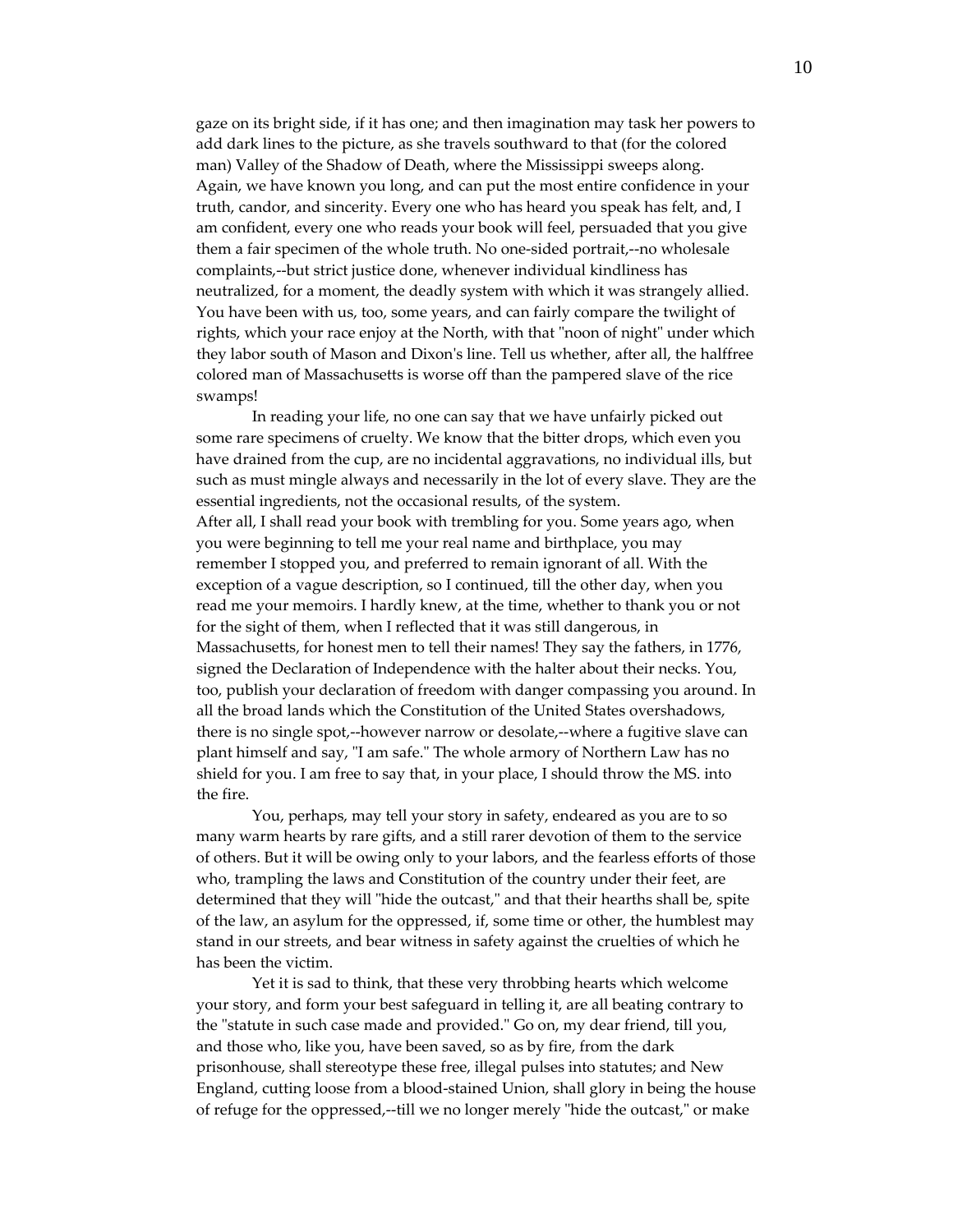a merit of standing idly by while he is hunted in our midst; but, consecrating anew the soil of the Pilgrims as an asylum for the oppressed, proclaim our WELCOME to the slave so loudly, that the tones shall reach every hut in the Carolinas, and make the broken‐hearted bondman leap up at the thought of old Massachusetts.

> God speed the day! Till then, and ever, Yours truly, WENDELL PHILLIPS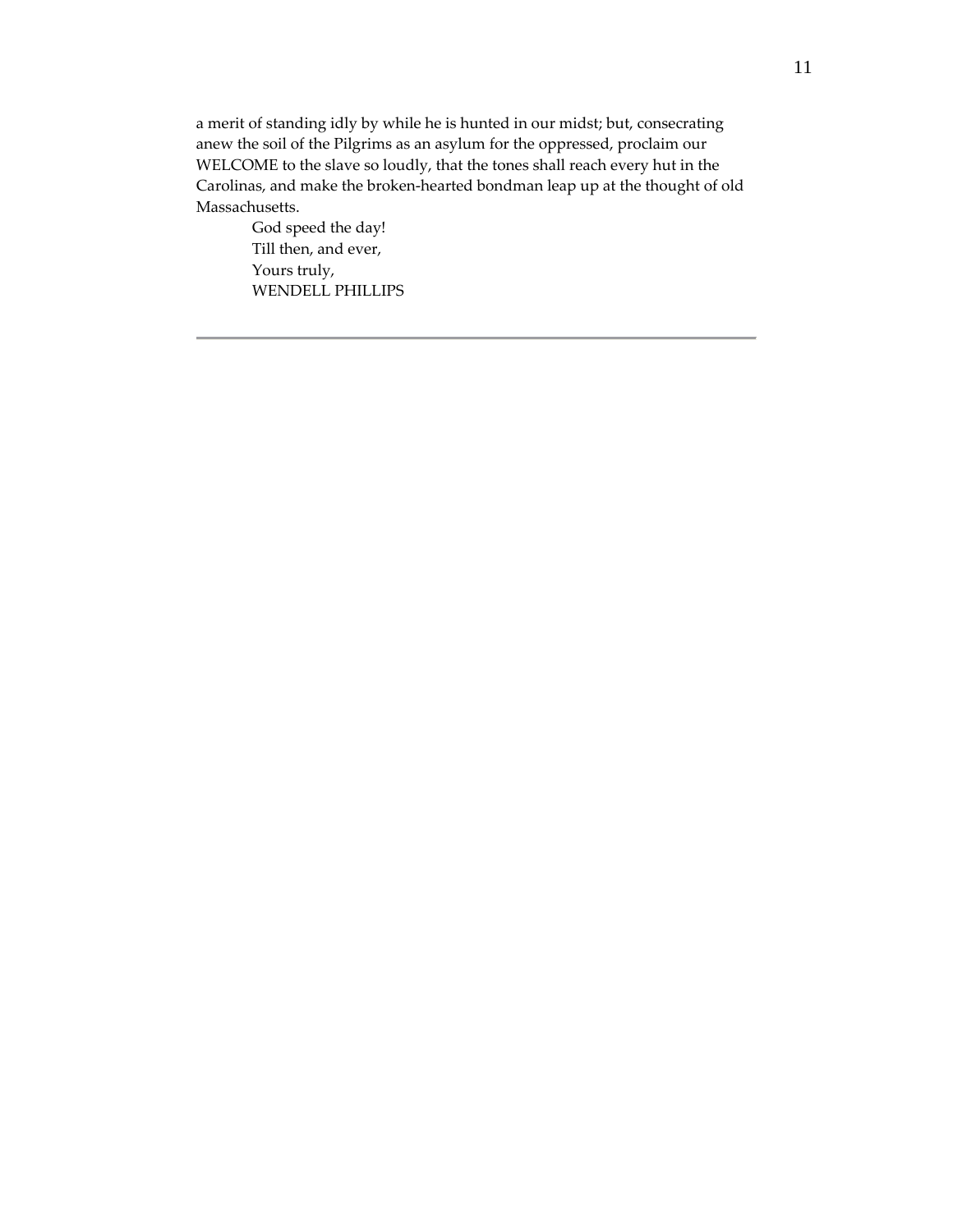## **CHAPTER I**

I was born in Tuckahoe, near Hillsborough, and about twelve miles from Easton, in Talbot county, Maryland. I have no accurate knowledge of my age, never having seen any authentic record containing it. By far the larger part of the slaves know as little of their ages as horses know of theirs, and it is the wish of most masters within my knowledge to keep their slaves thus ignorant. I do not remember to have ever met a slave who could tell of his birthday. They seldom come nearer to it than planting‐time, harvesttime, cherry‐time, spring‐time, or fall-time. A want of information concerning my own was a source of unhappiness to me even during childhood. The white children could tell their ages. I could not tell why I ought to be deprived of the same privilege. I was not allowed to make any inquiries of my master concerning it. He deemed all such inquiries on the part of a slave improper and impertinent, and evidence of a restless spirit. The nearest estimate I can give makes me now between twenty‐ seven and twentyeight years of age. I come to this, from hearing my master say, some time during 1835, I was about seventeen years old.

My mother was named Harriet Bailey. She was the daughter of Isaac and Betsey Bailey, both colored, and quite dark. My mother was of a darker complexion than either my grandmother or grandfather.

My father was a white man. He was admitted to be such by all I ever heard speak of my parentage. The opinion was also whispered that my master was my father; but of the correctness of this opinion, I know nothing; the means of knowing was withheld from me. My mother and I were separated when I was but an infant‐‐before I knew her as my mother. It is a common custom, in the part of Maryland from which I ran away, to part children from their mothers at a very early age. Frequently, before the child has reached its twelfth month, its mother is taken from it, and hired out on some farm a considerable distance off, and the child is placed under the care of an old woman, too old for field labor. For what this separation is done, I do not know, unless it be to hinder the development of the childʹs affection toward its mother, and to blunt and destroy the natural affection of the mother for the child. This is the inevitable result.

I never saw my mother, to know her as such, more than four or five times in my life; and each of these times was very short in duration, and at night. She was hired by a Mr. Stewart, who lived about twelve miles from my home. She made her journeys to see me in the night, travelling the whole distance on foot, after the performance of her dayʹs work. She was a field hand, and a whipping is the penalty of not being in the field at sunrise, unless a slave has special permission from his or her master to the contrary--a permission which they seldom get, and one that gives to him that gives it the proud name of being a kind master. I do not recollect of ever seeing my mother by the light of day. She was with me in the night. She would lie down with me, and get me to sleep, but long before I waked she was gone. Very little communication ever took place between us. Death soon ended what little we could have while she lived, and with it her hardships and suffering. She died when I was about seven years old, on one of my masterʹs farms, near Leeʹs Mill. I was not allowed to be present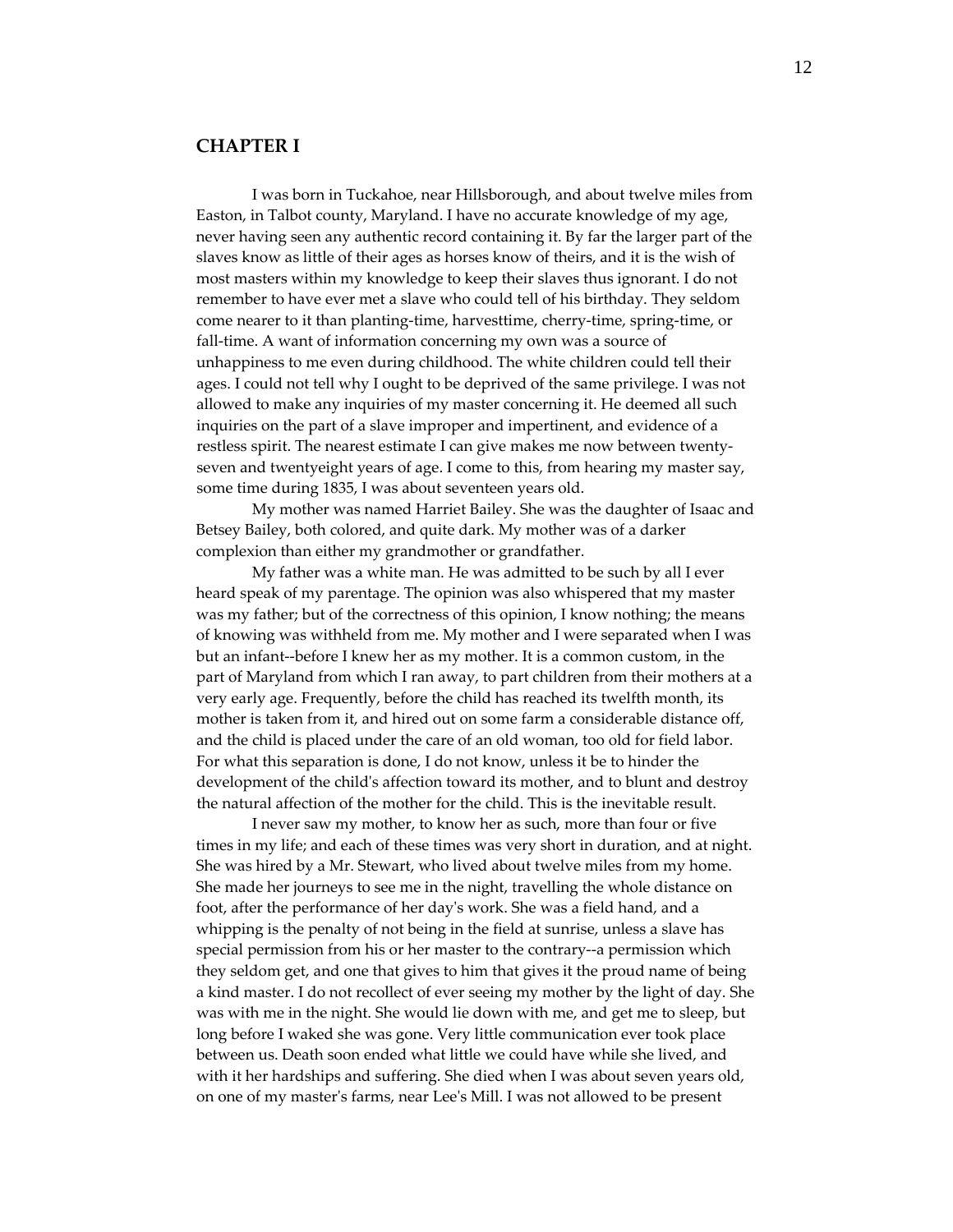during her illness, at her death, or burial. She was gone long before I knew any thing about it. Never having enjoyed, to any considerable extent, her soothing presence, her tender and watchful care, I received the tidings of her death with much the same emotions I should have probably felt at the death of a stranger. Called thus suddenly away, she left me without the slightest intimation of who my father was. The whisper that my master was my father, may or may not be true; and, true or false, it is of but little consequence to my purpose whilst the fact remains, in all its glaring odiousness, that slaveholders have ordained, and by law established, that the children of slave women shall in all cases follow the condition of their mothers; and this is done too obviously to administer to their own lusts, and make a gratification of their wicked desires profitable as well as pleasurable; for by this cunning arrangement, the slaveholder, in cases not a few, sustains to his slaves the double relation of master and father.

I know of such cases; and it is worthy of remark that such slaves invariably suffer greater hardships, and have more to contend with, than others. They are, in the first place, a constant offence to their mistress. She is ever disposed to find fault with them; they can seldom do any thing to please her; she is never better pleased than when she sees them under the lash, especially when she suspects her husband of showing to his mulatto children favors which he withholds from his black slaves. The master is frequently compelled to sell this class of his slaves, out of deference to the feelings of his white wife; and, cruel as the deed may strike any one to be, for a man to sell his own children to human flesh-mongers, it is often the dictate of humanity for him to do so; for, unless he does this, he must not only whip them himself, but must stand by and see one white son tie up his brother, of but few shades darker complexion than himself, and ply the gory lash to his naked back; and if he lisp one word of disapproval, it is set down to his parental partiality, and only makes a bad matter worse, both for himself and the slave whom he would protect and defend.

Every year brings with it multitudes of this class of slaves. It was doubtless in consequence of a knowledge of this fact, that one great statesman of the south predicted the downfall of slavery by the inevitable laws of population. Whether this prophecy is ever fulfilled or not, it is nevertheless plain that a very different-looking class of people are springing up at the south, and are now held in slavery, from those originally brought to this country from Africa; and if their increase do no other good, it will do away the force of the argument, that God cursed Ham, and therefore American slavery is right. If the lineal descendants of Ham are alone to be scripturally enslaved, it is certain that slavery at the south must soon become unscriptural; for thousands are ushered into the world, annually, who, like myself, owe their existence to white fathers, and those fathers most frequently their own masters.

I have had two masters. My first masterʹs name was Anthony. I do not remember his first name. He was generally called Captain Anthony‐‐a title which, I presume, he acquired by sailing a craft on the Chesapeake Bay. He was not considered a rich slaveholder. He owned two or three farms, and about thirty slaves. His farms and slaves were under the care of an overseer. The overseerʹs name was Plummer. Mr. Plummer was a miserable drunkard, a profane swearer, and a savage monster. He always went armed with a cowskin and a heavy cudgel. I have known him to cut and slash the womenʹs heads so horribly, that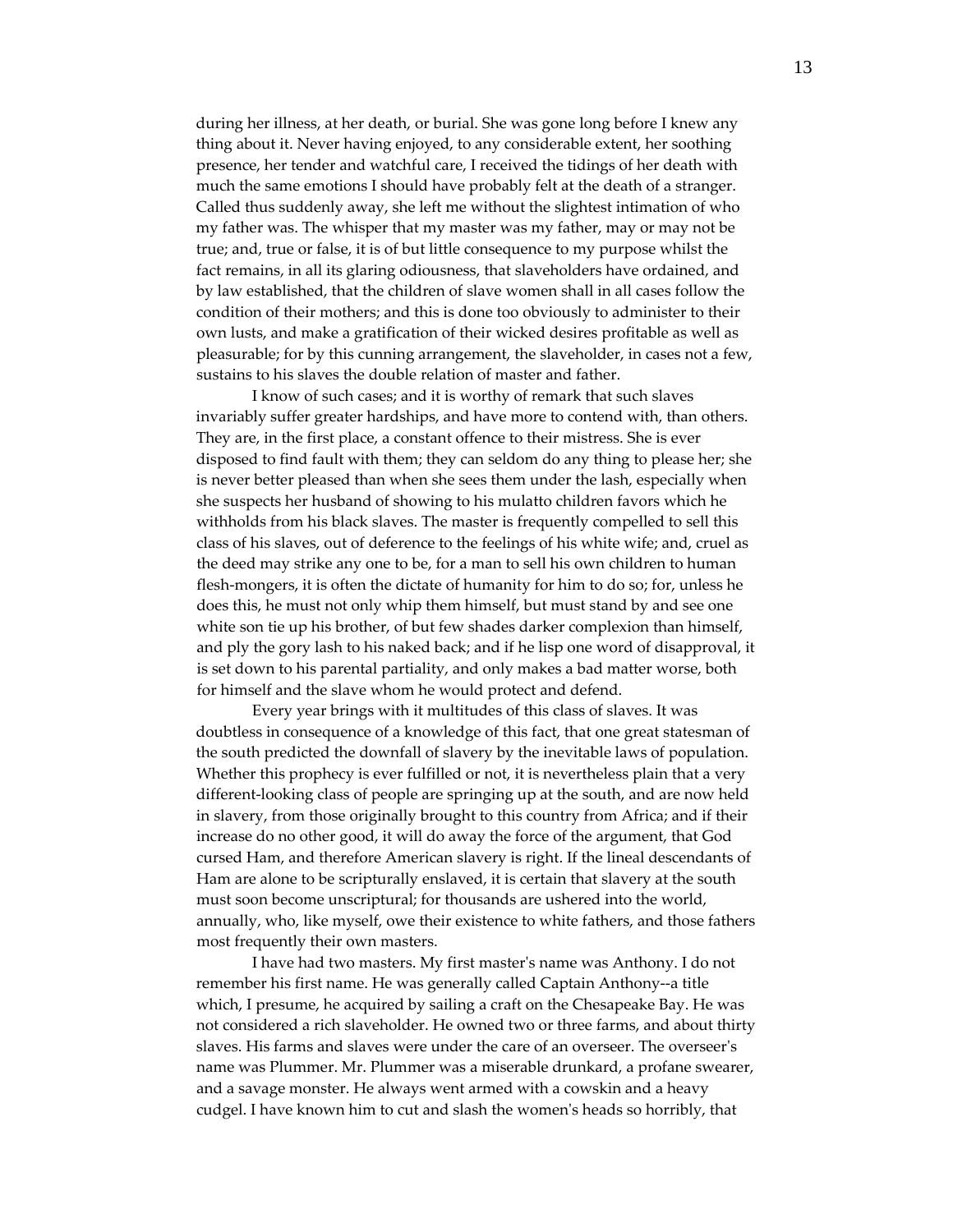even master would be enraged at his cruelty, and would threaten to whip him if he did not mind himself. Master, however, was not a humane slaveholder. It required extraordinary barbarity on the part of an overseer to affect him. He was a cruel man, hardened by a long life of slaveholding. He would at times seem to take great pleasure in whipping a slave. I have often been awakened at the dawn of day by the most heart‐rending shrieks of an own aunt of mine, whom he used to tie up to a joist, and whip upon her naked back till she was literally covered with blood. No words, no tears, no prayers, from his gory victim, seemed to move his iron heart from its bloody purpose. The louder she screamed, the harder he whipped; and where the blood ran fastest, there he whipped longest. He would whip her to make her scream, and whip her to make her hush; and not until overcome by fatigue, would he cease to swing the blood‐clotted cowskin. I remember the first time I ever witnessed this horrible exhibition. I was quite a child, but I well remember it. I never shall forget it whilst I remember any thing. It was the first of a long series of such outrages, of which I was doomed to be a witness and a participant. It struck me with awful force. It was the blood-stained gate, the entrance to the hell of slavery, through which I was about to pass. It was a most terrible spectacle. I wish I could commit to paper the feelings with which I beheld it.

This occurrence took place very soon after I went to live with my old master, and under the following circumstances. Aunt Hester went out one night,where or for what I do not know,--and happened to be absent when my master desired her presence. He had ordered her not to go out evenings, and warned her that she must never let him catch her in company with a young man, who was paying attention to her belonging to Colonel Lloyd. The young manʹs name was Ned Roberts, generally called Lloydʹs Ned. Why master was so careful of her, may be safely left to conjecture. She was a woman of noble form, and of graceful proportions, having very few equals, and fewer superiors, in personal appearance, among the colored or white women of our neighborhood.

Aunt Hester had not only disobeyed his orders in going out, but had been found in company with Lloydʹs Ned; which circumstance, I found, from what he said while whipping her, was the chief offence. Had he been a man of pure morals himself, he might have been thought interested in protecting the innocence of my aunt; but those who knew him will not suspect him of any such virtue. Before he commenced whipping Aunt Hester, he took her into the kitchen, and stripped her from neck to waist, leaving her neck, shoulders, and back, entirely naked. He then told her to cross her hands, calling her at the same time a d----d b---h. After crossing her hands, he tied them with a strong rope, and led her to a stool under a large hook in the joist, put in for the purpose. He made her get upon the stool, and tied her hands to the hook. She now stood fair for his infernal purpose. Her arms were stretched up at their full length, so that she stood upon the ends of her toes. He then said to her, "Now, you d----d b---h, I'll learn you how to disobey my orders!" and after rolling up his sleeves, he commenced to lay on the heavy cowskin, and soon the warm, red blood (amid heart-rending shrieks from her, and horrid oaths from him) came dripping to the floor. I was so terrified and horror-stricken at the sight, that I hid myself in a closet, and dared not venture out till long after the bloody transaction was over. I expected it would be my turn next. It was all new to me. I had never seen any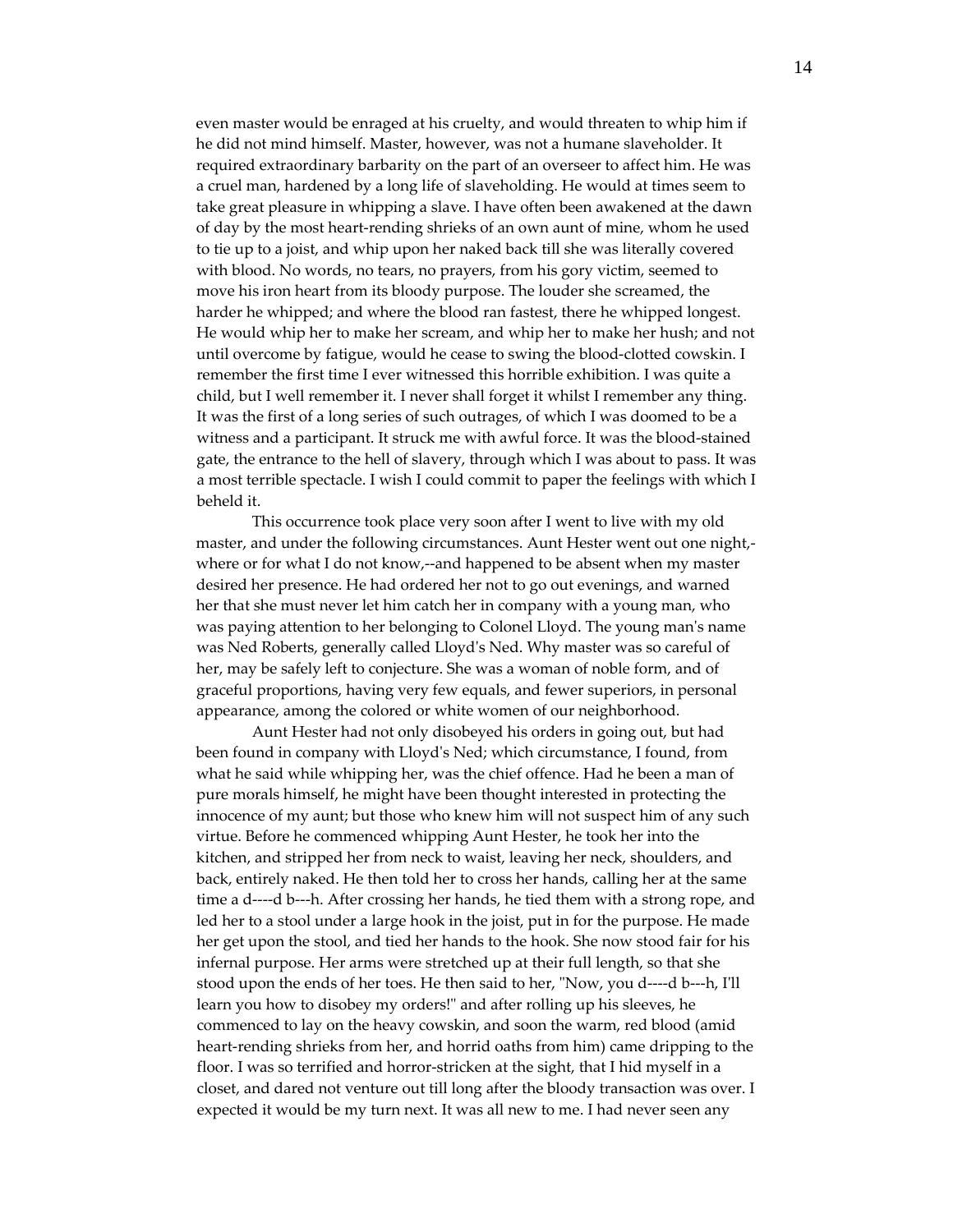thing like it before. I had always lived with my grandmother on the outskirts of the plantation, where she was put to raise the children of the younger women. I had therefore been, until now, out of the way of the bloody scenes that often occurred on the plantation.

## **CHAPTER II**

My masterʹs family consisted of two sons, Andrew and Richard; one daughter, Lucretia, and her husband, Captain Thomas Auld. They lived in one house, upon the home plantation of Colonel Edward Lloyd. My master was Colonel Lloydʹs clerk and superintendent. He was what might be called the overseer of the overseers. I spent two years of childhood on this plantation in my old masterʹs family. It was here that I witnessed the bloody transaction recorded in the first chapter; and as I received my first impressions of slavery on this plantation, I will give some description of it, and of slavery as it there existed. The plantation is about twelve miles north of Easton, in Talbot county, and is situated on the border of Miles River. The principal products raised upon it were tobacco, corn, and wheat. These were raised in great abundance; so that, with the products of this and the other farms belonging to him, he was able to keep in almost constant employment a large sloop, in carrying them to market at Baltimore. This sloop was named Sally Lloyd, in honor of one of the colonel's daughters. My masterʹs son‐in‐law, Captain Auld, was master of the vessel; she was otherwise manned by the colonelʹs own slaves. Their names were Peter, Isaac, Rich, and Jake. These were esteemed very highly by the other slaves, and looked upon as the privileged ones of the plantation; for it was no small affair, in the eyes of the slaves, to be allowed to see Baltimore.

Colonel Lloyd kept from three to four hundred slaves on his home plantation, and owned a large number more on the neighboring farms belonging to him. The names of the farms nearest to the home plantation were Wye Town and New Design. "Wye Town" was under the overseership of a man named Noah Willis. New Design was under the overseership of a Mr. Townsend. The overseers of these, and all the rest of the farms, numbering over twenty, received advice and direction from the managers of the home plantation. This was the great business place. It was the seat of government for the whole twenty farms. All disputes among the overseers were settled here. If a slave was convicted of any high misdemeanor, became unmanageable, or evinced a determination to run away, he was brought immediately here, severely whipped, put on board the sloop, carried to Baltimore, and sold to Austin Woolfolk, or some other slavetrader, as a warning to the slaves remaining.

Here, too, the slaves of all the other farms received their monthly allowance of food, and their yearly clothing. The men and women slaves received, as their monthly allowance of food, eight pounds of pork, or its equivalent in fish, and one bushel of corn meal. Their yearly clothing consisted of two coarse linen shirts, one pair of linen trousers, like the shirts, one jacket, one pair of trousers for winter, made of coarse negro cloth, one pair of stockings, and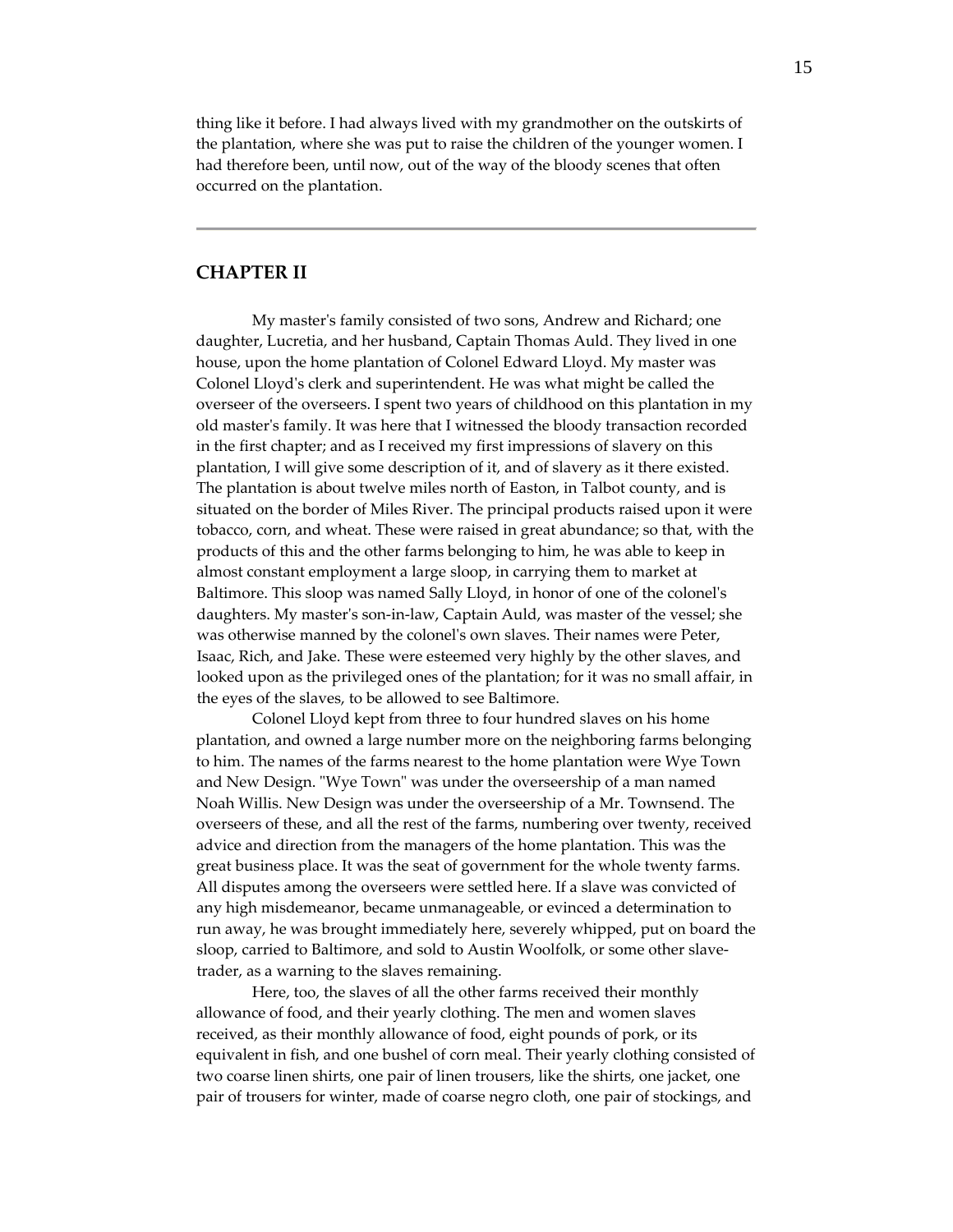one pair of shoes; the whole of which could not have cost more than seven dollars. The allowance of the slave children was given to their mothers, or the old women having the care of them. The children unable to work in the field had neither shoes, stockings, jackets, nor trousers, given to them; their clothing consisted of two coarse linen shirts per year. When these failed them, they went naked until the next allowance‐day. Children from seven to ten years old, of both sexes, almost naked, might be seen at all seasons of the year.

There were no beds given the slaves, unless one coarse blanket be considered such, and none but the men and women had these. This, however, is not considered a very great privation. They find less difficulty from the want of beds, than from the want of time to sleep; for when their dayʹs work in the field is done, the most of them having their washing, mending, and cooking to do, and having few or none of the ordinary facilities for doing either of these, very many of their sleeping hours are consumed in preparing for the field the coming day; and when this is done, old and young, male and female, married and single, drop down side by side, on one common bed,‐‐the cold, damp floor,‐‐each covering himself or herself with their miserable blankets; and here they sleep till they are summoned to the field by the driverʹs horn. At the sound of this, all must rise, and be off to the field. There must be no halting; every one must be at his or her post; and woe betides them who hear not this morning summons to the field; for if they are not awakened by the sense of hearing, they are by the sense of feeling: no age nor sex finds any favor. Mr. Severe, the overseer, used to stand by the door of the quarter, armed with a large hickory stick and heavy cowskin, ready to whip any one who was so unfortunate as not to hear, or, from any other cause, was prevented from being ready to start for the field at the sound of the horn.

Mr. Severe was rightly named: he was a cruel man. I have seen him whip a woman, causing the blood to run half an hour at the time; and this, too, in the midst of her crying children, pleading for their motherʹs release. He seemed to take pleasure in manifesting his fiendish barbarity. Added to his cruelty, he was a profane swearer. It was enough to chill the blood and stiffen the hair of an ordinary man to hear him talk. Scarce a sentence escaped him but that was commenced or concluded by some horrid oath. The field was the place to witness his cruelty and profanity. His presence made it both the field of blood and of blasphemy. From the rising till the going down of the sun, he was cursing, raving, cutting, and slashing among the slaves of the field, in the most frightful manner. His career was short. He died very soon after I went to Colonel Lloydʹs; and he died as he lived, uttering, with his dying groans, bitter curses and horrid oaths. His death was regarded by the slaves as the result of a merciful providence.

Mr. Severeʹs place was filled by a Mr. Hopkins. He was a very different man. He was less cruel, less profane, and made less noise, than Mr. Severe. His course was characterized by no extraordinary demonstrations of cruelty. He whipped, but seemed to take no pleasure in it. He was called by the slaves a good overseer.

The home plantation of Colonel Lloyd wore the appearance of a country village. All the mechanical operations for all the farms were performed here. The shoemaking and mending, the blacksmithing, cartwrighting, coopering,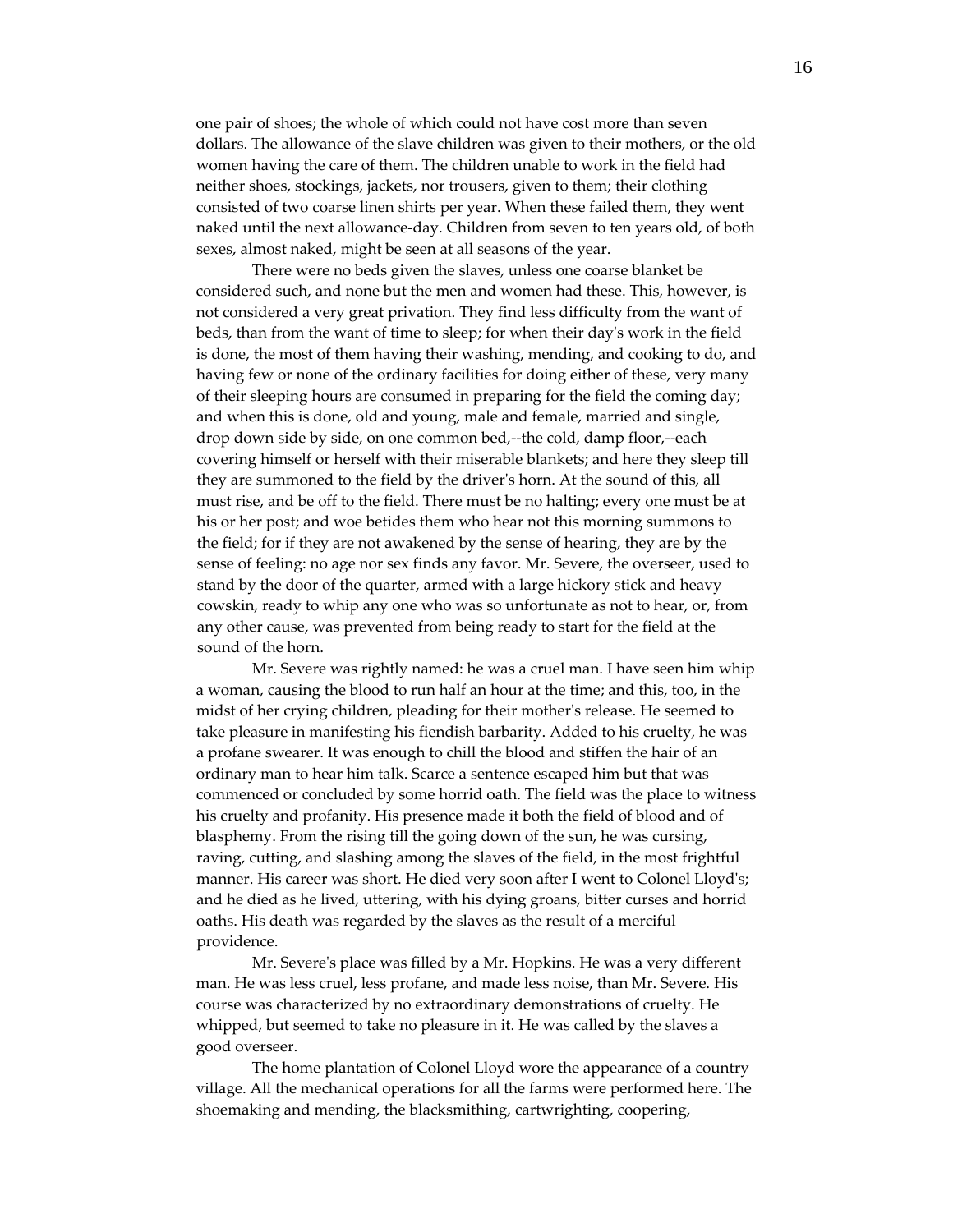weaving, and grain‐grinding, were all performed by the slaves on the home plantation. The whole place wore a business‐like aspect very unlike the neighboring farms. The number of houses, too, conspired to give it advantage over the neighboring farms. It was called by the slaves the Great House Farm. Few privileges were esteemed higher, by the slaves of the out-farms, than that of being selected to do errands at the Great House Farm. It was associated in their minds with greatness. A representative could not be prouder of his election to a seat in the American Congress, than a slave on one of the out‐farms would be of his election to do errands at the Great House Farm. They regarded it as evidence of great confidence reposed in them by their overseers; and it was on this account, as well as a constant desire to be out of the field from under the driverʹs lash, that they esteemed it a high privilege, one worth careful living for. He was called the smartest and most trusty fellow, who had this honor conferred upon him the most frequently. The competitors for this office sought as diligently to please their overseers, as the office‐seekers in the political parties seek to please and deceive the people. The same traits of character might be seen in Colonel Lloyd's slaves, as are seen in the slaves of the political parties.

The slaves selected to go to the Great House Farm, for the monthly allowance for themselves and their fellow‐slaves, were peculiarly enthusiastic. While on their way, they would make the dense old woods, for miles around, reverberate with their wild songs, revealing at once the highest joy and the deepest sadness. They would compose and sing as they went along, consulting neither time nor tune. The thought that came up, came out‐‐if not in the word, in the sound;‐‐and as frequently in the one as in the other. They would sometimes sing the most pathetic sentiment in the most rapturous tone, and the most rapturous sentiment in the most pathetic tone. Into all of their songs they would manage to weave something of the Great House Farm. Especially would they do this, when leaving home. They would then sing most exultingly the following words:‐‐

ʺI am going away to the Great House Farm! O, yea! O, yea! O!"

This they would sing, as a chorus, to words which to many would seem unmeaning jargon, but which, nevertheless, were full of meaning to themselves. I have sometimes thought that the mere hearing of those songs would do more to impress some minds with the horrible character of slavery, than the reading of whole volumes of philosophy on the subject could do.

I did not, when a slave, understand the deep meaning of those rude and apparently incoherent songs. I was myself within the circle; so that I neither saw nor heard as those without might see and hear. They told a tale of woe which was then altogether beyond my feeble comprehension; they were tones loud, long, and deep; they breathed the prayer and complaint of souls boiling over with the bitterest anguish. Every tone was a testimony against slavery, and a prayer to God for deliverance from chains. The hearing of those wild notes always depressed my spirit, and filled me with ineffable sadness. I have frequently found myself in tears while hearing them. The mere recurrence to those songs, even now, afflicts me; and while I am writing these lines, an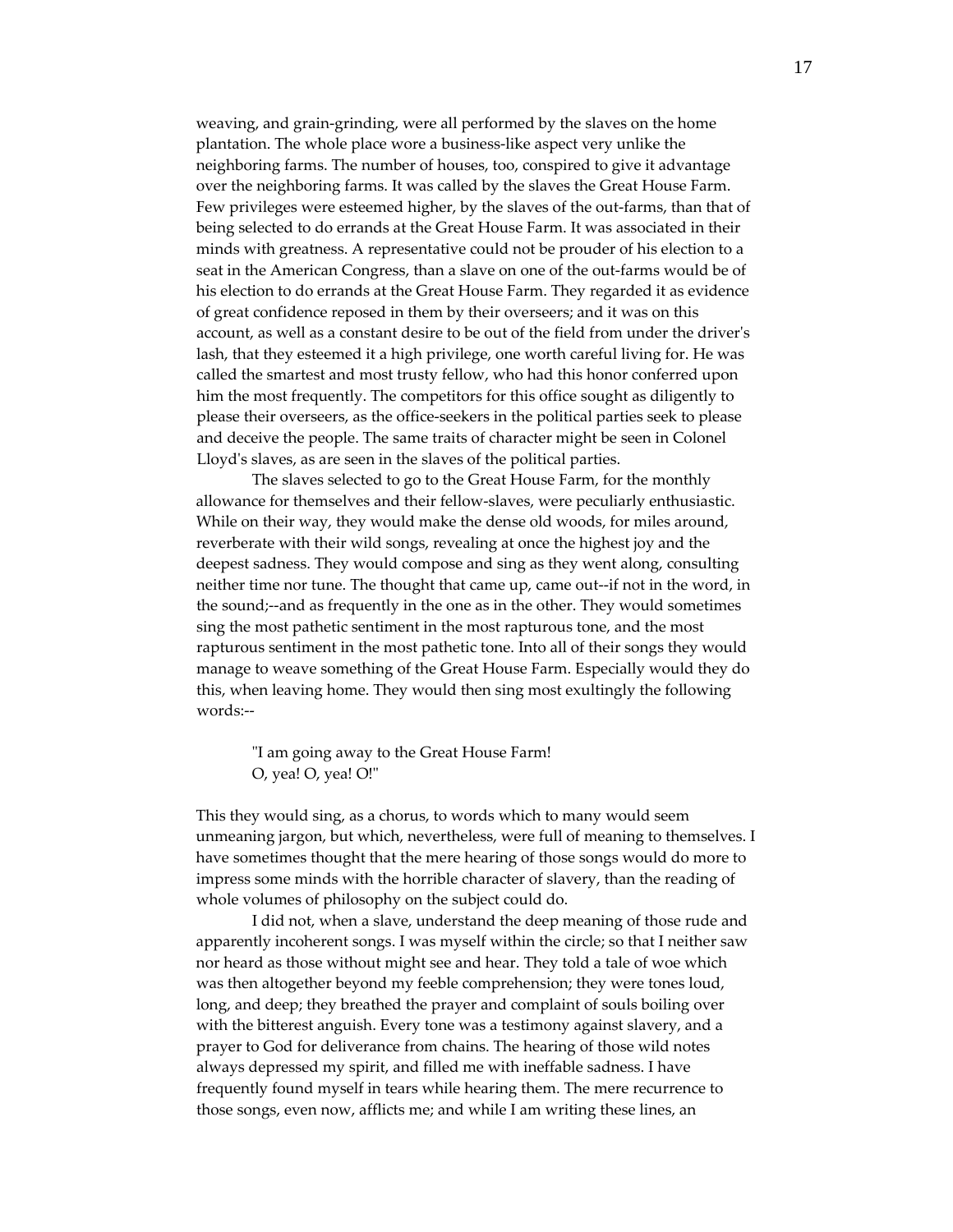expression of feeling has already found its way down my cheek. To those songs I trace my first glimmering conception of the dehumanizing character of slavery. I can never get rid of that conception. Those songs still follow me, to deepen my hatred of slavery, and quicken my sympathies for my brethren in bonds. If any one wishes to be impressed with the soul‐killing effects of slavery, let him go to Colonel Lloydʹs plantation, and, on allowance‐day, place himself in the deep pine woods, and there let him, in silence, analyze the sounds that shall pass through the chambers of his soul,‐‐and if he is not thus impressed, it will only be because "there is no flesh in his obdurate heart."

I have often been utterly astonished, since I came to the north, to find persons who could speak of the singing, among slaves, as evidence of their contentment and happiness. It is impossible to conceive of a greater mistake. Slaves sing most when they are most unhappy. The songs of the slave represent the sorrows of his heart; and he is relieved by them, only as an aching heart is relieved by its tears. At least, such is my experience. I have often sung to drown my sorrow, but seldom to express my happiness. Crying for joy, and singing for joy, were alike uncommon to me while in the jaws of slavery. The singing of a man cast away upon a desolate island might be as appropriately considered as evidence of contentment and happiness, as the singing of a slave; the songs of the one and of the other are prompted by the same emotion.

## **CHAPTER III**

Colonel Lloyd kept a large and finely cultivated garden, which afforded almost constant employment for four men, besides the chief gardener, (Mr. MʹDurmond.) This garden was probably the greatest attraction of the place. During the summer months, people came from far and near‐‐from Baltimore, Easton, and Annapolis--to see it. It abounded in fruits of almost every description, from the hardy apple of the north to the delicate orange of the south. This garden was not the least source of trouble on the plantation. Its excellent fruit was quite a temptation to the hungry swarms of boys, as well as the older slaves, belonging to the colonel, few of whom had the virtue or the vice to resist it. Scarcely a day passed, during the summer, but that some slave had to take the lash for stealing fruit. The colonel had to resort to all kinds of stratagems to keep his slaves out of the garden. The last and most successful one was that of tarring his fence all around; after which, if a slave was caught with any tar upon his person, it was deemed sufficient proof that he had either been into the garden, or had tried to get in. In either case, he was severely whipped by the chief gardener. This plan worked well; the slaves became as fearful of tar as of the lash. They seemed to realize the impossibility of touching TAR without being defiled.

The colonel also kept a splendid riding equipage. His stable and carriage‐house presented the appearance of some of our large city livery establishments. His horses were of the finest form and noblest blood. His carriage‐house contained three splendid coaches, three or four gigs, besides dearborns and barouches of the most fashionable style.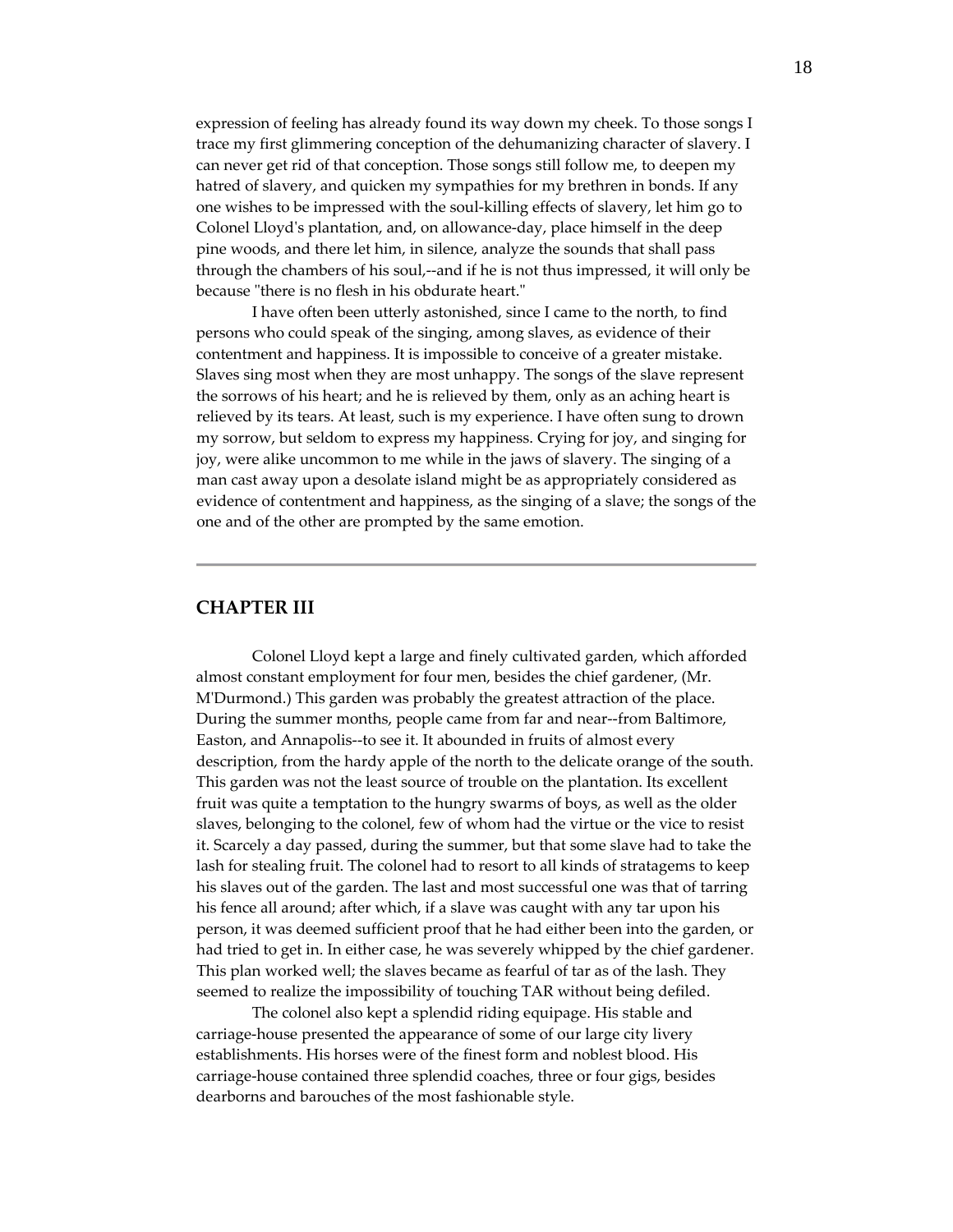This establishment was under the care of two slaves--old Barney and young Barney‐‐father and son. To attend to this establishment was their sole work. But it was by no means an easy employment; for in nothing was Colonel Lloyd more particular than in the management of his horses. The slightest inattention to these was unpardonable, and was visited upon those, under whose care they were placed, with the severest punishment; no excuse could shield them, if the colonel only suspected any want of attention to his horses--a supposition which he frequently indulged, and one which, of course, made the office of old and young Barney a very trying one. They never knew when they were safe from punishment. They were frequently whipped when least deserving, and escaped whipping when most deserving it. Every thing depended upon the looks of the horses, and the state of Colonel Lloydʹs own mind when his horses were brought to him for use. If a horse did not move fast enough, or hold his head high enough, it was owing to some fault of his keepers. It was painful to stand near the stable‐door, and hear the various complaints against the keepers when a horse was taken out for use. "This horse has not had proper attention. He has not been sufficiently rubbed and curried, or he has not been properly fed; his food was too wet or too dry; he got it too soon or too late; he was too hot or too cold; he had too much hay, and not enough of grain; or he had too much grain, and not enough of hay; instead of old Barneyʹs attending to the horse, he had very improperly left it to his son." To all these complaints, no matter how unjust, the slave must answer never a word. Colonel Lloyd could not brook any contradiction from a slave. When he spoke, a slave must stand, listen, and tremble; and such was literally the case. I have seen Colonel Lloyd make old Barney, a man between fifty and sixty years of age, uncover his bald head, kneel down upon the cold, damp ground, and receive upon his naked and toil‐worn shoulders more than thirty lashes at the time. Colonel Lloyd had three sons‐‐ Edward, Murray, and Daniel,‐‐and three sons‐in‐law, Mr. Winder, Mr. Nicholson, and Mr. Lowndes. All of these lived at the Great House Farm, and enjoyed the luxury of whipping the servants when they pleased, from old Barney down to William Wilkes, the coach-driver. I have seen Winder make one of the house‐servants stand off from him a suitable distance to be touched with the end of his whip, and at every stroke raise great ridges upon his back.

To describe the wealth of Colonel Lloyd would be almost equal to describing the riches of Job. He kept from ten to fifteen house-servants. He was said to own a thousand slaves, and I think this estimate quite within the truth. Colonel Lloyd owned so many that he did not know them when he saw them; nor did all the slaves of the out-farms know him. It is reported of him, that, while riding along the road one day, he met a colored man, and addressed him in the usual manner of speaking to colored people on the public highways of the south: "Well, boy, whom do you belong to?" "To Colonel Lloyd," replied the slave. "Well, does the colonel treat you well?" "No, sir," was the ready reply. "What, does he work you too hard?" "Yes, sir." "Well, don't he give you enough to eat?" "Yes, sir, he gives me enough, such as it is."

The colonel, after ascertaining where the slave belonged, rode on; the man also went on about his business, not dreaming that he had been conversing with his master. He thought, said, and heard nothing more of the matter, until two or three weeks afterwards. The poor man was then informed by his overseer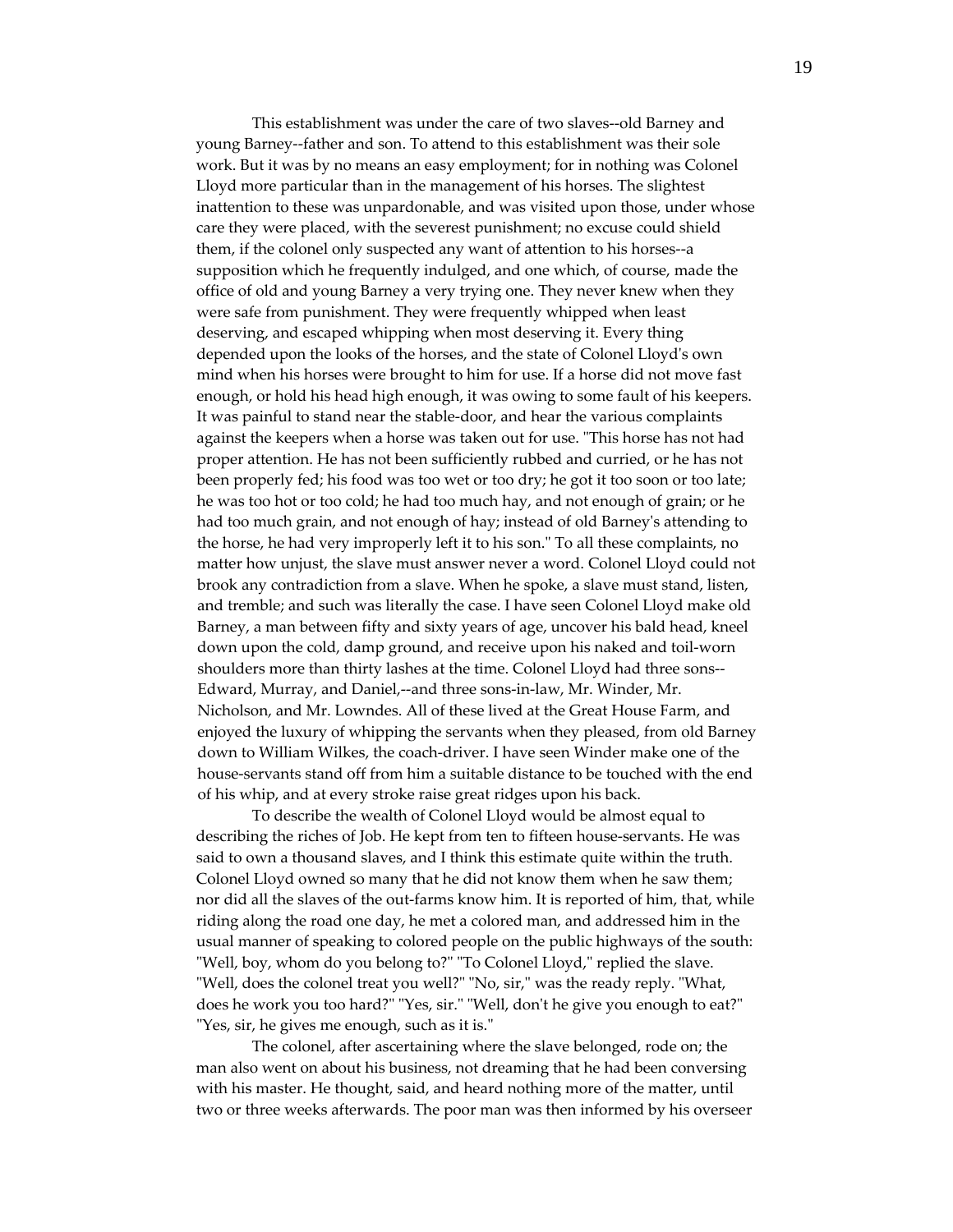that, for having found fault with his master, he was now to be sold to a Georgia trader. He was immediately chained and handcuffed; and thus, without a moment's warning, he was snatched away, and forever sundered, from his family and friends, by a hand more unrelenting than death. This is the penalty of telling the truth, of telling the simple truth, in answer to a series of plain questions.

It is partly in consequence of such facts, that slaves, when inquired of as to their condition and the character of their masters, almost universally say they are contented, and that their masters are kind. The slaveholders have been known to send in spies among their slaves, to ascertain their views and feelings in regard to their condition. The frequency of this has had the effect to establish among the slaves the maxim, that a still tongue makes a wise head. They suppress the truth rather than take the consequences of telling it, and in so doing prove themselves a part of the human family. If they have any thing to say of their masters, it is generally in their mastersʹ favor, especially when speaking to an untried man. I have been frequently asked, when a slave, if I had a kind master, and do not remember ever to have given a negative answer; nor did I, in pursuing this course, consider myself as uttering what was absolutely false; for I always measured the kindness of my master by the standard of kindness set up among slaveholders around us. Moreover, slaves are like other people, and imbibe prejudices quite common to others. They think their own better than that of others. Many, under the influence of this prejudice, think their own masters are better than the masters of other slaves; and this, too, in some cases, when the very reverse is true. Indeed, it is not uncommon for slaves even to fall out and quarrel among themselves about the relative goodness of their masters, each contending for the superior goodness of his own over that of the others. At the very same time, they mutually execrate their masters when viewed separately. It was so on our plantation. When Colonel Lloydʹs slaves met the slaves of Jacob Jepson, they seldom parted without a quarrel about their masters; Colonel Lloydʹs slaves contending that he was the richest, and Mr. Jepsonʹs slaves that he was the smartest, and most of a man. Colonel Lloydʹs slaves would boast his ability to buy and sell Jacob Jepson. Mr. Jepsonʹs slaves would boast his ability to whip Colonel Lloyd. These quarrels would almost always end in a fight between the parties, and those that whipped were supposed to have gained the point at issue. They seemed to think that the greatness of their masters was transferable to themselves. It was considered as being bad enough to be a slave; but to be a poor manʹs slave was deemed a disgrace indeed!

#### **CHAPTER IV**

Mr. Hopkins remained but a short time in the office of overseer. Why his career was so short, I do not know, but suppose he lacked the necessary severity to suit Colonel Lloyd. Mr. Hopkins was succeeded by Mr. Austin Gore, a man possessing, in an eminent degree, all those traits of character indispensable to what is called a first‐rate overseer. Mr. Gore had served Colonel Lloyd, in the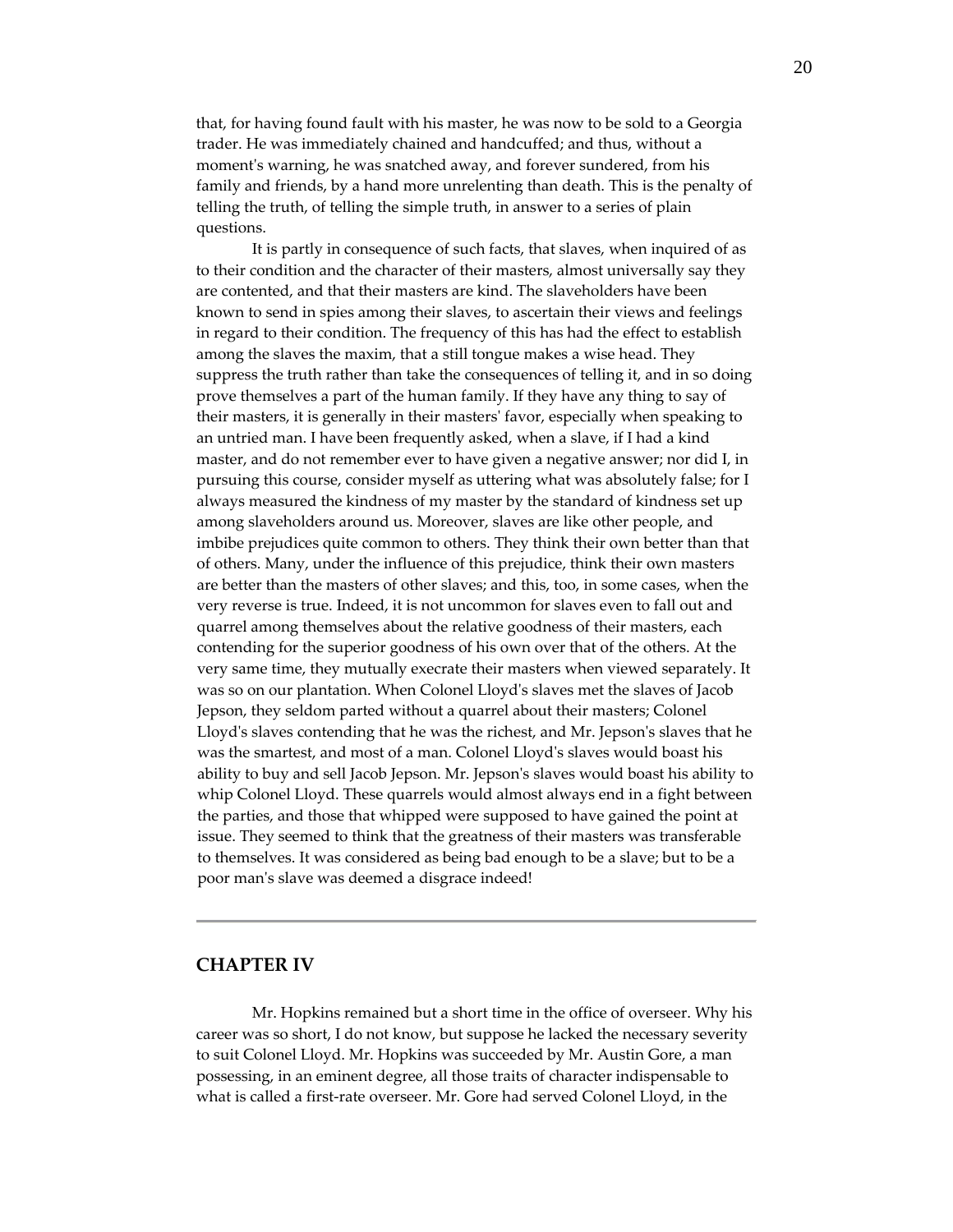capacity of overseer, upon one of the out‐farms, and had shown himself worthy of the high station of overseer upon the home or Great House Farm. Mr. Gore was proud, ambitious, and persevering. He was artful, cruel, and obdurate. He was just the man for such a place, and it was just the place for such a man. It afforded scope for the full exercise of all his powers, and he seemed to be perfectly at home in it. He was one of those who could torture the slightest look, word, or gesture, on the part of the slave, into impudence, and would treat it accordingly. There must be no answering back to him; no explanation was allowed a slave, showing himself to have been wrongfully accused. Mr. Gore acted fully up to the maxim laid down by slaveholders,-"It is better that a dozen slaves should suffer under the lash, than that the overseer should be convicted, in the presence of the slaves, of having been at fault." No matter how innocent a slave might be--it availed him nothing, when accused by Mr. Gore of any misdemeanor. To be accused was to be convicted, and to be convicted was to be punished; the one always following the other with immutable certainty. To escape punishment was to escape accusation; and few slaves had the fortune to do either, under the overseership of Mr. Gore. He was just proud enough to demand the most debasing homage of the slave, and quite servile enough to crouch, himself, at the feet of the master. He was ambitious enough to be contented with nothing short of the highest rank of overseers, and persevering enough to reach the height of his ambition. He was cruel enough to inflict the severest punishment, artful enough to descend to the lowest trickery, and obdurate enough to be insensible to the voice of a reproving conscience. He was, of all the overseers, the most dreaded by the slaves. His presence was painful; his eye flashed confusion; and seldom was his sharp, shrill voice heard, without producing horror and trembling in their ranks.

Mr. Gore was a grave man, and, though a young man, he indulged in no jokes, said no funny words, seldom smiled. His words were in perfect keeping with his looks, and his looks were in perfect keeping with his words. Overseers will sometimes indulge in a witty word, even with the slaves; not so with Mr. Gore. He spoke but to command, and commanded but to be obeyed; he dealt sparingly with his words, and bountifully with his whip, never using the former where the latter would answer as well. When he whipped, he seemed to do so from a sense of duty, and feared no consequences. He did nothing reluctantly, no matter how disagreeable; always at his post, never inconsistent. He never promised but to fulfil. He was, in a word, a man of the most inflexible firmness and stone‐like coolness.

His savage barbarity was equalled only by the consummate coolness with which he committed the grossest and most savage deeds upon the slaves under his charge. Mr. Gore once undertook to whip one of Colonel Lloydʹs slaves, by the name of Demby. He had given Demby but few stripes, when, to get rid of the scourging, he ran and plunged himself into a creek, and stood there at the depth of his shoulders, refusing to come out. Mr. Gore told him that he would give him three calls, and that, if he did not come out at the third call, he would shoot him. The first call was given. Demby made no response, but stood his ground. The second and third calls were given with the same result. Mr. Gore then, without consultation or deliberation with any one, not even giving Demby an additional call, raised his musket to his face, taking deadly aim at his standing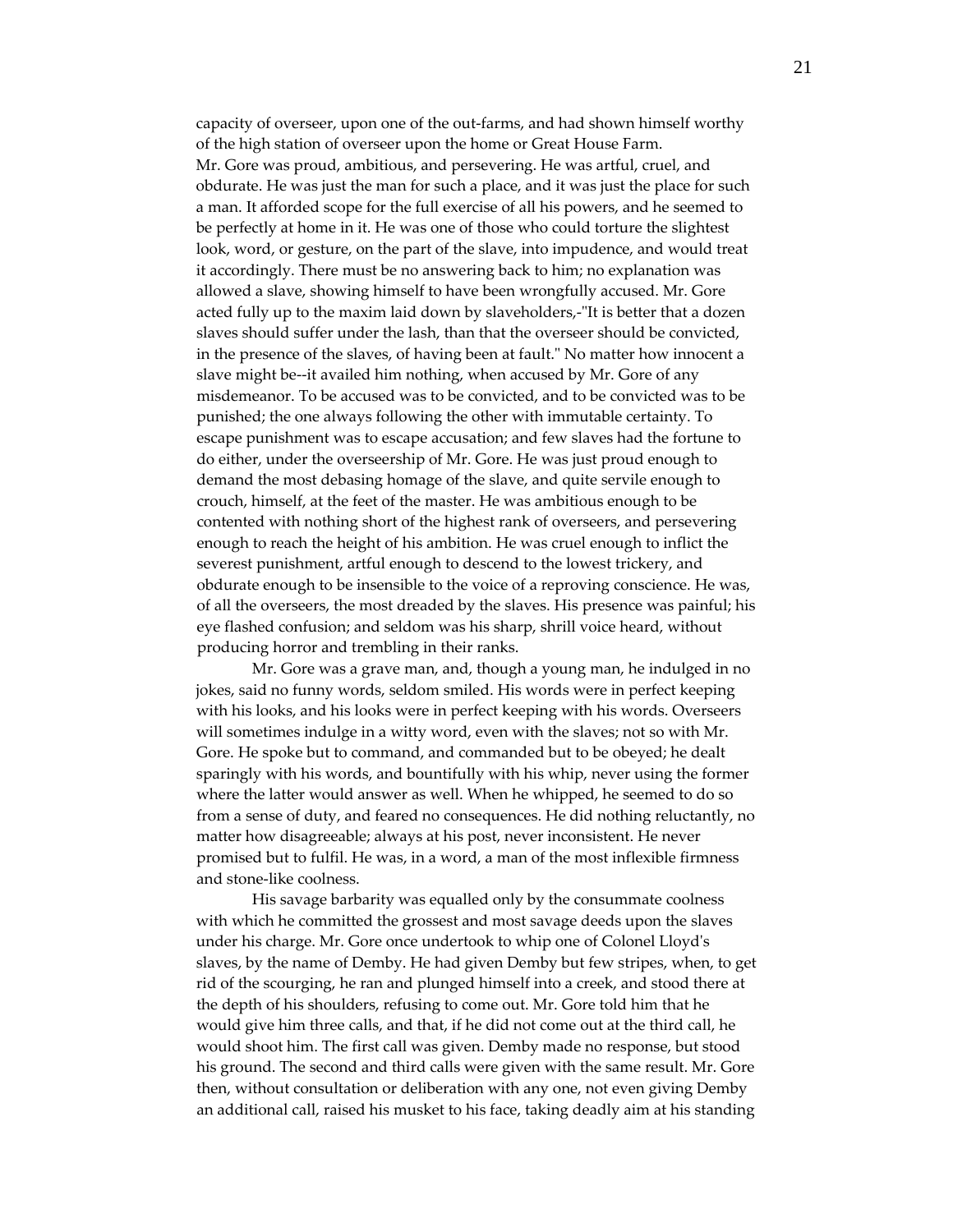victim, and in an instant poor Demby was no more. His mangled body sank out of sight, and blood and brains marked the water where he had stood.

A thrill of horror flashed through every soul upon the plantation, excepting Mr. Gore. He alone seemed cool and collected. He was asked by Colonel Lloyd and my old master, why he resorted to this extraordinary expedient. His reply was, (as well as I can remember,) that Demby had become unmanageable. He was setting a dangerous example to the other slaves,--one which, if suffered to pass without some such demonstration on his part, would finally lead to the total subversion of all rule and order upon the plantation. He argued that if one slave refused to be corrected, and escaped with his life, the other slaves would soon copy the example; the result of which would be, the freedom of the slaves, and the enslavement of the whites. Mr. Gore's defence was satisfactory. He was continued in his station as overseer upon the home plantation. His fame as an overseer went abroad. His horrid crime was not even submitted to judicial investigation. It was committed in the presence of slaves, and they of course could neither institute a suit, nor testify against him; and thus the guilty perpetrator of one of the bloodiest and most foul murders goes unwhipped of justice, and uncensured by the community in which he lives. Mr. Gore lived in St. Michaelʹs, Talbot county, Maryland, when I left there; and if he is still alive, he very probably lives there now; and if so, he is now, as he was then, as highly esteemed and as much respected as though his guilty soul had not been stained with his brotherʹs blood.

I speak advisedly when I say this,‐‐that killing a slave, or any colored person, in Talbot county, Maryland, is not treated as a crime, either by the courts or the community. Mr. Thomas Lanman, of St. Michaelʹs, killed two slaves, one of whom he killed with a hatchet, by knocking his brains out. He used to boast of the commission of the awful and bloody deed. I have heard him do so laughingly, saying, among other things, that he was the only benefactor of his country in the company, and that when others would do as much as he had done, we should be relieved of "the d----d niggers."

The wife of Mr. Giles Hicks, living but a short distance from where I used to live, murdered my wifeʹs cousin, a young girl between fifteen and sixteen years of age, mangling her person in the most horrible manner, breaking her nose and breastbone with a stick, so that the poor girl expired in a few hours afterward. She was immediately buried, but had not been in her untimely grave but a few hours before she was taken up and examined by the coroner, who decided that she had come to her death by severe beating. The offence for which this girl was thus murdered was this:‐‐She had been set that night to mind Mrs. Hicks's baby, and during the night she fell asleep, and the baby cried. She, having lost her rest for several nights previous, did not hear the crying. They were both in the room with Mrs. Hicks. Mrs. Hicks, finding the girl slow to move, jumped from her bed, seized an oak stick of wood by the fireplace, and with it broke the girl's nose and breastbone, and thus ended her life. I will not say that this most horrid murder produced no sensation in the community. It did produce sensation, but not enough to bring the murderess to punishment. There was a warrant issued for her arrest, but it was never served. Thus she escaped not only punishment, but even the pain of being arraigned before a court for her horrid crime.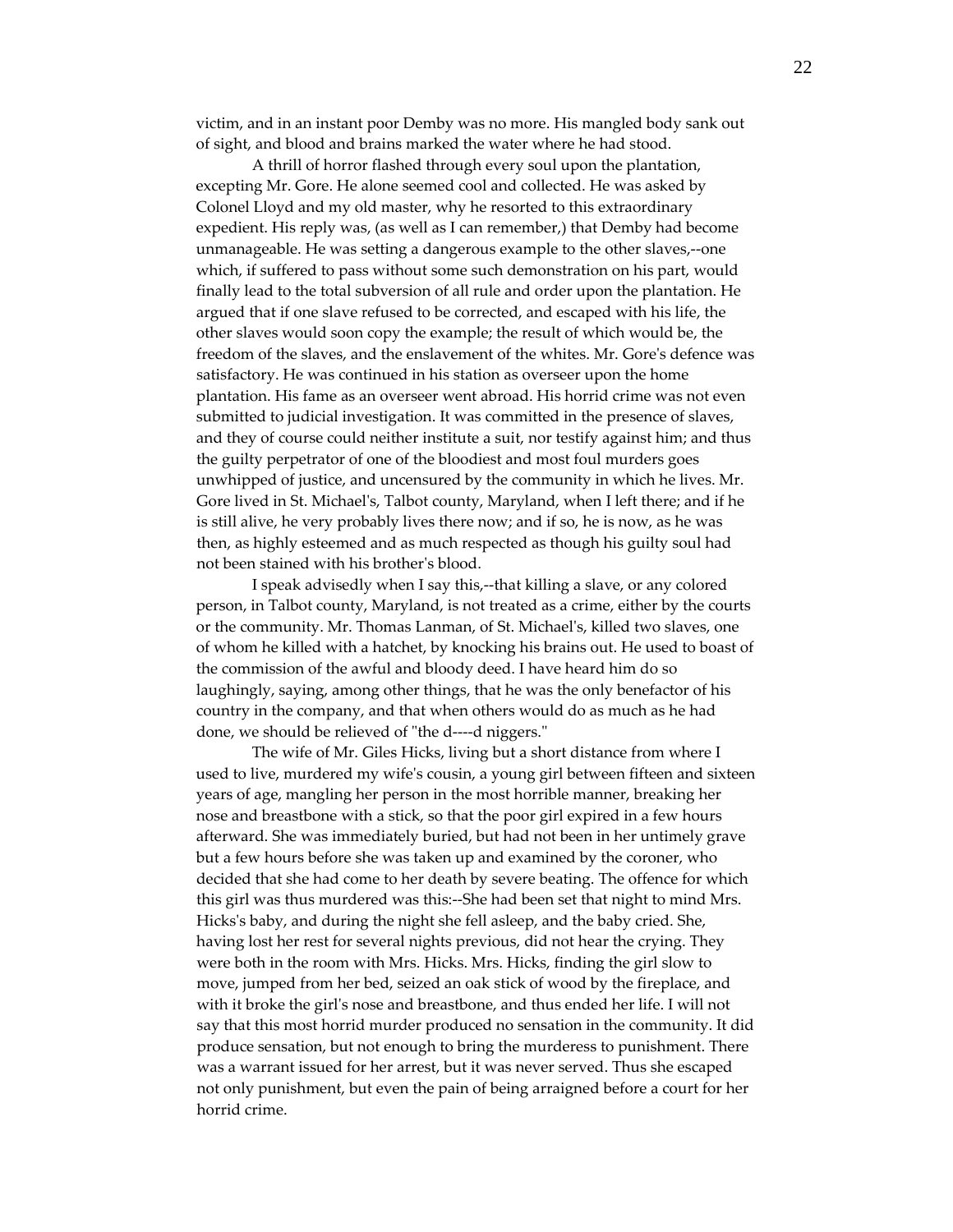Whilst I am detailing bloody deeds which took place during my stay on Colonel Lloydʹs plantation, I will briefly narrate another, which occurred about the same time as the murder of Demby by Mr. Gore.

Colonel Lloydʹs slaves were in the habit of spending a part of their nights and Sundays in fishing for oysters, and in this way made up the deficiency of their scanty allowance. An old man belonging to Colonel Lloyd, while thus engaged, happened to get beyond the limits of Colonel Lloydʹs, and on the premises of Mr. Beal Bondly. At this trespass, Mr. Bondly took offence, and with his musket came down to the shore, and blew its deadly contents into the poor old man.

Mr. Bondly came over to see Colonel Lloyd the next day, whether to pay him for his property, or to justify himself in what he had done, I know not. At any rate, this whole fiendish transaction was soon hushed up. There was very little said about it at all, and nothing done. It was a common saying, even among little white boys, that it was worth a halfcent to kill a "nigger," and a half-cent to bury one.

## **CHAPTER V**

As to my own treatment while I lived on Colonel Lloydʹs plantation, it was very similar to that of the other slave children. I was not old enough to work in the field, and there being little else than field work to do, I had a great deal of leisure time. The most I had to do was to drive up the cows at evening, keep the fowls out of the garden, keep the front yard clean, and run of errands for my old master's daughter, Mrs. Lucretia Auld. The most of my leisure time I spent in helping Master Daniel Lloyd in finding his birds, after he had shot them. My connection with Master Daniel was of some advantage to me. He became quite attached to me, and was a sort of protector of me. He would not allow the older boys to impose upon me, and would divide his cakes with me.

I was seldom whipped by my old master, and suffered little from any thing else than hunger and cold. I suffered much from hunger, but much more from cold. In hottest summer and coldest winter, I was kept almost naked‐‐no shoes, no stockings, no jacket, no trousers, nothing on but a coarse tow linen shirt, reaching only to my knees. I had no bed. I must have perished with cold, but that, the coldest nights, I used to steal a bag which was used for carrying corn to the mill. I would crawl into this bag, and there sleep on the cold, damp, clay floor, with my head in and feet out. My feet have been so cracked with the frost, that the pen with which I am writing might be laid in the gashes.

We were not regularly allowanced. Our food was coarse corn meal boiled. This was called MUSH. It was put into a large wooden tray or trough, and set down upon the ground. The children were then called, like so many pigs, and like so many pigs they would come and devour the mush; some with oystershells, others with pieces of shingle, some with naked hands, and none with spoons. He that ate fastest got most; he that was strongest secured the best place; and few left the trough satisfied.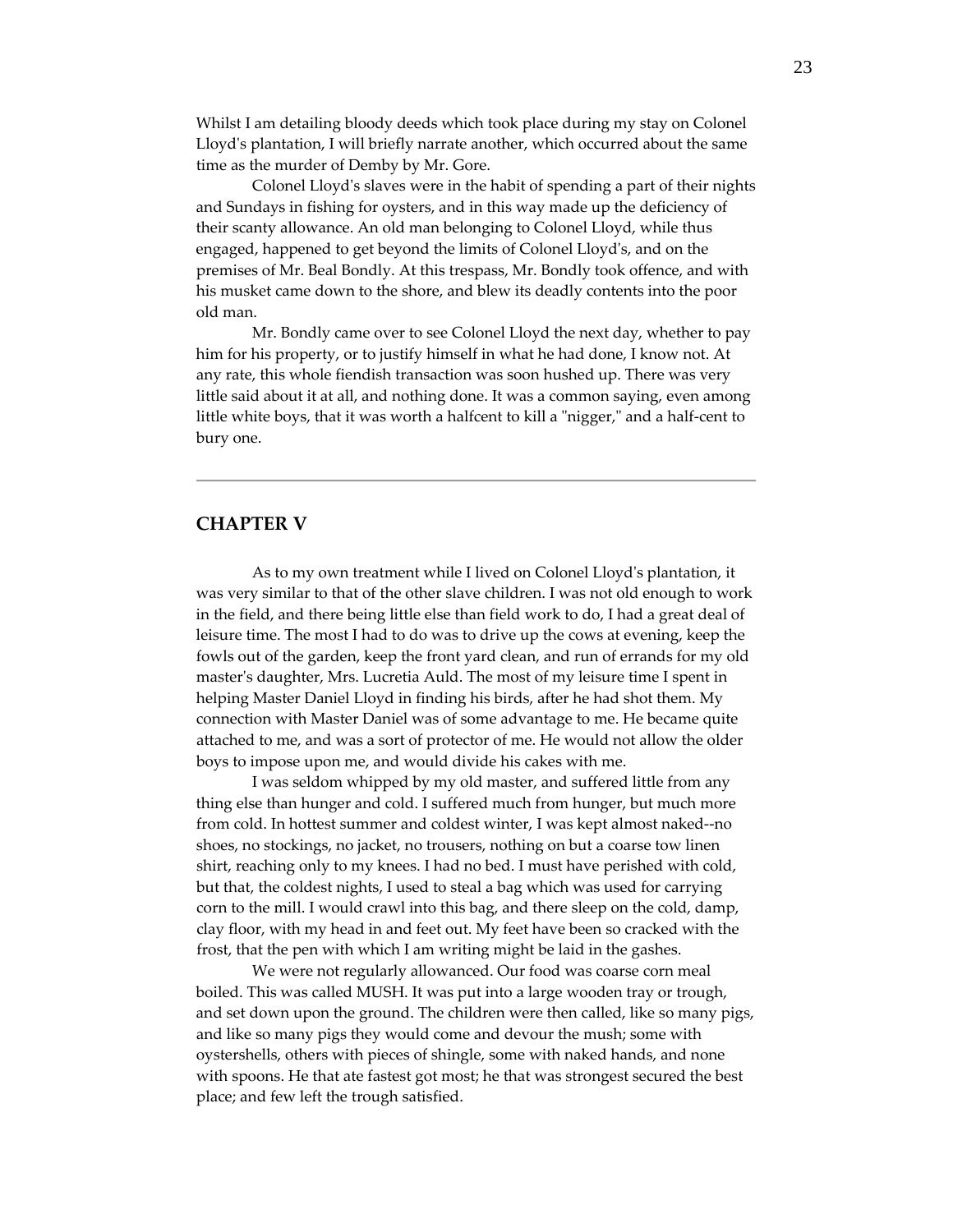I was probably between seven and eight years old when I left Colonel Lloyd's plantation. I left it with joy. I shall never forget the ecstasy with which I received the intelligence that my old master (Anthony) had determined to let me go to Baltimore, to live with Mr. Hugh Auld, brother to my old masterʹs son‐in‐ law, Captain Thomas Auld. I received this information about three days before my departure. They were three of the happiest days I ever enjoyed. I spent the most part of all these three days in the creek, washing off the plantation scurf, and preparing myself for my departure.

The pride of appearance which this would indicate was not my own. I spent the time in washing, not so much because I wished to, but because Mrs. Lucretia had told me I must get all the dead skin off my feet and knees before I could go to Baltimore; for the people in Baltimore were very cleanly, and would laugh at me if I looked dirty. Besides, she was going to give me a pair of trousers, which I should not put on unless I got all the dirt off me. The thought of owning a pair of trousers was great indeed! It was almost a sufficient motive, not only to make me take off what would be called by pigdrovers the mange, but the skin itself. I went at it in good earnest, working for the first time with the hope of reward.

The ties that ordinarily bind children to their homes were all suspended in my case. I found no severe trial in my departure. My home was charmless; it was not home to me; on parting from it, I could not feel that I was leaving any thing which I could have enjoyed by staying. My mother was dead, my grandmother lived far off, so that I seldom saw her. I had two sisters and one brother, that lived in the same house with me; but the early separation of us from our mother had well nigh blotted the fact of our relationship from our memories. I looked for home elsewhere, and was confident of finding none which I should relish less than the one which I was leaving. If, however, I found in my new home hardship, hunger, whipping, and nakedness, I had the consolation that I should not have escaped any one of them by staying. Having already had more than a taste of them in the house of my old master, and having endured them there, I very naturally inferred my ability to endure them elsewhere, and especially at Baltimore; for I had something of the feeling about Baltimore that is expressed in the proverb, that "being hanged in England is preferable to dying a natural death in Ireland.<sup>"</sup> I had the strongest desire to see Baltimore. Cousin Tom, though not fluent in speech, had inspired me with that desire by his eloquent description of the place. I could never point out any thing at the Great House, no matter how beautiful or powerful, but that he had seen something at Baltimore far exceeding, both in beauty and strength, the object which I pointed out to him. Even the Great House itself, with all its pictures, was far inferior to many buildings in Baltimore. So strong was my desire, that I thought a gratification of it would fully compensate for whatever loss of comforts I should sustain by the exchange. I left without a regret, and with the highest hopes of future happiness.

We sailed out of Miles River for Baltimore on a Saturday morning. I remember only the day of the week, for at that time I had no knowledge of the days of the month, nor the months of the year. On setting sail, I walked aft, and gave to Colonel Lloydʹs plantation what I hoped would be the last look. I then placed myself in the bows of the sloop, and there spent the remainder of the day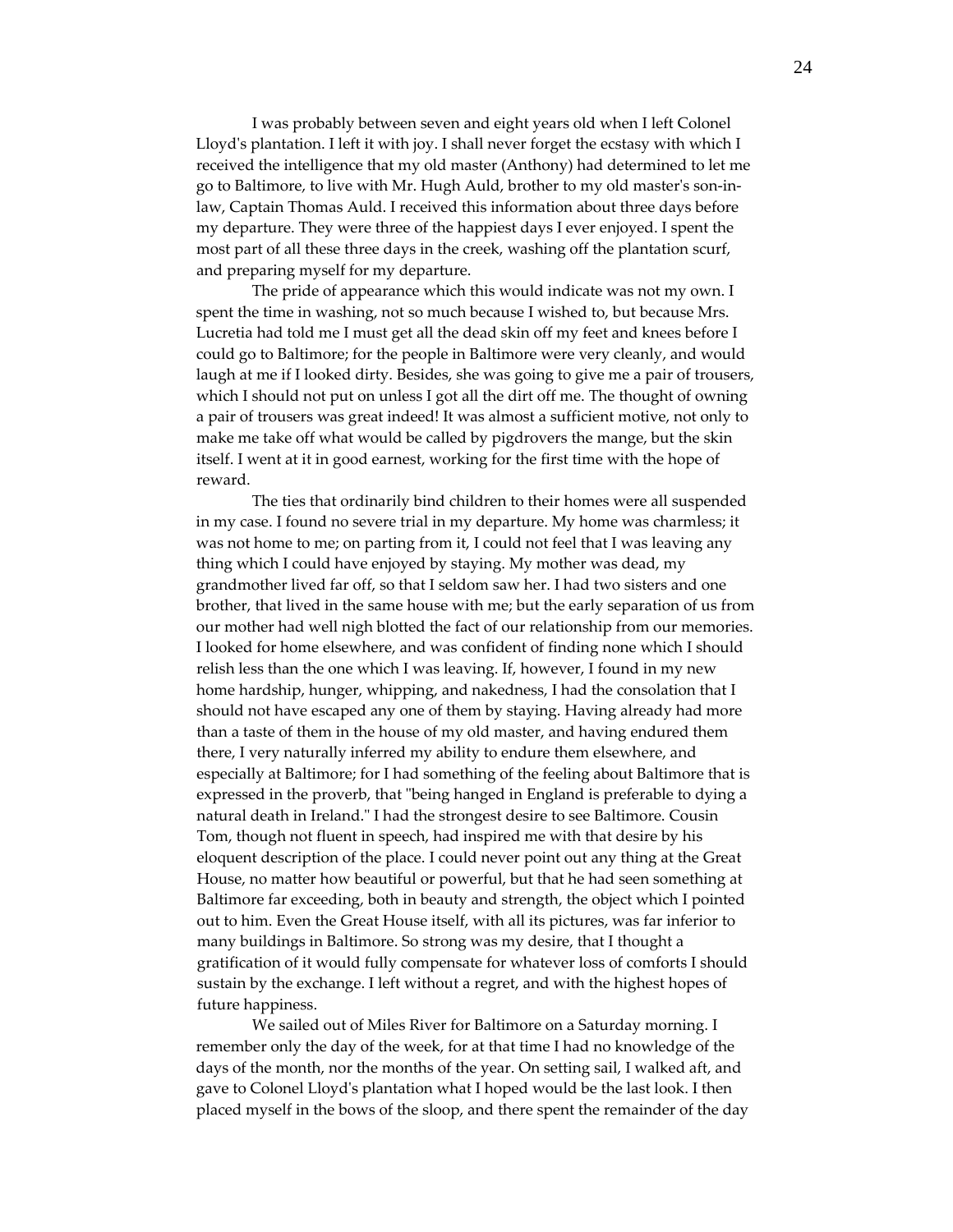in looking ahead, interesting myself in what was in the distance rather than in things near by or behind.

In the afternoon of that day, we reached Annapolis, the capital of the State. We stopped but a few moments, so that I had no time to go on shore. It was the first large town that I had ever seen, and though it would look small compared with some of our New England factory villages, I thought it a wonderful place for its size--more imposing even than the Great House Farm!

We arrived at Baltimore early on Sunday morning, landing at Smithʹs Wharf, not far from Bowleyʹs Wharf. We had on board the sloop a large flock of sheep; and after aiding in driving them to the slaughterhouse of Mr. Curtis on Louden Slaterʹs Hill, I was conducted by Rich, one of the hands belonging on board of the sloop, to my new home in Alliciana Street, near Mr. Gardner's shipyard, on Fells Point.

Mr. and Mrs. Auld were both at home, and met me at the door with their little son Thomas, to take care of whom I had been given. And here I saw what I had never seen before; it was a white face beaming with the most kindly emotions; it was the face of my new mistress, Sophia Auld. I wish I could describe the rapture that flashed through my soul as I beheld it. It was a new and strange sight to me, brightening up my pathway with the light of happiness. Little Thomas was told, there was his Freddy,--and I was told to take care of little Thomas; and thus I entered upon the duties of my new home with the most cheering prospect ahead.

I look upon my departure from Colonel Lloydʹs plantation as one of the most interesting events of my life. It is possible, and even quite probable, that but for the mere circumstance of being removed from that plantation to Baltimore, I should have to‐day, instead of being here seated by my own table, in the enjoyment of freedom and the happiness of home, writing this Narrative, been confined in the galling chains of slavery. Going to live at Baltimore laid the foundation, and opened the gateway, to all my subsequent prosperity. I have ever regarded it as the first plain manifestation of that kind providence which has ever since attended me, and marked my life with so many favors. I regarded the selection of myself as being somewhat remarkable. There were a number of slave children that might have been sent from the plantation to Baltimore. There were those younger, those older, and those of the same age. I was chosen from among them all, and was the first, last, and only choice.

I may be deemed superstitious, and even egotistical, in regarding this event as a special interposition of divine Providence in my favor. But I should be false to the earliest sentiments of my soul, if I suppressed the opinion. I prefer to be true to myself, even at the hazard of incurring the ridicule of others, rather than to be false, and incur my own abhorrence. From my earliest recollection, I date the entertainment of a deep conviction that slavery would not always be able to hold me within its foul embrace; and in the darkest hours of my career in slavery, this living word of faith and spirit of hope departed not from me, but remained like ministering angels to cheer me through the gloom. This good spirit was from God, and to him I offer thanksgiving and praise.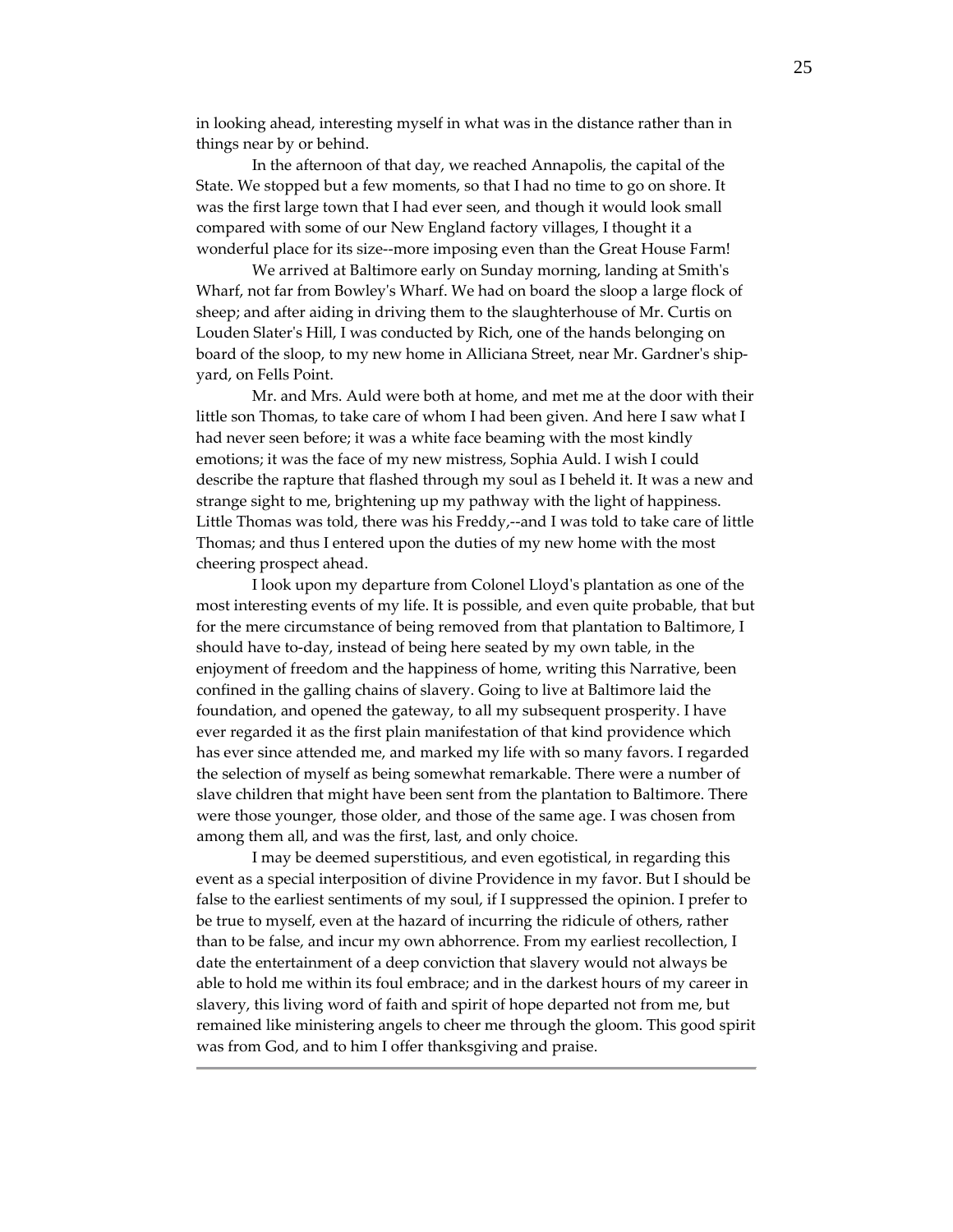## **CHAPTER VI**

My new mistress proved to be all she appeared when I first met her at the door,‐‐a woman of the kindest heart and finest feelings. She had never had a slave under her control previously to myself, and prior to her marriage she had been dependent upon her own industry for a living. She was by trade a weaver; and by constant application to her business, she had been in a good degree preserved from the blighting and dehumanizing effects of slavery. I was utterly astonished at her goodness. I scarcely knew how to behave towards her. She was entirely unlike any other white woman I had ever seen. I could not approach her as I was accustomed to approach other white ladies. My early instruction was all out of place. The crouching servility, usually so acceptable a quality in a slave, did not answer when manifested toward her. Her favor was not gained by it; she seemed to be disturbed by it. She did not deem it impudent or unmannerly for a slave to look her in the face. The meanest slave was put fully at ease in her presence, and none left without feeling better for having seen her. Her face was made of heavenly smiles, and her voice of tranquil music.

But, alas! this kind heart had but a short time to remain such. The fatal poison of irresponsible power was already in her hands, and soon commenced its infernal work. That cheerful eye, under the influence of slavery, soon became red with rage; that voice, made all of sweet accord, changed to one of harsh and horrid discord; and that angelic face gave place to that of a demon.

Very soon after I went to live with Mr. and Mrs. Auld, she very kindly commenced to teach me the A, B, C. After I had learned this, she assisted me in learning to spell words of three or four letters. Just at this point of my progress, Mr. Auld found out what was going on, and at once forbade Mrs. Auld to instruct me further, telling her, among other things, that it was unlawful, as well as unsafe, to teach a slave to read. To use his own words, further, he said, "If you give a nigger an inch, he will take an ell. A nigger should know nothing but to obey his master‐‐to do as he is told to do. Learning would spoil the best nigger in the world. Now," said he, "if you teach that nigger (speaking of myself) how to read, there would be no keeping him. It would forever unfit him to be a slave. He would at once become unmanageable, and of no value to his master. As to himself, it could do him no good, but a great deal of harm. It would make him discontented and unhappy." These words sank deep into my heart, stirred up sentiments within that lay slumbering, and called into existence an entirely new train of thought. It was a new and special revelation, explaining dark and mysterious things, with which my youthful understanding had struggled, but struggled in vain. I now understood what had been to me a most perplexing difficulty--to wit, the white man's power to enslave the black man. It was a grand achievement, and I prized it highly. From that moment, I understood the pathway from slavery to freedom. It was just what I wanted, and I got it at a time when I the least expected it. Whilst I was saddened by the thought of losing the aid of my kind mistress, I was gladdened by the invaluable instruction which, by the merest accident, I had gained from my master. Though conscious of the difficulty of learning without a teacher, I set out with high hope, and a fixed purpose, at whatever cost of trouble, to learn how to read. The very decided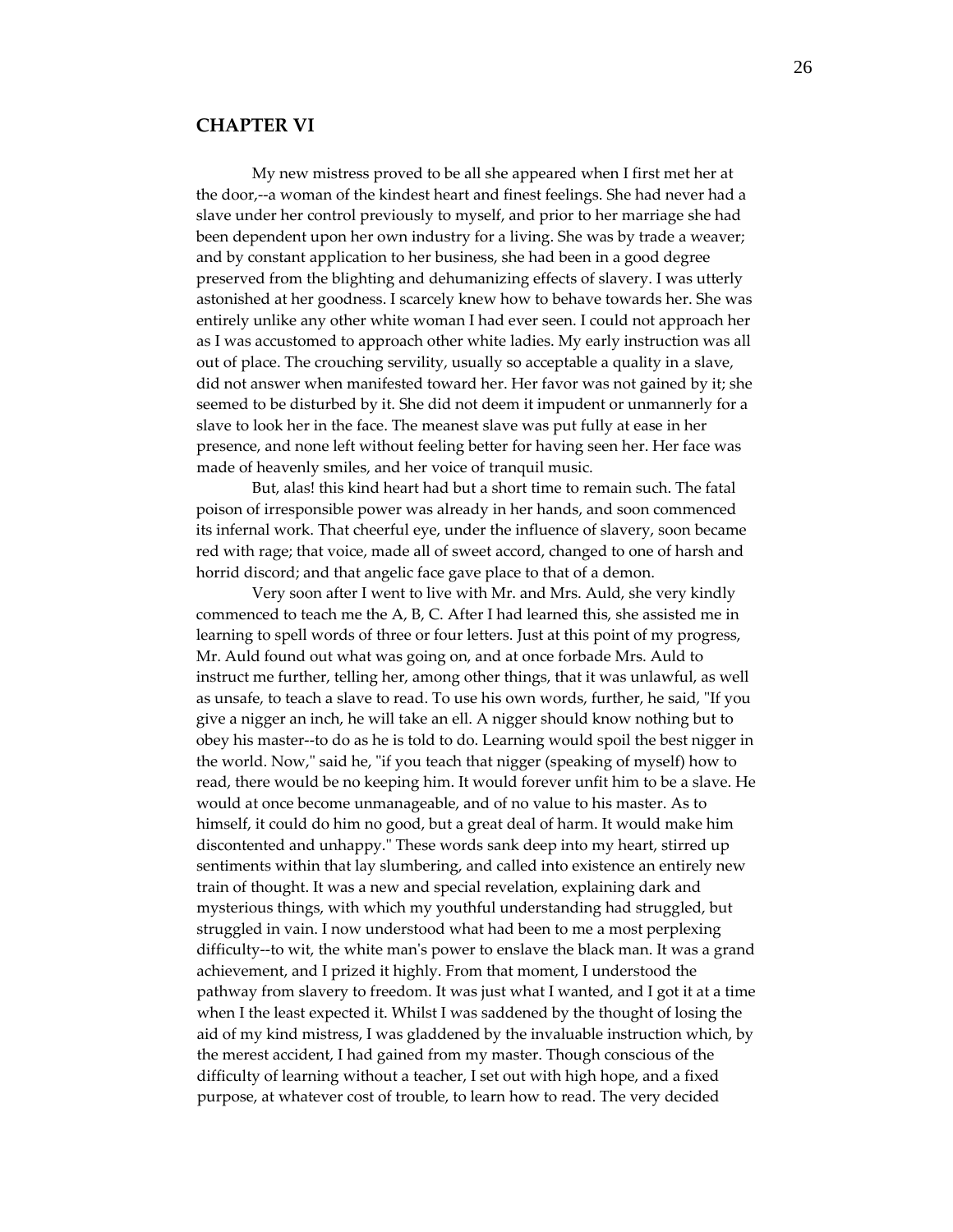manner with which he spoke, and strove to impress his wife with the evil consequences of giving me instruction, served to convince me that he was deeply sensible of the truths he was uttering. It gave me the best assurance that I might rely with the utmost confidence on the results which, he said, would flow from teaching me to read. What he most dreaded, that I most desired. What he most loved, that I most hated. That which to him was a great evil, to be carefully shunned, was to me a great good, to be diligently sought; and the argument which he so warmly urged, against my learning to read, only served to inspire me with a desire and determination to learn. In learning to read, I owe almost as much to the bitter opposition of my master, as to the kindly aid of my mistress. I acknowledge the benefit of both.

I had resided but a short time in Baltimore before I observed a marked difference, in the treatment of slaves, from that which I had witnessed in the country. A city slave is almost a freeman, compared with a slave on the plantation. He is much better fed and clothed, and enjoys privileges altogether unknown to the slave on the plantation. There is a vestige of decency, a sense of shame, that does much to curb and check those outbreaks of atrocious cruelty so commonly enacted upon the plantation. He is a desperate slaveholder, who will shock the humanity of his non‐slaveholding neighbors with the cries of his lacerated slave. Few are willing to incur the odium attaching to the reputation of being a cruel master; and above all things, they would not be known as not giving a slave enough to eat. Every city slaveholder is anxious to have it known of him, that he feeds his slaves well; and it is due to them to say, that most of them do give their slaves enough to eat. There are, however, some painful exceptions to this rule. Directly opposite to us, on Philpot Street, lived Mr. Thomas Hamilton. He owned two slaves. Their names were Henrietta and Mary. Henrietta was about twenty-two years of age, Mary was about fourteen; and of all the mangled and emaciated creatures I ever looked upon, these two were the most so. His heart must be harder than stone, that could look upon these unmoved. The head, neck, and shoulders of Mary were literally cut to pieces. I have frequently felt her head, and found it nearly covered with festering sores, caused by the lash of her cruel mistress. I do not know that her master ever whipped her, but I have been an eye-witness to the cruelty of Mrs. Hamilton. I used to be in Mr. Hamiltonʹs house nearly every day. Mrs. Hamilton used to sit in a large chair in the middle of the room, with a heavy cowskin always by her side, and scarce an hour passed during the day but was marked by the blood of one of these slaves. The girls seldom passed her without her saying, "Move faster, you black gip!" at the same time giving them a blow with the cowskin over the head or shoulders, often drawing the blood. She would then say, "Take that, you black gip!" continuing, "If you don't move faster, I'll move you!" Added to the cruel lashings to which these slaves were subjected, they were kept nearly half-starved. They seldom knew what it was to eat a full meal. I have seen Mary contending with the pigs for the offal thrown into the street. So much was Mary kicked and cut to pieces, that she was oftener called "pecked" than by her name.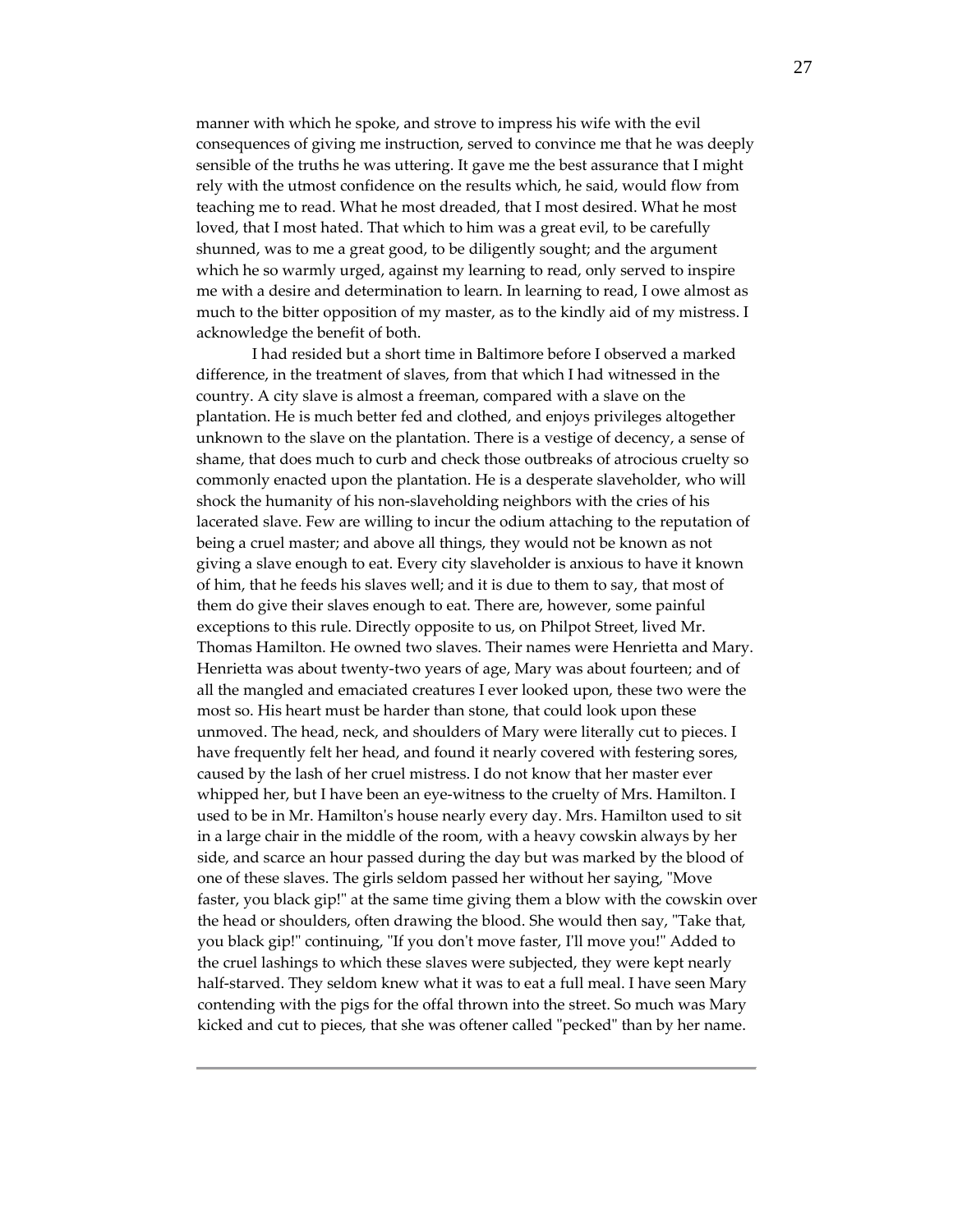#### **CHAPTER VII**

I lived in Master Hughʹs family about seven years. During this time, I succeeded in learning to read and write. In accomplishing this, I was compelled to resort to various stratagems. I had no regular teacher. My mistress, who had kindly commenced to instruct me, had, in compliance with the advice and direction of her husband, not only ceased to instruct, but had set her face against my being instructed by any one else. It is due, however, to my mistress to say of her, that she did not adopt this course of treatment immediately. She at first lacked the depravity indispensable to shutting me up in mental darkness. It was at least necessary for her to have some training in the exercise of irresponsible power, to make her equal to the task of treating me as though I were a brute.

My mistress was, as I have said, a kind and tenderhearted woman; and in the simplicity of her soul she commenced, when I first went to live with her, to treat me as she supposed one human being ought to treat another. In entering upon the duties of a slaveholder, she did not seem to perceive that I sustained to her the relation of a mere chattel, and that for her to treat me as a human being was not only wrong, but dangerously so. Slavery proved as injurious to her as it did to me. When I went there, she was a pious, warm, and tender‐hearted woman. There was no sorrow or suffering for which she had not a tear. She had bread for the hungry, clothes for the naked, and comfort for every mourner that came within her reach. Slavery soon proved its ability to divest her of these heavenly qualities. Under its influence, the tender heart became stone, and the lamblike disposition gave way to one of tiger‐like fierceness. The first step in her downward course was in her ceasing to instruct me. She now commenced to practise her husbandʹs precepts. She finally became even more violent in her opposition than her husband himself. She was not satisfied with simply doing as well as he had commanded; she seemed anxious to do better. Nothing seemed to make her more angry than to see me with a newspaper. She seemed to think that here lay the danger. I have had her rush at me with a face made all up of fury, and snatch from me a newspaper, in a manner that fully revealed her apprehension. She was an apt woman; and a little experience soon demonstrated, to her satisfaction, that education and slavery were incompatible with each other.

From this time I was most narrowly watched. If I was in a separate room any considerable length of time, I was sure to be suspected of having a book, and was at once called to give an account of myself. All this, however, was too late. The first step had been taken. Mistress, in teaching me the alphabet, had given me the inch, and no precaution could prevent me from taking the ell.~

The plan which I adopted, and the one by which I was most successful, was that of making friends of all the little white boys whom I met in the street. As many of these as I could, I converted into teachers. With their kindly aid, obtained at different times and in different places, I finally succeeded in learning to read. When I was sent of errands, I always took my book with me, and by going one part of my errand quickly, I found time to get a lesson before my return. I used also to carry bread with me, enough of which was always in the house, and to which I was always welcome; for I was much better off in this regard than many of the poor white children in our neighborhood. This bread I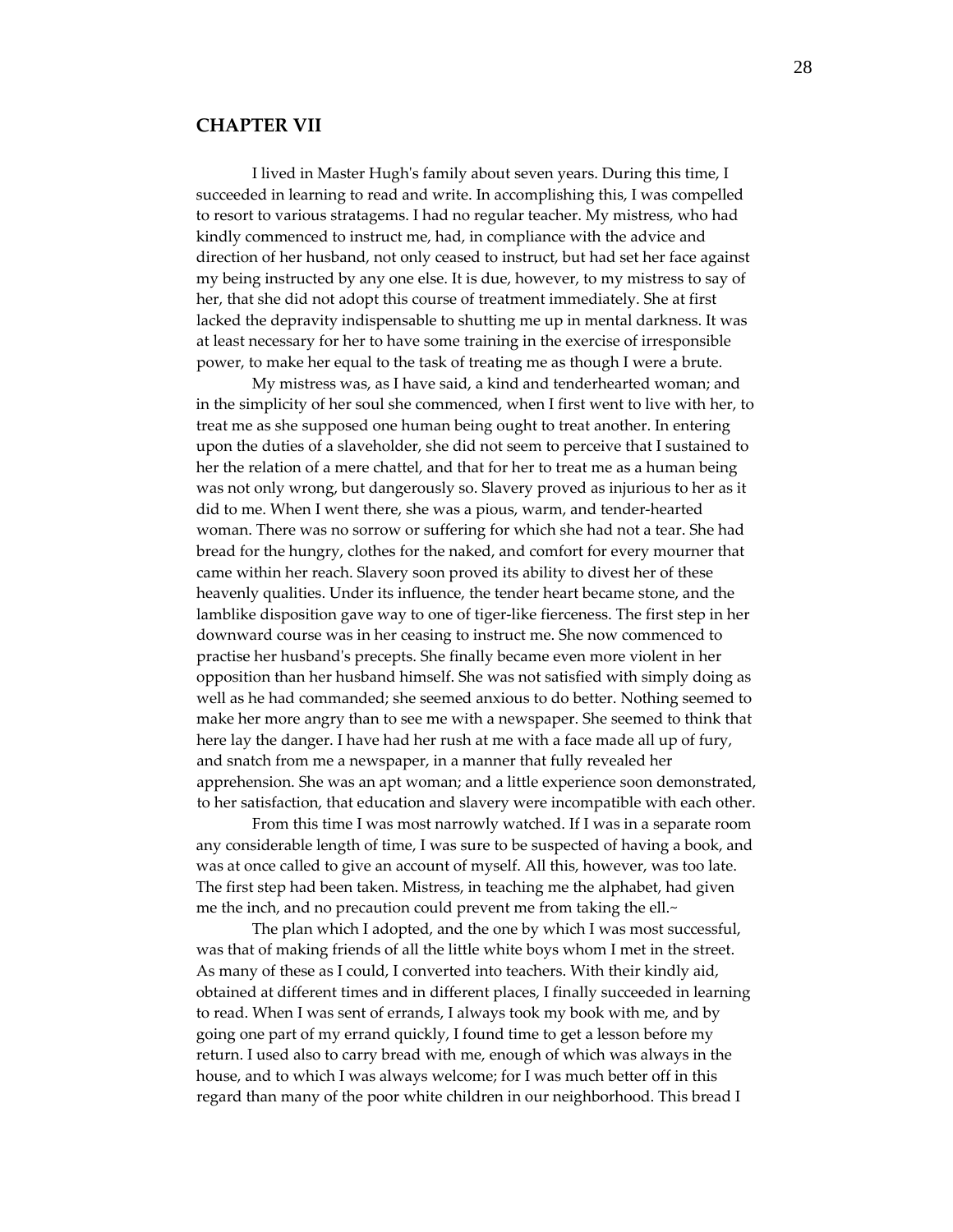used to bestow upon the hungry little urchins, who, in return, would give me that more valuable bread of knowledge. I am strongly tempted to give the names of two or three of those little boys, as a testimonial of the gratitude and affection I bear them; but prudence forbids;--not that it would injure me, but it might embarrass them; for it is almost an unpardonable offence to teach slaves to read in this Christian country. It is enough to say of the dear little fellows, that they lived on Philpot Street, very near Durgin and Baileyʹs ship‐yard. I used to talk this matter of slavery over with them. I would sometimes say to them, I wished I could be as free as they would be when they got to be men. "You will be free as soon as you are twenty-one, but I am a slave for life! Have not I as good a right to be free as you have?" These words used to trouble them; they would express for me the liveliest sympathy, and console me with the hope that something would occur by which I might be free.

I was now about twelve years old, and the thought of being "a slave for life" began to bear heavily upon my heart. Just about this time, I got hold of a book entitled "The Columbian Orator." Every opportunity I got, I used to read this book. Among much of other interesting matter, I found in it a dialogue between a master and his slave. The slave was represented as having run away from his master three times. The dialogue represented the conversation which took place between them, when the slave was retaken the third time. In this dialogue, the whole argument in behalf of slavery was brought forward by the master, all of which was disposed of by the slave. The slave was made to say some very smart as well as impressive things in reply to his master-things which had the desired though unexpected effect; for the conversation resulted in the voluntary emancipation of the slave on the part of the master.

In the same book, I met with one of Sheridanʹs mighty speeches on and in behalf of Catholic emancipation. These were choice documents to me. I read them over and over again with unabated interest. They gave tongue to interesting thoughts of my own soul, which had frequently flashed through my mind, and died away for want of utterance. The moral which I gained from the dialogue was the power of truth over the conscience of even a slaveholder. What I got from Sheridan was a bold denunciation of slavery, and a powerful vindication of human rights. The reading of these documents enabled me to utter my thoughts, and to meet the arguments brought forward to sustain slavery; but while they relieved me of one difficulty, they brought on another even more painful than the one of which I was relieved. The more I read, the more I was led to abhor and detest my enslavers. I could regard them in no other light than a band of successful robbers, who had left their homes, and gone to Africa, and stolen us from our homes, and in a strange land reduced us to slavery. I loathed them as being the meanest as well as the most wicked of men. As I read and contemplated the subject, behold! that very discontentment which Master Hugh had predicted would follow my learning to read had already come, to torment and sting my soul to unutterable anguish. As I writhed under it, I would at times feel that learning to read had been a curse rather than a blessing. It had given me a view of my wretched condition, without the remedy. It opened my eyes to the horrible pit, but to no ladder upon which to get out. In moments of agony, I envied my fellow-slaves for their stupidity. I have often wished myself a beast. I preferred the condition of the meanest reptile to my own. Any thing, no matter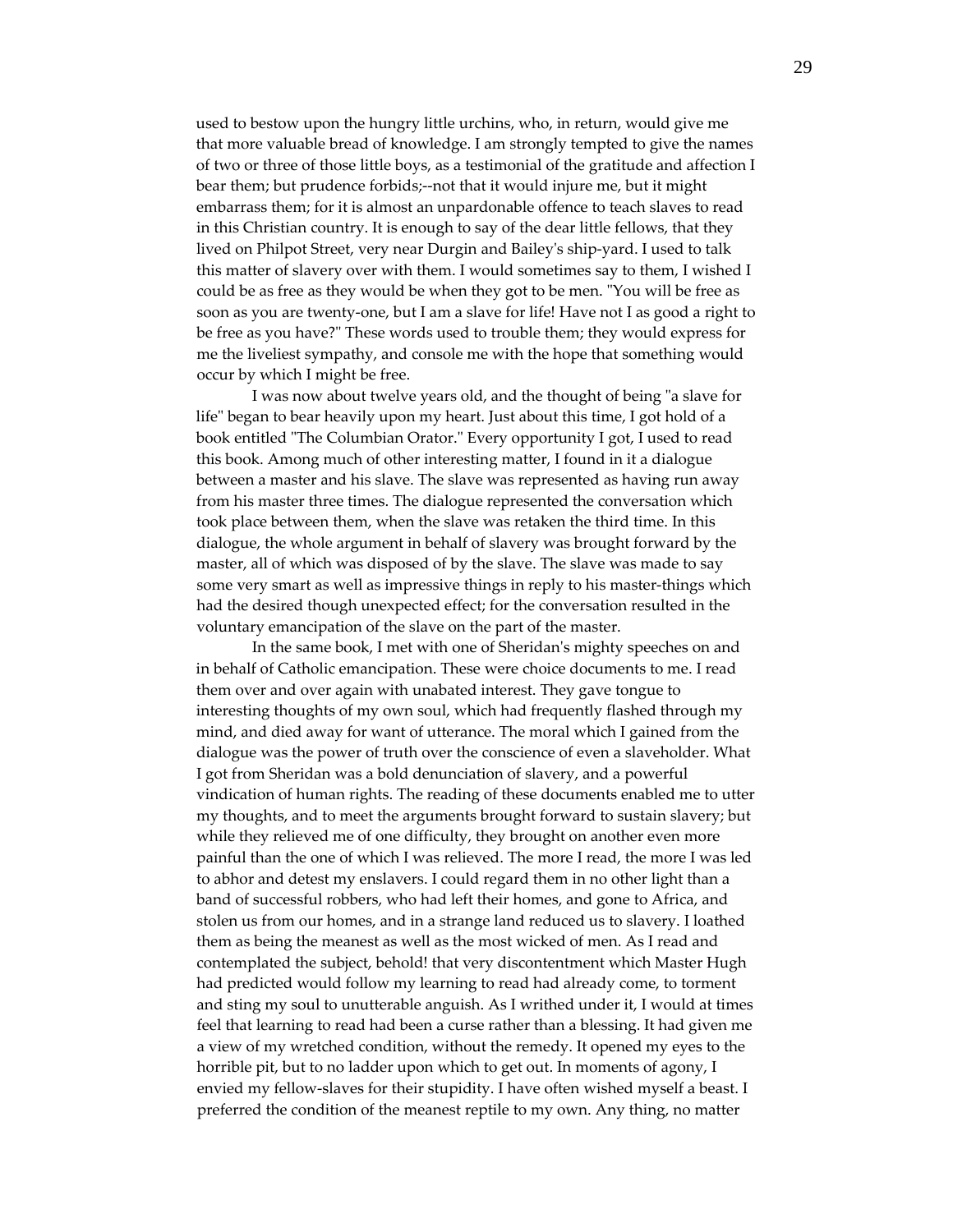what, to get rid of thinking! It was this everlasting thinking of my condition that tormented me. There was no getting rid of it. It was pressed upon me by every object within sight or hearing, animate or inanimate. The silver trump of freedom had roused my soul to eternal wakefulness. Freedom now appeared, to disappear no more forever. It was heard in every sound, and seen in every thing. It was ever present to torment me with a sense of my wretched condition. I saw nothing without seeing it, I heard nothing without hearing it, and felt nothing without feeling it. It looked from every star, it smiled in every calm, breathed in every wind, and moved in every storm.

I often found myself regretting my own existence, and wishing myself dead; and but for the hope of being free, I have no doubt but that I should have killed myself, or done something for which I should have been killed. While in this state of mind, I was eager to hear any one speak of slavery. I was a ready listener. Every little while, I could hear something about the abolitionists. It was some time before I found what the word meant. It was always used in such connections as to make it an interesting word to me. If a slave ran away and succeeded in getting clear, or if a slave killed his master, set fire to a barn, or did any thing very wrong in the mind of a slaveholder, it was spoken of as the fruit of "abolition." Hearing the word in this connection very often, I set about learning what it meant. The dictionary afforded me little or no help. I found it was "the act of abolishing;" but then I did not know what was to be abolished. Here I was perplexed. I did not dare to ask any one about its meaning, for I was satisfied that it was something they wanted me to know very little about. After a patient waiting, I got one of our city papers, containing an account of the number of petitions from the north, praying for the abolition of slavery in the District of Columbia, and of the slave trade between the States. From this time I understood the words "abolition" and "abolitionist," and always drew near when that word was spoken, expecting to hear something of importance to myself and fellowslaves. The light broke in upon me by degrees. I went one day down on the wharf of Mr. Waters; and seeing two Irishmen unloading a scow of stone, I went, unasked, and helped them. When we had finished, one of them came to me and asked me if I were a slave. I told him I was. He asked, "Are ye a slave for life?" I told him that I was. The good Irishman seemed to be deeply affected by the statement. He said to the other that it was a pity so fine a little fellow as myself should be a slave for life. He said it was a shame to hold me. They both advised me to run away to the north; that I should find friends there, and that I should be free. I pretended not to be interested in what they said, and treated them as if I did not understand them; for I feared they might be treacherous. White men have been known to encourage slaves to escape, and then, to get the reward, catch them and return them to their masters. I was afraid that these seemingly good men might use me so; but I nevertheless remembered their advice, and from that time I resolved to run away. I looked forward to a time at which it would be safe for me to escape. I was too young to think of doing so immediately; besides, I wished to learn how to write, as I might have occasion to write my own pass. I consoled myself with the hope that I should one day find a good chance. Meanwhile, I would learn to write.

The idea as to how I might learn to write was suggested to me by being in Durgin and Baileyʹs ship‐yard, and frequently seeing the ship carpenters, after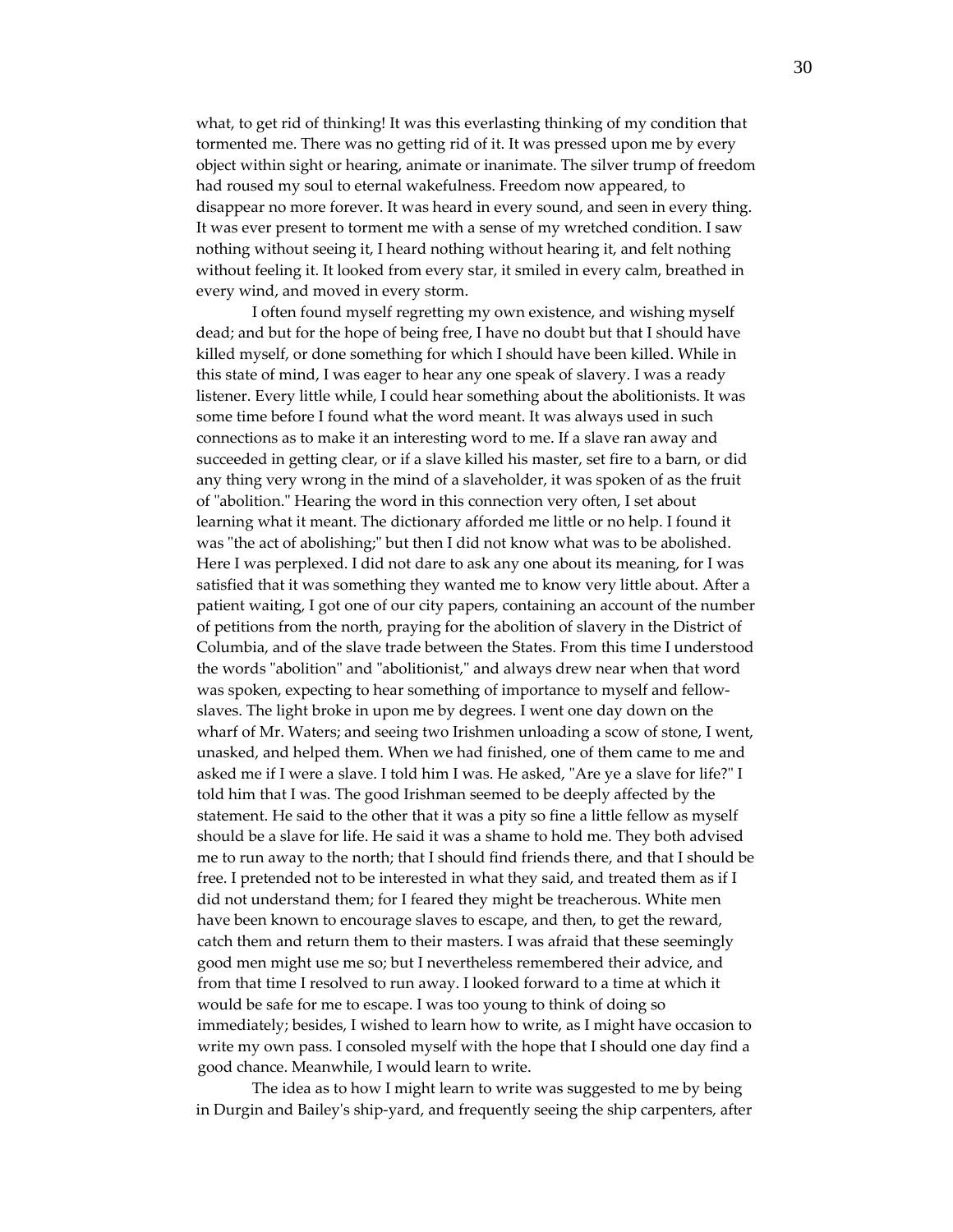hewing, and getting a piece of timber ready for use, write on the timber the name of that part of the ship for which it was intended. When a piece of timber was intended for the larboard side, it would be marked thus--"L." When a piece was for the starboard side, it would be marked thus--"S." A piece for the larboard side forward, would be marked thus--"L. F." When a piece was for starboard side forward, it would be marked thus--"S. F." For larboard aft, it would be marked thus--"L. A." For starboard aft, it would be marked thus--"S. A." I soon learned the names of these letters, and for what they were intended when placed upon a piece of timber in the ship‐yard. I immediately commenced copying them, and in a short time was able to make the four letters named. After that, when I met with any boy who I knew could write, I would tell him I could write as well as he. The next word would be, "I don't believe you. Let me see you try it." I would then make the letters which I had been so fortunate as to learn, and ask him to beat that. In this way I got a good many lessons in writing, which it is quite possible I should never have gotten in any other way. During this time, my copy-book was the board fence, brick wall, and pavement; my pen and ink was a lump of chalk. With these, I learned mainly how to write. I then commenced and continued copying the Italics in Websterʹs Spelling Book, until I could make them all without looking on the book. By this time, my little Master Thomas had gone to school, and learned how to write, and had written over a number of copy-books. These had been brought home, and shown to some of our near neighbors, and then laid aside. My mistress used to go to class meeting at the Wilk Street meetinghouse every Monday afternoon, and leave me to take care of the house. When left thus, I used to spend the time in writing in the spaces left in Master Thomas's copy-book, copying what he had written. I continued to do this until I could write a hand very similar to that of Master Thomas. Thus, after a long, tedious effort for years, I finally succeeded in learning how to write.

## **CHAPTER VIII**

In a very short time after I went to live at Baltimore, my old masterʹs youngest son Richard died; and in about three years and six months after his death, my old master, Captain Anthony, died, leavonly his son, Andrew, and daughter, Lucretia, to share his estate. He died while on a visit to see his daughter at Hillsborough. Cut off thus unexpectedly, he left no will as to the disposal of his property. It was therefore necessary to have a valuation of the property, that it might be equally divided between Mrs. Lucretia and Master Andrew. I was immediately sent for, to be valued with the other property. Here again my feelings rose up in detestation of slavery. I had now a new conception of my degraded condition. Prior to this, I had become, if not insensible to my lot, at least partly so. I left Baltimore with a young heart overborne with sadness, and a soul full of apprehension. I took passage with Captain Rowe, in the schooner Wild Cat, and, after a sail of about twenty-four hours, I found myself near the place of my birth. I had now been absent from it almost, if not quite, five years. I, however, remembered the place very well. I was only about five years old when I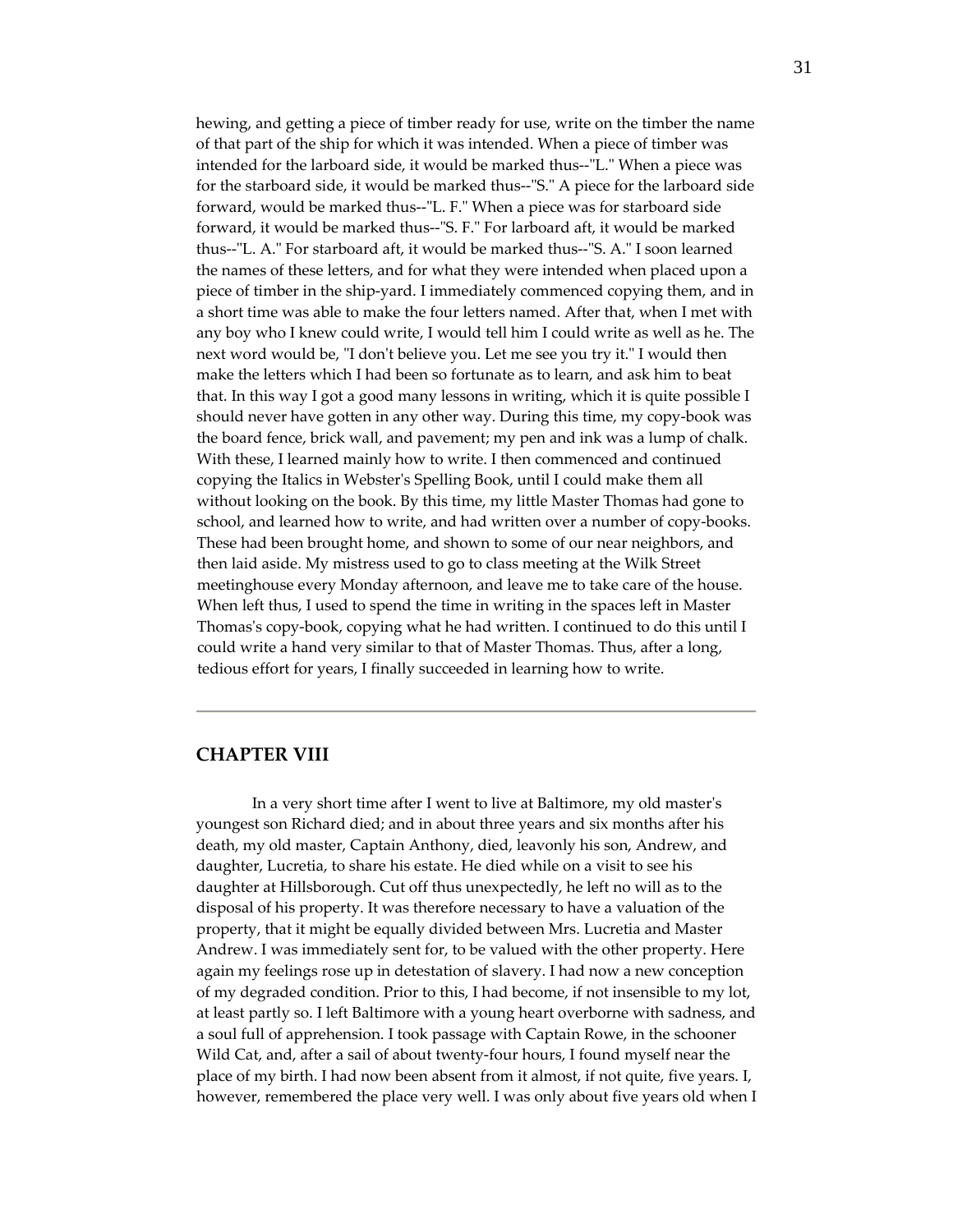left it, to go and live with my old master on Colonel Lloyd's plantation; so that I was now between ten and eleven years old.

We were all ranked together at the valuation. Men and women, old and young, married and single, were ranked with horses, sheep, and swine. There were horses and men, cattle and women, pigs and children, all holding the same rank in the scale of being, and were all subjected to the same narrow examination. Silvery‐headed age and sprightly youth, maids and matrons, had to undergo the same indelicate inspection. At this moment, I saw more clearly than ever the brutalizing effects of slavery upon both slave and slaveholder.

After the valuation, then came the division. I have no language to express the high excitement and deep anxiety which were felt among us poor slaves during this time. Our fate for life was now to be decided. we had no more voice in that decision than the brutes among whom we were ranked. A single word from the white men was enough‐‐against all our wishes, prayers, and entreaties‐‐to sunder forever the dearest friends, dearest kindred, and strongest ties known to human beings. In addition to the pain of separation, there was the horrid dread of falling into the hands of Master Andrew. He was known to us all as being a most cruel wretch,‐‐a common drunkard, who had, by his reckless mismanagement and profligate dissipation, already wasted a large portion of his father's property. We all felt that we might as well be sold at once to the Georgia traders, as to pass into his hands; for we knew that that would be our inevitable condition,--a condition held by us all in the utmost horror and dread.

I suffered more anxiety than most of my fellowslaves. I had known what it was to be kindly treated; they had known nothing of the kind. They had seen little or nothing of the world. They were in very deed men and women of sorrow, and acquainted with grief. Their backs had been made familiar with the bloody lash, so that they had become callous; mine was yet tender; for while at Baltimore I got few whippings, and few slaves could boast of a kinder master and mistress than myself; and the thought of passing out of their hands into those of Master Andrew‐a man who, but a few days before, to give me a sample of his bloody disposition, took my little brother by the throat, threw him on the ground, and with the heel of his boot stamped upon his head till the blood gushed from his nose and ears‐‐was well calculated to make me anxious as to my fate. After he had committed this savage outrage upon my brother, he turned to me, and said that was the way he meant to serve me one of these days,--meaning, I suppose, when I came into his possession.

Thanks to a kind Providence, I fell to the portion of Mrs. Lucretia, and was sent immediately back to Baltimore, to live again in the family of Master Hugh. Their joy at my return equalled their sorrow at my departure. It was a glad day to me. I had escaped a worse than lionʹs jaws. I was absent from Baltimore, for the purpose of valuation and division, just about one month, and it seemed to have been six.

Very soon after my return to Baltimore, my mistress, Lucretia, died, leaving her husband and one child, Amanda; and in a very short time after her death, Master Andrew died. Now all the property of my old master, slaves included, was in the hands of strangers,‐‐strangers who had had nothing to do with accumulating it. Not a slave was left free. All remained slaves, from the youngest to the oldest. If any one thing in my experience, more than another,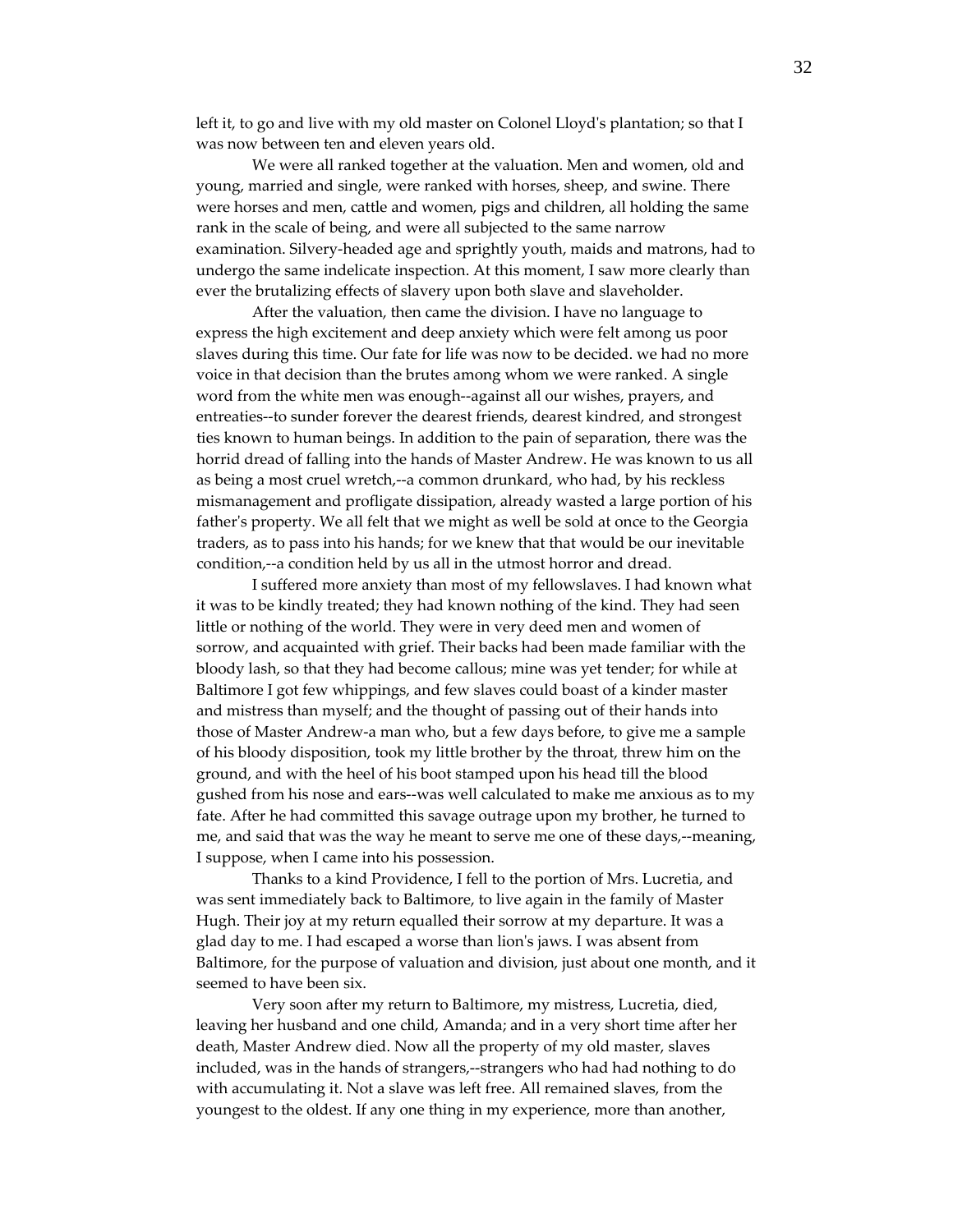served to deepen my conviction of the infernal character of slavery, and to fill me with unutterable loathing of slaveholders, it was their base ingratitude to my poor old grandmother. She had served my old master faithfully from youth to old age. She had been the source of all his wealth; she had peopled his plantation with slaves; she had become a great grandmother in his service. She had rocked him in infancy, attended him in childhood, served him through life, and at his death wiped from his icy brow the cold death‐sweat, and closed his eyes forever. She was nevertheless left a slave--a slave for life--a slave in the hands of strangers; and in their hands she saw her children, her grandchildren, and her great‐grandchildren, divided, like so many sheep, without being gratified with the small privilege of a single word, as to their or her own destiny. And, to cap the climax of their base ingratitude and fiendish barbarity, my grandmother, who was now very old, having outlived my old master and all his children, having seen the beginning and end of all of them, and her present owners finding she was of but little value, her frame already racked with the pains of old age, and complete helplessness fast stealing over her once active limbs, they took her to the woods, built her a little hut, put up a little mud‐chimney, and then made her welcome to the privilege of supporting herself there in perfect loneliness; thus virtually turning her out to die! If my poor old grandmother now lives, she lives to suffer in utter loneliness; she lives to remember and mourn over the loss of children, the loss of grandchildren, and the loss of greatgrandchildren. They are, in the language of the slave's poet, Whittier,--

"Gone, gone, sold and gone To the rice swamp dank and lone, Where the slave‐whip ceaseless swings, Where the noisome insect stings, Where the fever‐demon strews Poison with the falling dews, Where the sickly sunbeams glare Through the hot and misty air:‐‐ Gone, gone, sold and gone To the rice swamp dank and lone, From Virginia hills and waters‐‐ Woe is me, my stolen daughters!"

The hearth is desolate. The children, the unconscious children, who once sang and danced in her presence, are gone. She gropes her way, in the darkness of age, for a drink of water. Instead of the voices of her children, she hears by day the moans of the dove, and by night the screams of the hideous owl. All is gloom. The grave is at the door. And now, when weighed down by the pains and aches of old age, when the head inclines to the feet, when the beginning and ending of human existence meet, and helpless infancy and painful old age combine together‐‐at this time, this most needful time, the time for the exercise of that tenderness and affection which children only can exercise towards a declining parent‐‐my poor old grandmother, the devoted mother of twelve children, is left all alone, in yonder little hut, before a few dim embers. She stands‐she sits‐‐she staggers‐‐she falls‐‐she groans‐‐she dies‐‐and there are none of her children or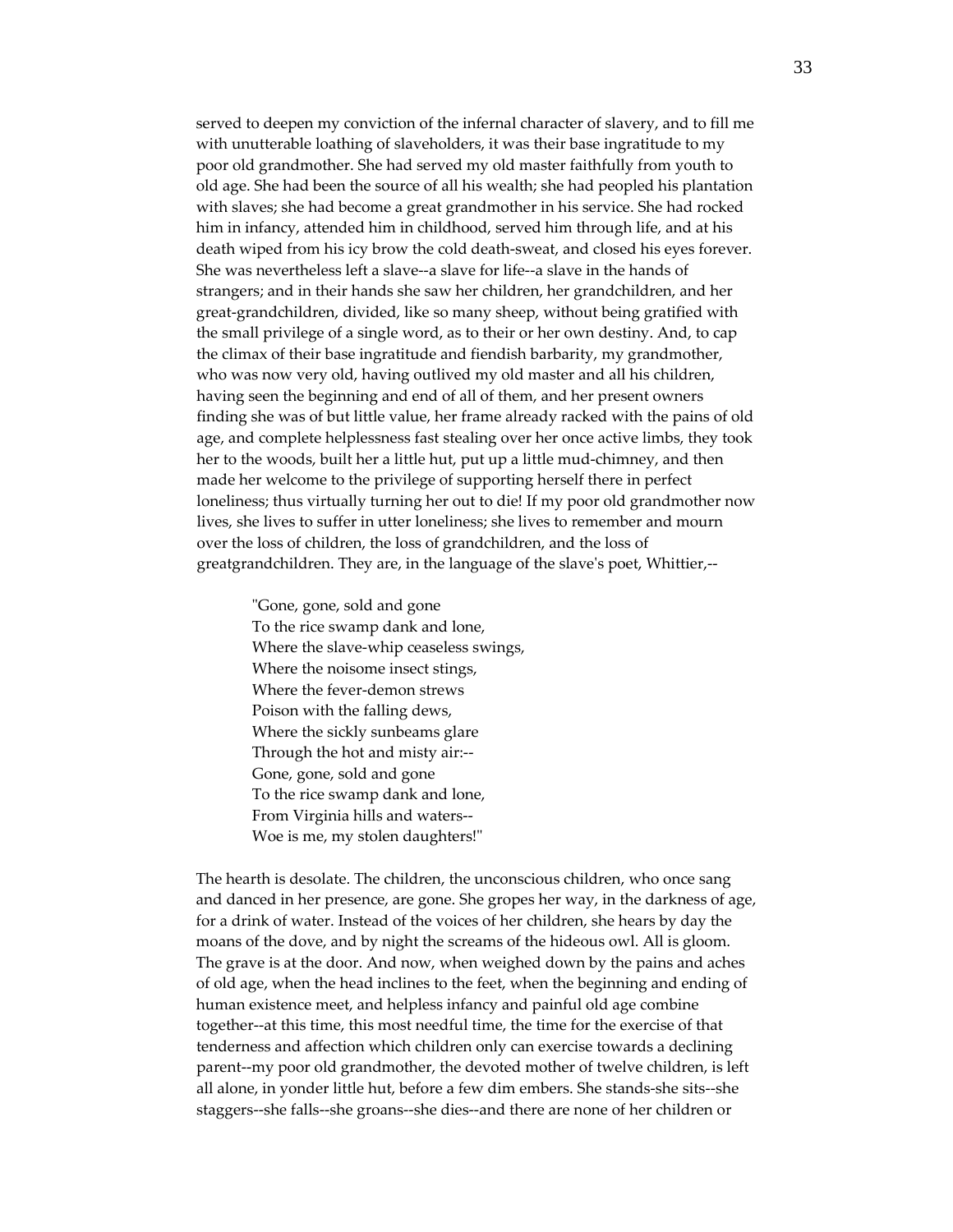grandchildren present, to wipe from her wrinkled brow the cold sweat of death, or to place beneath the sod her fallen remains. Will not a righteous God visit for these things?

In about two years after the death of Mrs. Lucretia, Master Thomas married his second wife. Her name was Rowena Hamilton. She was the eldest daughter of Mr. William Hamilton. Master now lived in St. Michaelʹs. Not long after his marriage, a misunderstanding took place between himself and Master Hugh; and as a means of punishing his brother, he took me from him to live with himself at St. Michael's. Here I underwent another most painful separation. It, however, was not so severe as the one I dreaded at the division of property; for, during this interval, a great change had taken place in Master Hugh and his once kind and affectionate wife. The influence of brandy upon him, and of slavery upon her, had effected a disastrous change in the characters of both; so that, as far as they were concerned, I thought I had little to lose by the change. But it was not to them that I was attached. It was to those little Baltimore boys that I felt the strongest attachment. I had received many good lessons from them, and was still receiving them, and the thought of leaving them was painful indeed. I was leaving, too, without the hope of ever being allowed to return. Master Thomas had said he would never let me return again. The barrier betwixt himself and brother he considered impassable.

I then had to regret that I did not at least make the attempt to carry out my resolution to run away; for the chances of success are tenfold greater from the city than from the country.

I sailed from Baltimore for St. Michaelʹs in the sloop Amanda, Captain Edward Dodson. On my passage, I paid particular attention to the direction which the steamboats took to go to Philadelphia. I found, instead of going down, on reaching North Point they went up the bay, in a north‐easterly direction. I deemed this knowledge of the utmost importance. My determination to run away was again revived. I resolved to wait only so long as the offering of a favorable opportunity. When that came, I was determined to be off.

#### **CHAPTER IX**

I have now reached a period of my life when I can give dates. I left Baltimore, and went to live with Master Thomas Auld, at St. Michael's, in March, 1832. It was now more than seven years since I lived with him in the family of my old master, on Colonel Lloydʹs plantation. We of course were now almost entire strangers to each other. He was to me a new master, and I to him a new slave. I was ignorant of his temper and disposition; he was equally so of mine. A very short time, however, brought us into full acquaintance with each other. I was made acquainted with his wife not less than with himself. They were well matched, being equally mean and cruel. I was now, for the first time during a space of more than seven years, made to feel the painful gnawings of hunger--a something which I had not experienced before since I left Colonel Lloydʹs plantation. It went hard enough with me then, when I could look back to no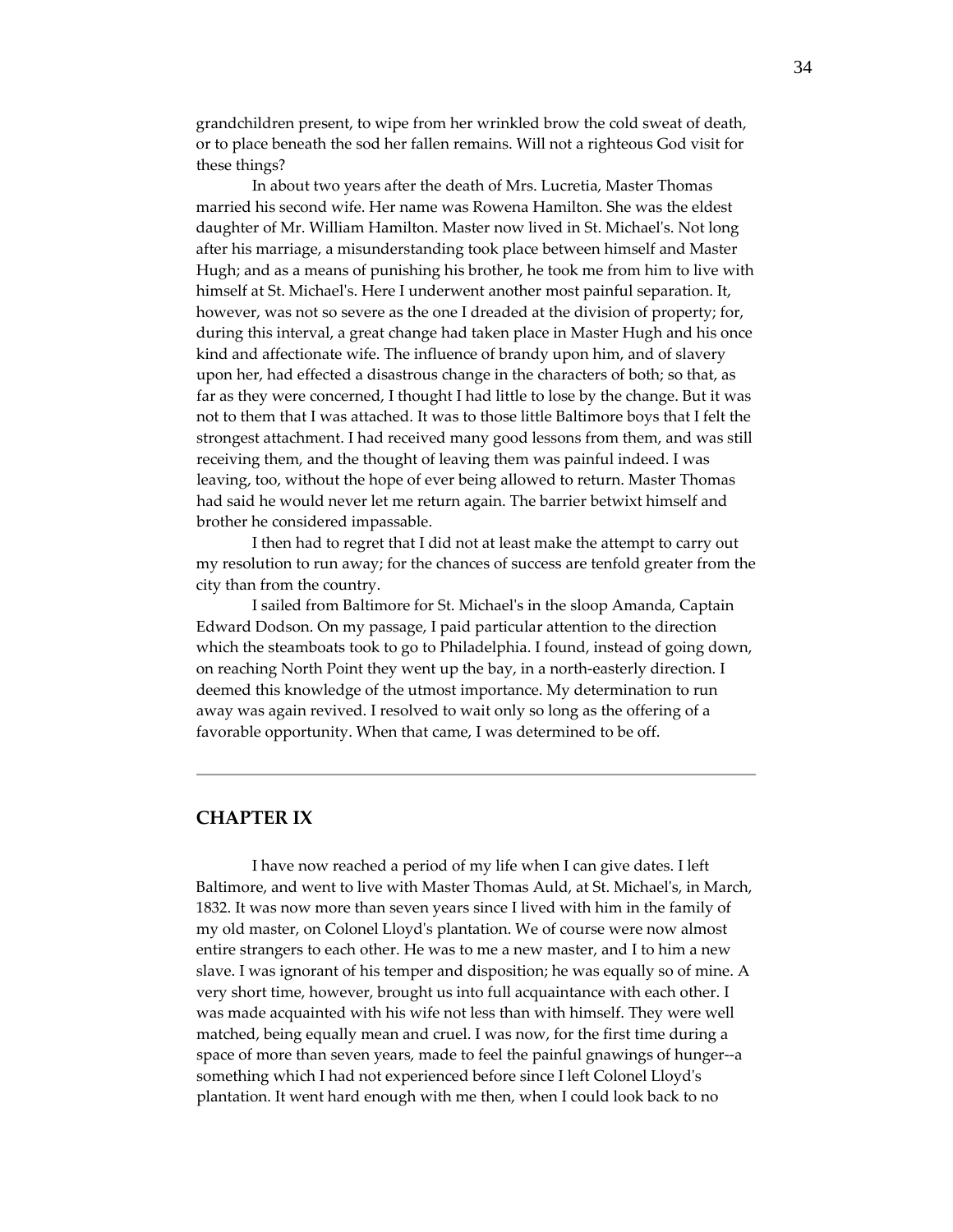period at which I had enjoyed a sufficiency. It was tenfold harder after living in Master Hugh's family, where I had always had enough to eat, and of that which was good. I have said Master Thomas was a mean man. He was so. Not to give a slave enough to eat, is regarded as the most aggravated development of meanness even among slaveholders. The rule is, no matter how coarse the food, only let there be enough of it. This is the theory; and in the part of Maryland from which I came, it is the general practice,--though there are many exceptions. Master Thomas gave us enough of neither coarse nor fine food. There were four slaves of us in the kitchen--my sister Eliza, my aunt Priscilla, Henny, and myself; and we were allowed less than a half of a bushel of corn-meal per week, and very little else, either in the shape of meat or vegetables. It was not enough for us to subsist upon. We were therefore reduced to the wretched necessity of living at the expense of our neighbors. This we did by begging and stealing, whichever came handy in the time of need, the one being considered as legitimate as the other. A great many times have we poor creatures been nearly perishing with hunger, when food in abundance lay mouldering in the safe and smoke-house, and our pious mistress was aware of the fact; and yet that mistress and her husband would kneel every morning, and pray that God would bless them in basket and store!

Bad as all slaveholders are, we seldom meet one destitute of every element of character commanding respect. My master was one of this rare sort. I do not know of one single noble act ever performed by him. The leading trait in his character was meanness; and if there were any other element in his nature, it was made subject to this. He was mean; and, like most other mean men, he lacked the ability to conceal his meanness. Captain Auld was not born a slaveholder. He had been a poor man, master only of a Bay craft. He came into possession of all his slaves by marriage; and of all men, adopted slaveholders are the worst. He was cruel, but cowardly. He commanded without firmness. In the enforcement of his rules, he was at times rigid, and at times lax. At times, he spoke to his slaves with the firmness of Napoleon and the fury of a demon; at other times, he might well be mistaken for an inquirer who had lost his way. He did nothing of himself. He might have passed for a lion, but for his ears. In all things noble which he attempted, his own meanness shone most conspicuous. His airs, words, and actions, were the airs, words, and actions of born slaveholders, and, being assumed, were awkward enough. He was not even a good imitator. He possessed all the disposition to deceive, but wanted the power. Having no resources within himself, he was compelled to be the copyist of many, and being such, he was forever the victim of inconsistency; and of consequence he was an object of contempt, and was held as such even by his slaves. The luxury of having slaves of his own to wait upon him was something new and unprepared for. He was a slaveholder without the ability to hold slaves. He found himself incapable of managing his slaves either by force, fear, or fraud. We seldom called him "master;" we generally called him "Captain Auld," and were hardly disposed to title him at all. I doubt not that our conduct had much to do with making him appear awkward, and of consequence fretful. Our want of reverence for him must have perplexed him greatly. He wished to have us call him master, but lacked the firmness necessary to command us to do so. His wife used to insist upon our calling him so, but to no purpose. In August, 1832, my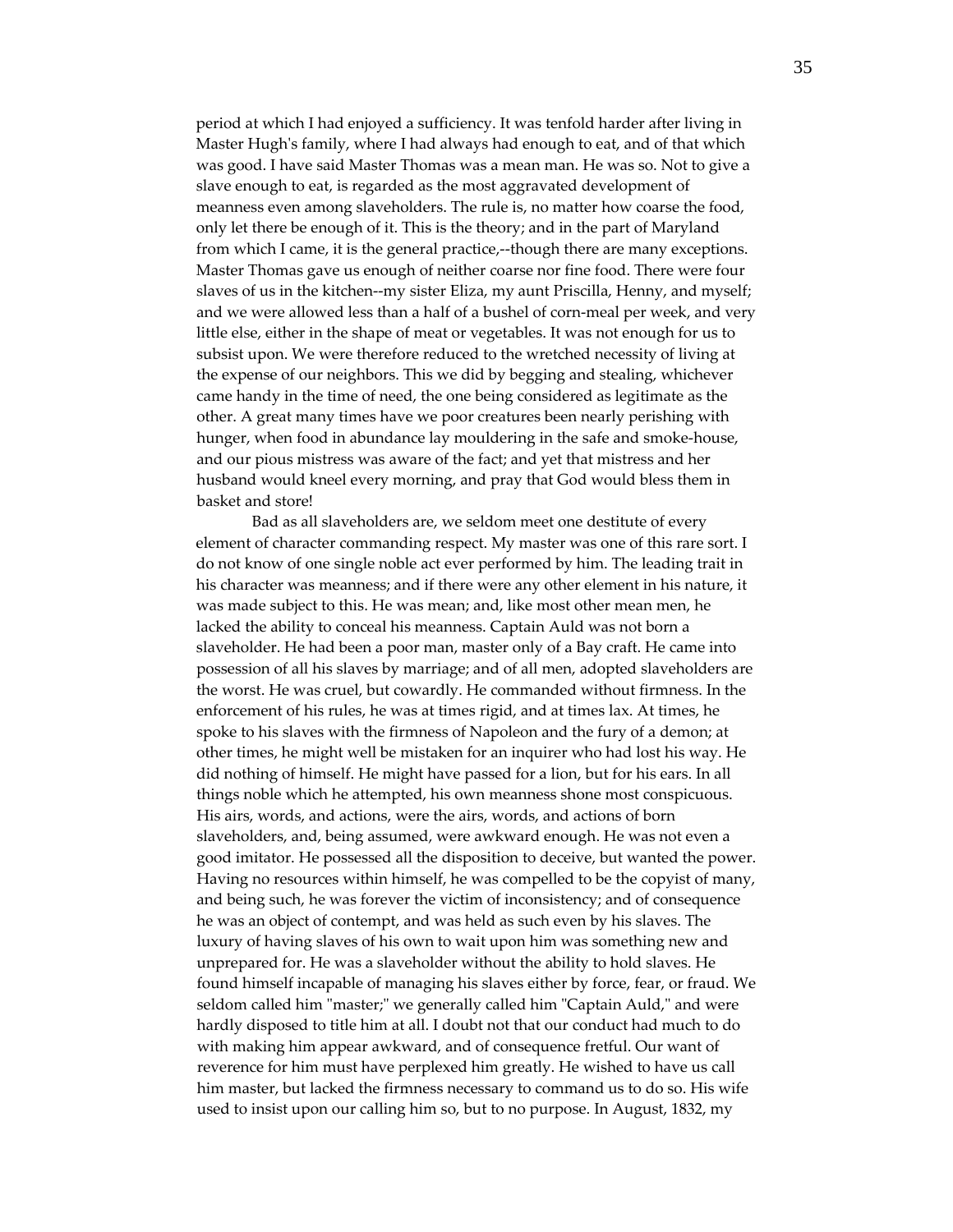master attended a Methodist camp-meeting held in the Bay-side, Talbot county, and there experienced religion. I indulged a faint hope that his conversion would lead him to emancipate his slaves, and that, if he did not do this, it would, at any rate, make him more kind and humane. I was disappointed in both these respects. It neither made him to be humane to his slaves, nor to emancipate them. If it had any effect on his character, it made him more cruel and hateful in all his ways; for I believe him to have been a much worse man after his conversion than before. Prior to his conversion, he relied upon his own depravity to shield and sustain him in his savage barbarity; but after his conversion, he found religious sanction and support for his slaveholding cruelty. He made the greatest pretensions to piety. His house was the house of prayer. He prayed morning, noon, and night. He very soon distinguished himself among his brethren, and was soon made a class-leader and exhorter. His activity in revivals was great, and he proved himself an instrument in the hands of the church in converting many souls. His house was the preachersʹ home. They used to take great pleasure in coming there to put up; for while he starved us, he stuffed them. We have had three or four preachers there at a time. The names of those who used to come most frequently while I lived there, were Mr. Storks, Mr. Ewery, Mr. Humphry, and Mr. Hickey. I have also seen Mr. George Cookman at our house. We slaves loved Mr. Cookman. We believed him to be a good man. We thought him instrumental in getting Mr. Samuel Harrison, a very rich slaveholder, to emancipate his slaves; and by some means got the impression that he was laboring to effect the emancipation of all the slaves. When he was at our house, we were sure to be called in to prayers. When the others were there, we were sometimes called in and sometimes not. Mr. Cookman took more notice of us than either of the other ministers. He could not come among us without betraying his sympathy for us, and, stupid as we were, we had the sagacity to see it.

While I lived with my master in St. Michael's, there was a white young man, a Mr. Wilson, who proposed to keep a Sabbath school for the instruction of such slaves as might be disposed to learn to read the New Testament. We met but three times, when Mr. West and Mr. Fairbanks, both class‐leaders, with many others, came upon us with sticks and other missiles, drove us off, and forbade us to meet again. Thus ended our little Sabbath school in the pious town of St. Michael's.

I have said my master found religious sanction for his cruelty. As an example, I will state one of many facts going to prove the charge. I have seen him tie up a lame young woman, and whip her with a heavy cowskin upon her naked shoulders, causing the warm red blood to drip; and, in justification of the bloody deed, he would quote this passage of Scripture--"He that knoweth his master's will, and doeth it not, shall be beaten with many stripes." Master would keep this lacerated young woman tied up in this horrid situation four or five hours at a time. I have known him to tie her up early in the morning, and whip her before breakfast; leave her, go to his store, return at dinner, and whip her again, cutting her in the places already made raw with his cruel lash. The secret of master's cruelty toward "Henny" is found in the fact of her being almost helpless. When quite a child, she fell into the fire, and burned herself horribly. Her hands were so burnt that she never got the use of them. She could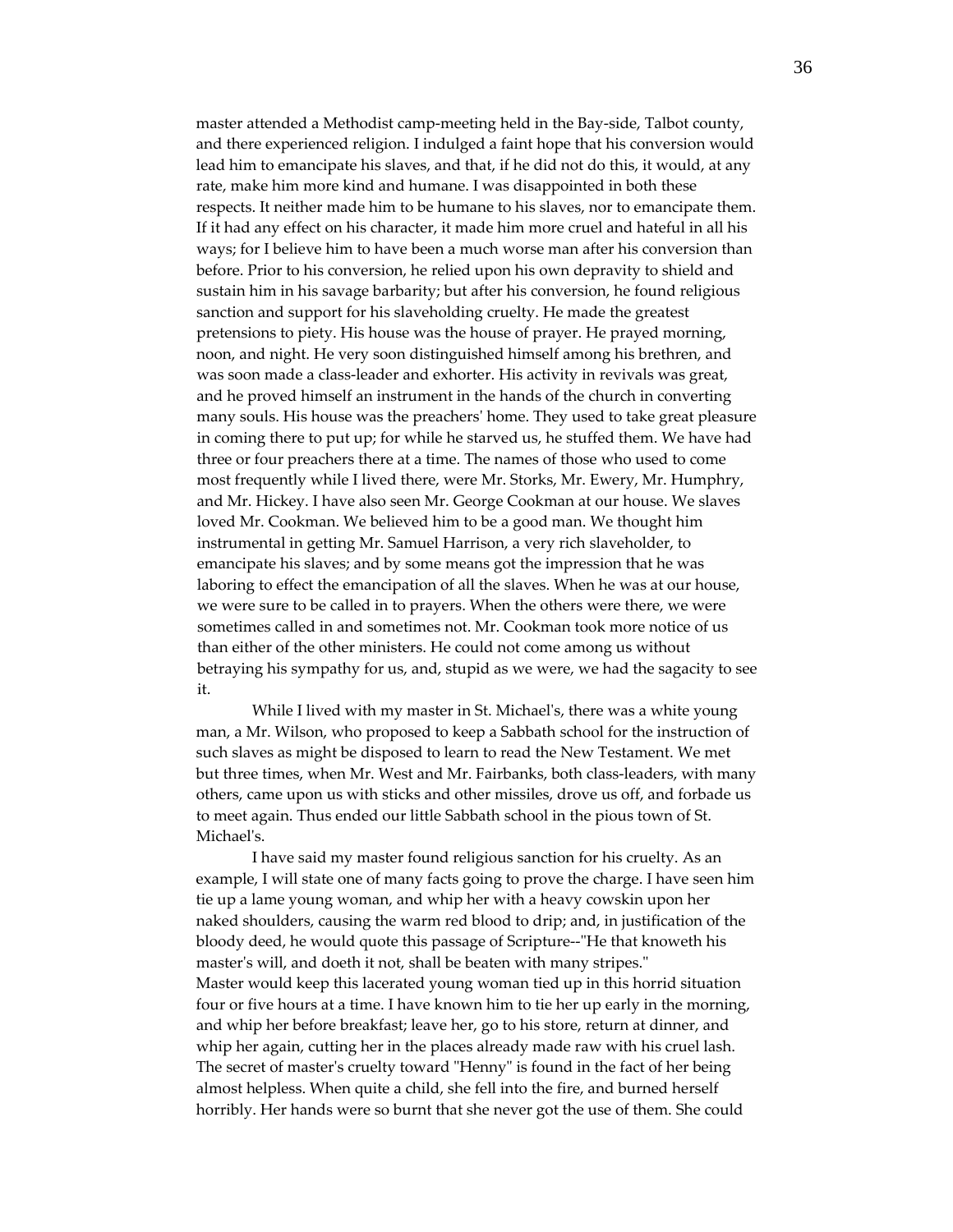do very little but bear heavy burdens. She was to master a bill of expense; and as he was a mean man, she was a constant offence to him. He seemed desirous of getting the poor girl out of existence. He gave her away once to his sister; but, being a poor gift, she was not disposed to keep her. Finally, my benevolent master, to use his own words, "set her adrift to take care of herself." Here was a recently‐converted man, holding on upon the mother, and at the same time turning out her helpless child, to starve and die! Master Thomas was one of the many pious slaveholders who hold slaves for the very charitable purpose of taking care of them.

My master and myself had quite a number of differences. He found me unsuitable to his purpose. My city life, he said, had had a very pernicious effect upon me. It had almost ruined me for every good purpose, and fitted me for every thing which was bad. One of my greatest faults was that of letting his horse run away, and go down to his father-inlaw's farm, which was about five miles from St. Michaelʹs. I would then have to go after it. My reason for this kind of carelessness, or carefulness, was, that I could always get something to eat when I went there. Master William Hamilton, my master's father-in-law, always gave his slaves enough to eat. I never left there hungry, no matter how great the need of my speedy return. Master Thomas at length said he would stand it no longer. I had lived with him nine months, during which time he had given me a number of severe whippings, all to no good purpose. He resolved to put me out, as he said, to be broken; and, for this purpose, he let me for one year to a man named Edward Covey. Mr. Covey was a poor man, a farm-renter. He rented the place upon which he lived, as also the hands with which he tilled it. Mr. Covey had acquired a very high reputation for breaking young slaves, and this reputation was of immense value to him. It enabled him to get his farm tilled with much less expense to himself than he could have had it done without such a reputation. Some slaveholders thought it not much loss to allow Mr. Covey to have their slaves one year, for the sake of the training to which they were subjected, without any other compensation. He could hire young help with great ease, in consequence of this reputation. Added to the natural good qualities of Mr. Covey, he was a professor of religion--a pious soul--a member and a classleader in the Methodist church. All of this added weight to his reputation as a "nigger-breaker." I was aware of all the facts, having been made acquainted with them by a young man who had lived there. I nevertheless made the change gladly; for I was sure of getting enough to eat, which is not the smallest consideration to a hungry man.

#### **CHAPTER X**

I had left Master Thomasʹs house, and went to live with Mr. Covey, on the 1st of January, 1833. I was now, for the first time in my life, a field hand. In my new employment, I found myself even more awkward than a country boy appeared to be in a large city. I had been at my new home but one week before Mr. Covey gave me a very severe whipping, cutting my back, causing the blood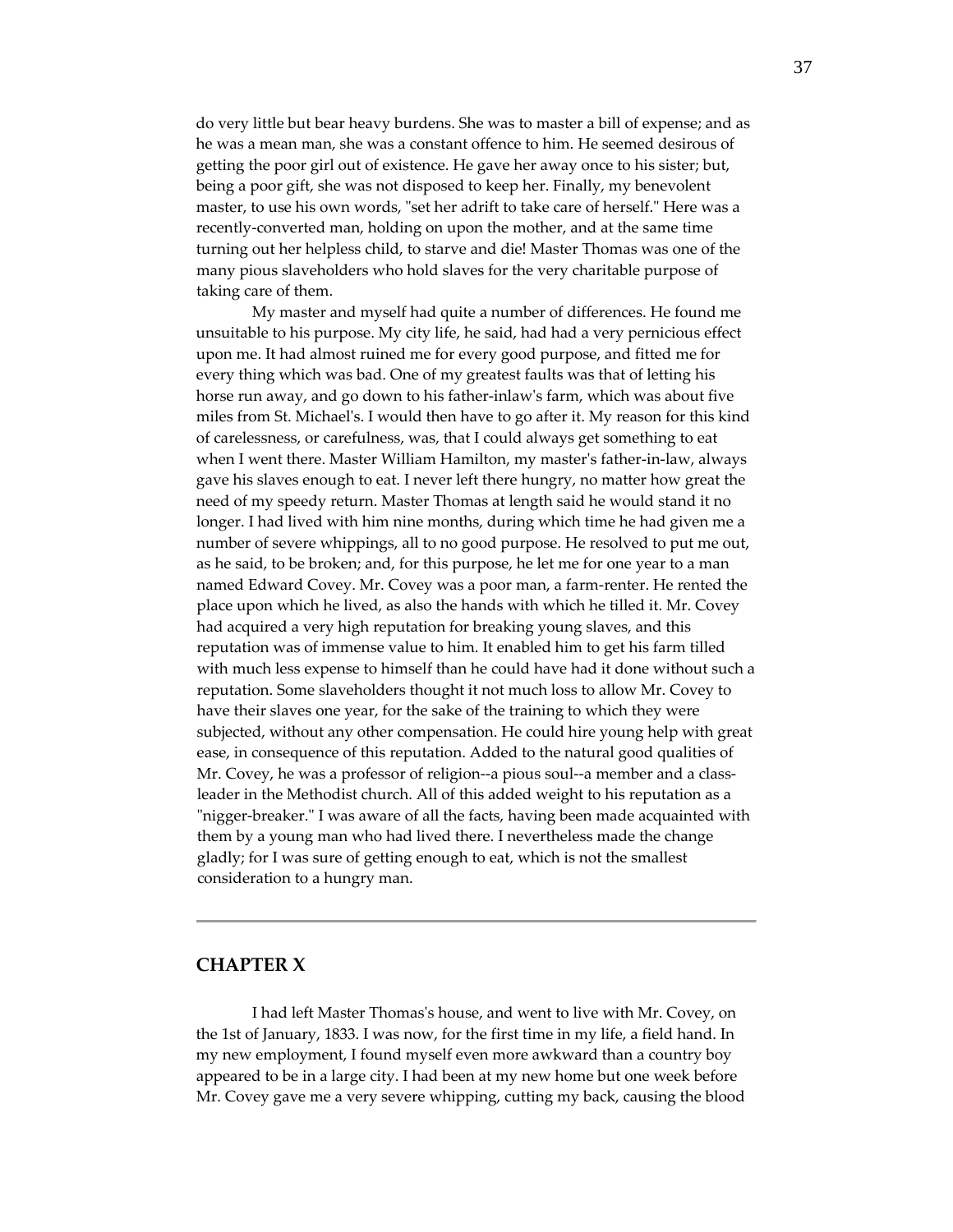to run, and raising ridges on my flesh as large as my little finger. The details of this affair are as follows: Mr. Covey sent me, very early in the morning of one of our coldest days in the month of January, to the woods, to get a load of wood. He gave me a team of unbroken oxen. He told me which was the in‐hand ox, and which the off-hand one. He then tied the end of a large rope around the horns of the in‐hand ox, and gave me the other end of it, and told me, if the oxen started to run, that I must hold on upon the rope. I had never driven oxen before, and of course I was very awkward. I, however, succeeded in getting to the edge of the woods with little difficulty; but I had got a very few rods into the woods, when the oxen took fright, and started full tilt, carrying the cart against trees, and over stumps, in the most frightful manner. I expected every moment that my brains would be dashed out against the trees. After running thus for a considerable distance, they finally upset the cart, dashing it with great force against a tree, and threw themselves into a dense thicket. How I escaped death, I do not know.

There I was, entirely alone, in a thick wood, in a place new to me. My cart was upset and shattered, my oxen were entangled among the young trees, and there was none to help me. After a long spell of effort, I succeeded in getting my cart righted, my oxen disentangled, and again yoked to the cart. I now proceeded with my team to the place where I had, the day before, been chopping wood, and loaded my cart pretty heavily, thinking in this way to tame my oxen. I then proceeded on my way home. I had now consumed one half of the day. I got out of the woods safely, and now felt out of danger. I stopped my oxen to open the woods gate; and just as I did so, before I could get hold of my ox‐rope, the oxen again started, rushed through the gate, catching it between the wheel and the body of the cart, tearing it to pieces, and coming within a few inches of crushing me against the gate‐post. Thus twice, in one short day, I escaped death by the merest chance. On my return, I told Mr. Covey what had happened, and how it happened. He ordered me to return to the woods again immediately. I did so, and he followed on after me. Just as I got into the woods, he came up and told me to stop my cart, and that he would teach me how to trifle away my time, and break gates. He then went to a large gum‐tree, and with his axe cut three large switches, and, after trimming them up neatly with his pocketknife, he ordered me to take off my clothes. I made him no answer, but stood with my clothes on. He repeated his order. I still made him no answer, nor did I move to strip myself. Upon this he rushed at me with the fierceness of a tiger, tore off my clothes, and lashed me till he had worn out his switches, cutting me so savagely as to leave the marks visible for a long time after. This whipping was the first of a number just like it, and for similar offences.

I lived with Mr. Covey one year. During the first six months, of that year, scarce a week passed without his whipping me. I was seldom free from a sore back. My awkwardness was almost always his excuse for whipping me. We were worked fully up to the point of endurance. Long before day we were up, our horses fed, and by the first approach of day we were off to the field with our hoes and ploughing teams. Mr. Covey gave us enough to eat, but scarce time to eat it. We were often less than five minutes taking our meals. We were often in the field from the first approach of day till its last lingering ray had left us; and at saving-fodder time, midnight often caught us in the field binding blades.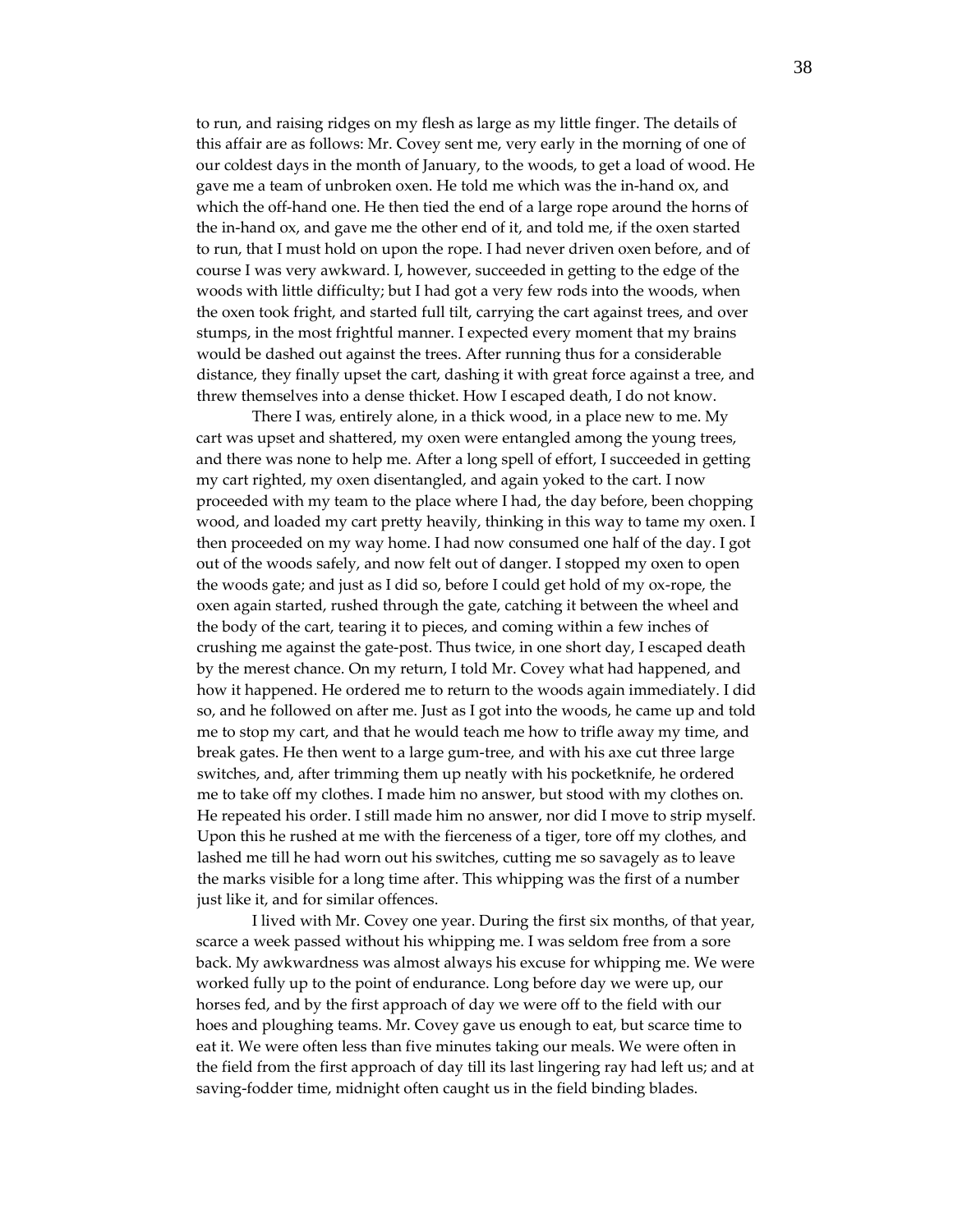Covey would be out with us. The way he used to stand it, was this. He would spend the most of his afternoons in bed. He would then come out fresh in the evening, ready to urge us on with his words, example, and frequently with the whip. Mr. Covey was one of the few slaveholders who could and did work with his hands. He was a hard‐working man. He knew by himself just what a man or a boy could do. There was no deceiving him. His work went on in his absence almost as well as in his presence; and he had the faculty of making us feel that he was ever present with us. This he did by surprising us. He seldom approached the spot where we were at work openly, if he could do it secretly. He always aimed at taking us by surprise. Such was his cunning, that we used to call him, among ourselves, "the snake." When we were at work in the cornfield, he would sometimes crawl on his hands and knees to avoid detection, and all at once he would rise nearly in our midst, and scream out, "Ha, ha! Come, come! Dash on, dash on!" This being his mode of attack, it was never safe to stop a single minute. His comings were like a thief in the night. He appeared to us as being ever at hand. He was under every tree, behind every stump, in every bush, and at every window, on the plantation. He would sometimes mount his horse, as if bound to St. Michaelʹs, a distance of seven miles, and in half an hour afterwards you would see him coiled up in the corner of the wood-fence, watching every motion of the slaves. He would, for this purpose, leave his horse tied up in the woods. Again, he would sometimes walk up to us, and give us orders as though he was upon the point of starting on a long journey, turn his back upon us, and make as though he was going to the house to get ready; and, before he would get half way thither, he would turn short and crawl into a fence-corner, or behind some tree, and there watch us till the going down of the sun.

Mr. Coveyʹs FORTE consisted in his power to deceive. His life was devoted to planning and perpetrating the grossest deceptions. Every thing he possessed in the shape of learning or religion, he made conform to his disposition to deceive. He seemed to think himself equal to deceiving the Almighty. He would make a short prayer in the morning, and a long prayer at night; and, strange as it may seem, few men would at times appear more devotional than he. The exercises of his family devotions were always commenced with singing; and, as he was a very poor singer himself, the duty of raising the hymn generally came upon me. He would read his hymn, and nod at me to commence. I would at times do so; at others, I would not. My noncompliance would almost always produce much confusion. To show himself independent of me, he would start and stagger through with his hymn in the most discordant manner. In this state of mind, he prayed with more than ordinary spirit. Poor man! such was his disposition, and success at deceiving, I do verily believe that he sometimes deceived himself into the solemn belief, that he was a sincere worshipper of the most high God; and this, too, at a time when he may be said to have been guilty of compelling his woman slave to commit the sin of adultery. The facts in the case are these: Mr. Covey was a poor man; he was just commencing in life; he was only able to buy one slave; and, shocking as is the fact, he bought her, as he said, for A BREEDER. This woman was named Caroline. Mr. Covey bought her from Mr. Thomas Lowe, about six miles from St. Michaelʹs. She was a large, able‐bodied woman, about twenty years old. She had already given birth to one child, which proved her to be just what he wanted.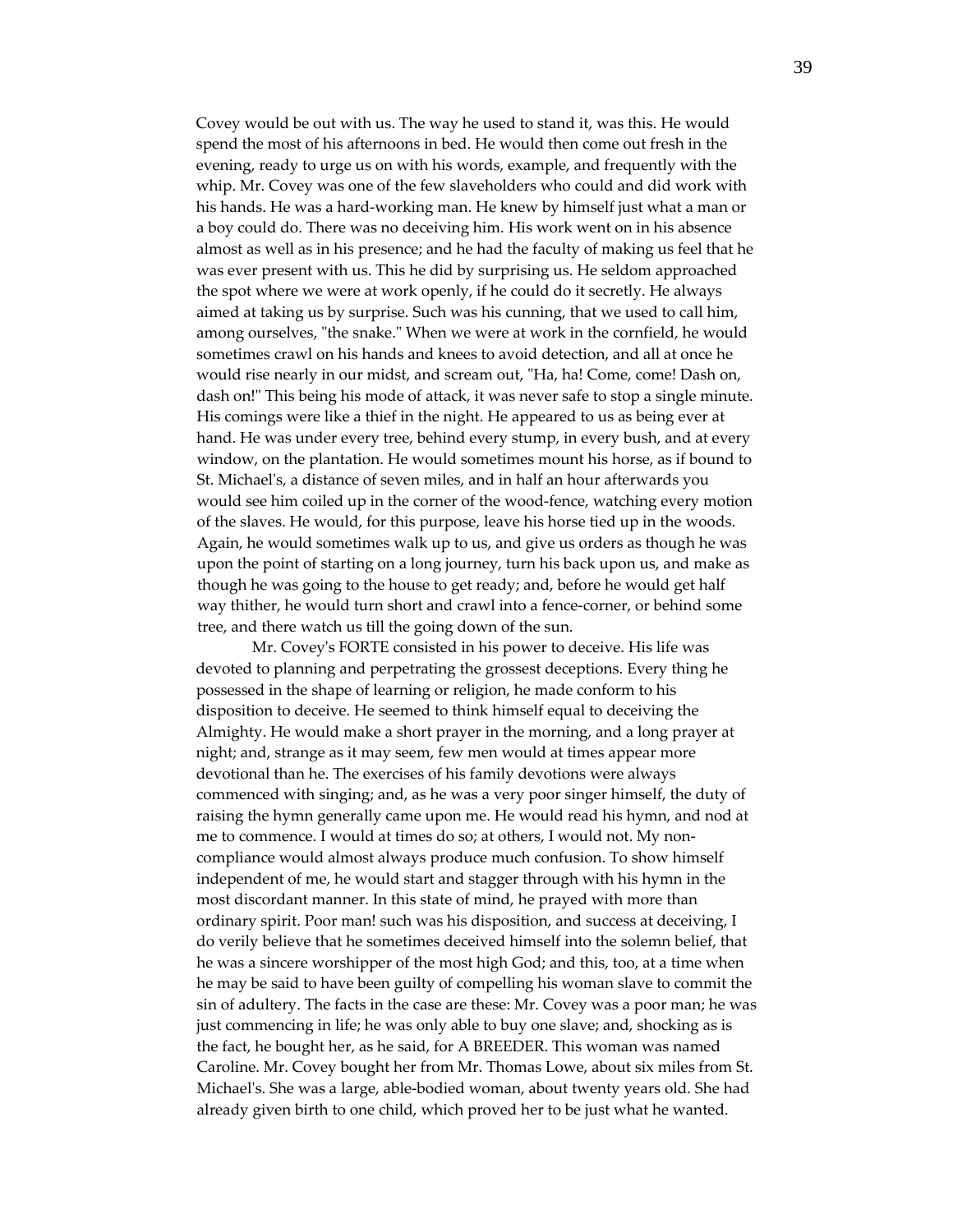After buying her, he hired a married man of Mr. Samuel Harrison, to live with him one year; and him he used to fasten up with her every night! The result was, that, at the end of the year, the miserable woman gave birth to twins. At this result Mr. Covey seemed to be highly pleased, both with the man and the wretched woman. Such was his joy, and that of his wife, that nothing they could do for Caroline during her confinement was too good, or too hard, to be done. The children were regarded as being quite an addition to his wealth.

If at any one time of my life more than another, I was made to drink the bitterest dregs of slavery, that time was during the first six months of my stay with Mr. Covey. We were worked in all weathers. It was never too hot or too cold; it could never rain, blow, hail, or snow, too hard for us to work in the field. Work, work, work, was scarcely more the order of the day than of the night. The longest days were too short for him, and the shortest nights too long for him. I was somewhat unmanageable when I first went there, but a few months of this discipline tamed me. Mr. Covey succeeded in breaking me. I was broken in body, soul, and spirit. My natural elasticity was crushed, my intellect languished, the disposition to read departed, the cheerful spark that lingered about my eye died; the dark night of slavery closed in upon me; and behold a man transformed into a brute!

Sunday was my only leisure time. I spent this in a sort of beast‐like stupor, between sleep and wake, under some large tree. At times I would rise up, a flash of energetic freedom would dart through my soul, accompanied with a faint beam of hope, that flickered for a moment, and then vanished. I sank down again, mourning over my wretched condition. I was sometimes prompted to take my life, and that of Covey, but was prevented by a combination of hope and fear. My sufferings on this plantation seem now like a dream rather than a stern reality.

Our house stood within a few rods of the Chesapeake Bay, whose broad bosom was ever white with sails from every quarter of the habitable globe. Those beautiful vessels, robed in purest white, so delightful to the eye of freemen, were to me so many shrouded ghosts, to terrify and torment me with thoughts of my wretched condition. I have often, in the deep stillness of a summerʹs Sabbath, stood all alone upon the lofty banks of that noble bay, and traced, with saddened heart and tearful eye, the countless number of sails moving off to the mighty ocean. The sight of these always affected me powerfully. My thoughts would compel utterance; and there, with no audience but the Almighty, I would pour out my soulʹs complaint, in my rude way, with an apostrophe to the moving multitude of ships:‐‐

ʺYou are loosed from your moorings, and are free; I am fast in my chains, and am a slave! You move merrily before the gentle gale, and I sadly before the bloody whip! You are freedomʹs swift‐winged angels, that fly round the world; I am confined in bands of iron! O that I were free! O, that I were on one of your gallant decks, and under your protecting wing! Alas! betwixt me and you, the turbid waters roll. Go on, go on. O that I could also go! Could I but swim! If I could fly! O, why was I born a man, of whom to make a brute! The glad ship is gone; she hides in the dim distance. I am left in the hottest hell of unending slavery. O God, save me! God, deliver me! Let me be free! Is there any God? Why am I a slave? I will run away. I will not stand it. Get caught, or get clear, Iʹll try it.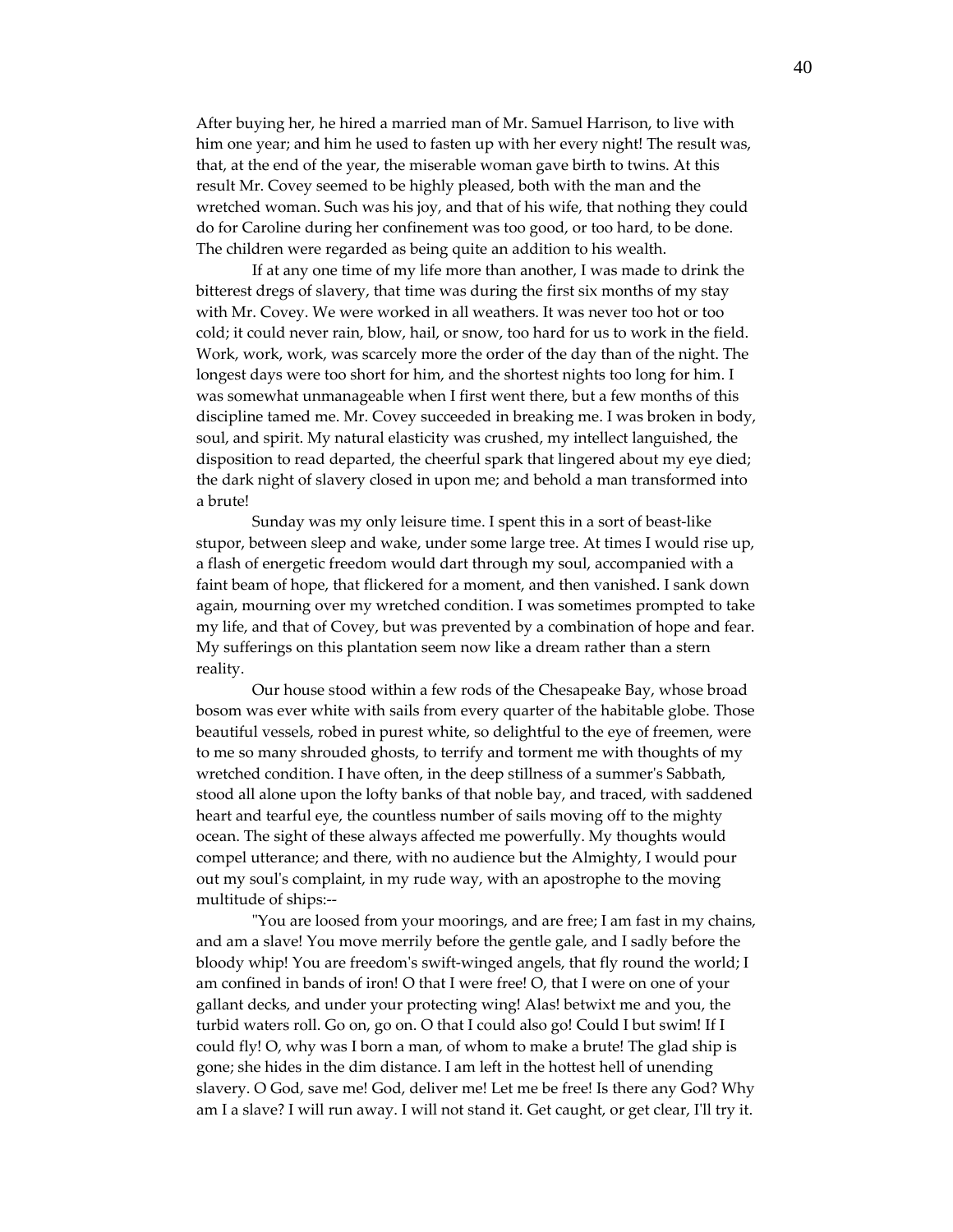I had as well die with ague as the fever. I have only one life to lose. I had as well be killed running as die standing. Only think of it; one hundred miles straight north, and I am free! Try it? Yes! God helping me, I will. It cannot be that I shall live and die a slave. I will take to the water. This very bay shall yet bear me into freedom. The steamboats steered in a north‐east course from North Point. I will do the same; and when I get to the head of the bay, I will turn my canoe adrift, and walk straight through Delaware into Pennsylvania. When I get there, I shall not be required to have a pass; I can travel without being disturbed. Let but the first opportunity offer, and, come what will, I am off. Meanwhile, I will try to bear up under the yoke. I am not the only slave in the world. Why should I fret? I can bear as much as any of them. Besides, I am but a boy, and all boys are bound to some one. It may be that my misery in slavery will only increase my happiness when I get free. There is a better day coming."

Thus I used to think, and thus I used to speak to myself; goaded almost to madness at one moment, and at the next reconciling myself to my wretched lot.

I have already intimated that my condition was much worse, during the first six months of my stay at Mr. Coveyʹs, than in the last six. The circumstances leading to the change in Mr. Coveyʹs course toward me form an epoch in my humble history. You have seen how a man was made a slave; you shall see how a slave was made a man. On one of the hottest days of the month of August, 1833, Bill Smith, William Hughes, a slave named Eli, and myself, were engaged in fanning wheat. Hughes was clearing the fanned wheat from before the fan. Eli was turning, Smith was feeding, and I was carrying wheat to the fan. The work was simple, requiring strength rather than intellect; yet, to one entirely unused to such work, it came very hard. About three o'clock of that day, I broke down; my strength failed me; I was seized with a violent aching of the head, attended with extreme dizziness; I trembled in every limb. Finding what was coming, I nerved myself up, feeling it would never do to stop work. I stood as long as I could stagger to the hopper with grain. When I could stand no longer, I fell, and felt as if held down by an immense weight. The fan of course stopped; every one had his own work to do; and no one could do the work of the other, and have his own go on at the same time.

Mr. Covey was at the house, about one hundred yards from the treading‐yard where we were fanning. On hearing the fan stop, he left immediately, and came to the spot where we were. He hastily inquired what the matter was. Bill answered that I was sick, and there was no one to bring wheat to the fan. I had by this time crawled away under the side of the post and rail‐fence by which the yard was enclosed, hoping to find relief by getting out of the sun. He then asked where I was. He was told by one of the hands. He came to the spot, and, after looking at me awhile, asked me what was the matter. I told him as well as I could, for I scarce had strength to speak. He then gave me a savage kick in the side, and told me to get up. I tried to do so, but fell back in the attempt. He gave me another kick, and again told me to rise. I again tried, and succeeded in gaining my feet; but, stooping to get the tub with which I was feeding the fan, I again staggered and fell. While down in this situation, Mr. Covey took up the hickory slat with which Hughes had been striking off the half‐ bushel measure, and with it gave me a heavy blow upon the head, making a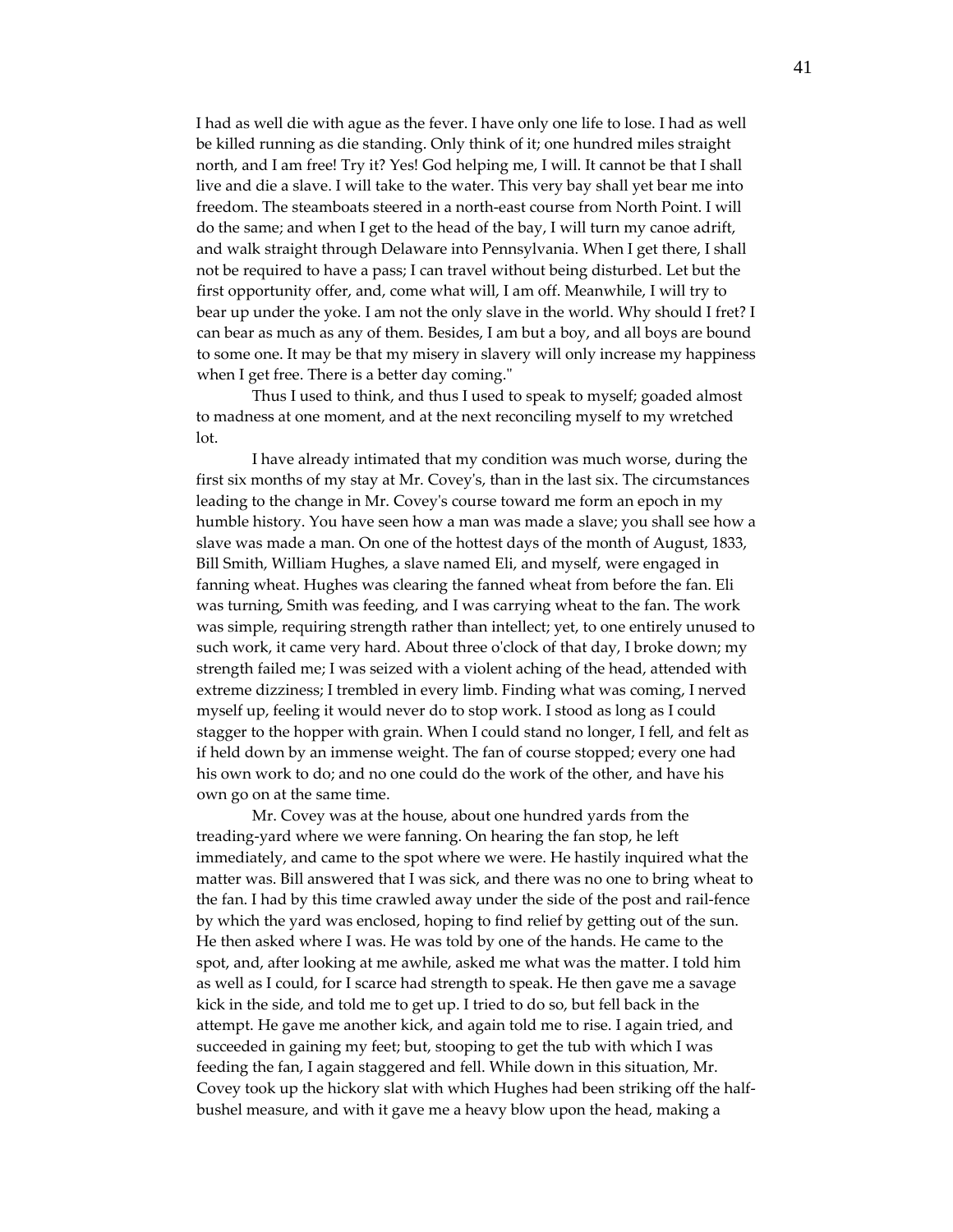large wound, and the blood ran freely; and with this again told me to get up. I made no effort to comply, having now made up my mind to let him do his worst. In a short time after receiving this blow, my head grew better. Mr. Covey had now left me to my fate. At this moment I resolved, for the first time, to go to my master, enter a complaint, and ask his protection. In order to do this, I must that afternoon walk seven miles; and this, under the circumstances, was truly a severe undertaking. I was exceedingly feeble; made so as much by the kicks and blows which I received, as by the severe fit of sickness to which I had been subjected. I, however, watched my chance, while Covey was looking in an opposite direction, and started for St. Michaelʹs. I succeeded in getting a considerable distance on my way to the woods, when Covey discovered me, and called after me to come back, threatening what he would do if I did not come. I disregarded both his calls and his threats, and made my way to the woods as fast as my feeble state would allow; and thinking I might be overhauled by him if I kept the road, I walked through the woods, keeping far enough from the road to avoid detection, and near enough to prevent losing my way. I had not gone far before my little strength again failed me. I could go no farther. I fell down, and lay for a considerable time. The blood was yet oozing from the wound on my head. For a time I thought I should bleed to death; and think now that I should have done so, but that the blood so matted my hair as to stop the wound. After lying there about three quarters of an hour, I nerved myself up again, and started on my way, through bogs and briers, barefooted and bareheaded, tearing my feet sometimes at nearly every step; and after a journey of about seven miles, occupying some five hours to perform it, I arrived at masterʹs store. I then presented an appearance enough to affect any but a heart of iron. From the crown of my head to my feet, I was covered with blood. My hair was all clotted with dust and blood; my shirt was stiff with blood. I suppose I looked like a man who had escaped a den of wild beasts, and barely escaped them. In this state I appeared before my master, humbly entreating him to interpose his authority for my protection. I told him all the circumstances as well as I could, and it seemed, as I spoke, at times to affect him. He would then walk the floor, and seek to justify Covey by saying he expected I deserved it. He asked me what I wanted. I told him, to let me get a new home; that as sure as I lived with Mr. Covey again, I should live with but to die with him; that Covey would surely kill me; he was in a fair way for it. Master Thomas ridiculed the idea that there was any danger of Mr. Coveyʹs killing me, and said that he knew Mr. Covey; that he was a good man, and that he could not think of taking me from him; that, should he do so, he would lose the whole year's wages; that I belonged to Mr. Covey for one year, and that I must go back to him, come what might; and that I must not trouble him with any more stories, or that he would himself GET HOLD OF ME. After threatening me thus, he gave me a very large dose of salts, telling me that I might remain in St. Michaelʹs that night, (it being quite late,) but that I must be off back to Mr. Covey's early in the morning; and that if I did not, he would "get hold of me," which meant that he would whip me. I remained all night, and, according to his orders, I started off to Coveyʹs in the morning, (Saturday morning,) wearied in body and broken in spirit. I got no supper that night, or breakfast that morning. I reached Coveyʹs about nine oʹclock; and just as I was getting over the fence that divided Mrs. Kempʹs fields from ours, out ran Covey with his cowskin,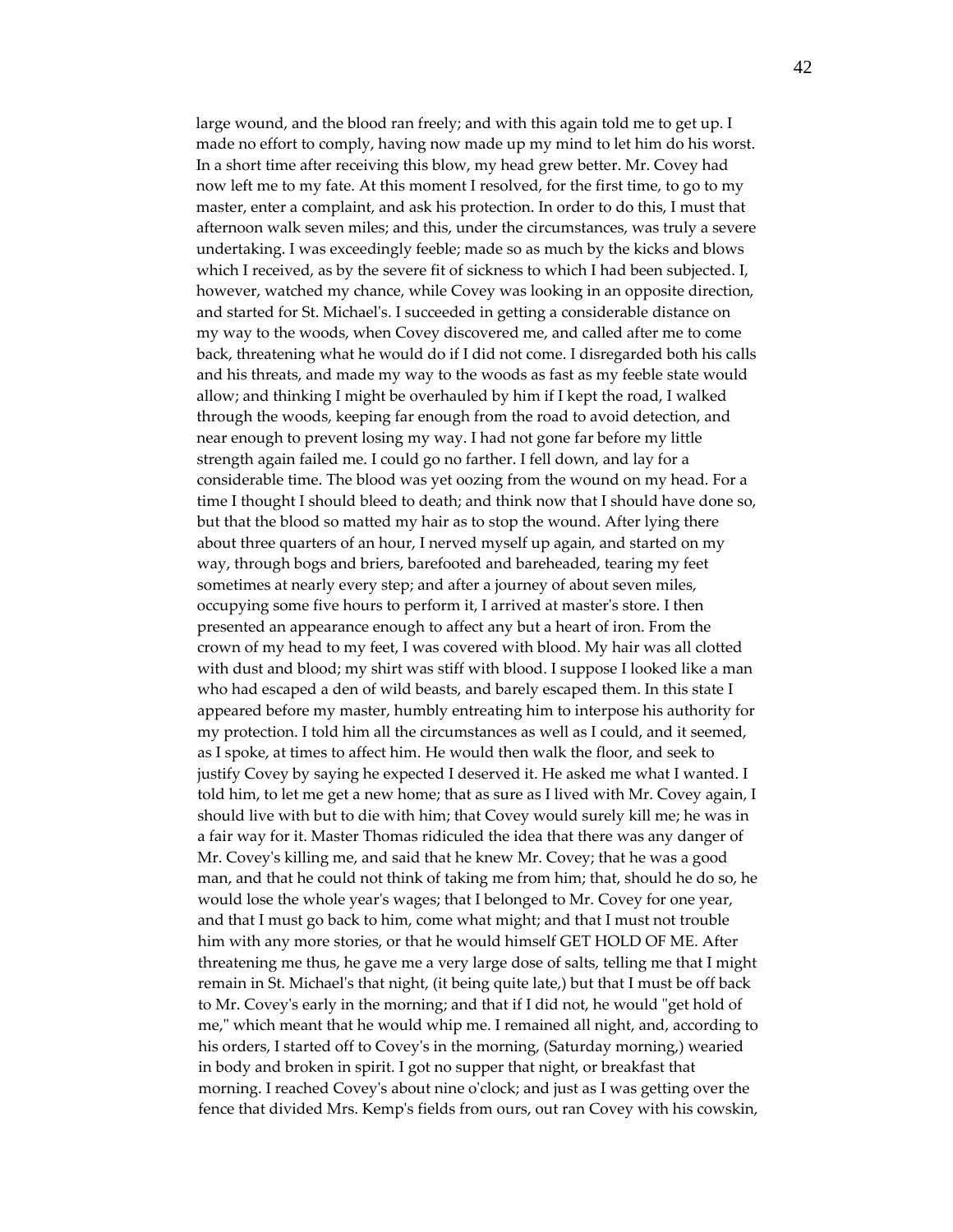to give me another whipping. Before he could reach me, I succeeded in getting to the cornfield; and as the corn was very high, it afforded me the means of hiding. He seemed very angry, and searched for me a long time. My behavior was altogether unaccountable. He finally gave up the chase, thinking, I suppose, that I must come home for something to eat; he would give himself no further trouble in looking for me. I spent that day mostly in the woods, having the alternative before me,--to go home and be whipped to death, or stay in the woods and be starved to death. That night, I fell in with Sandy Jenkins, a slave with whom I was somewhat acquainted. Sandy had a free wife who lived about four miles from Mr. Coveyʹs; and it being Saturday, he was on his way to see her. I told him my circumstances, and he very kindly invited me to go home with him. I went home with him, and talked this whole matter over, and got his advice as to what course it was best for me to pursue. I found Sandy an old adviser. He told me, with great solemnity, I must go back to Covey; but that before I went, I must go with him into another part of the woods, where there was a certain root, which, if I would take some of it with me, carrying it always on my right side, would render it impossible for Mr. Covey, or any other white man, to whip me. He said he had carried it for years; and since he had done so, he had never received a blow, and never expected to while he carried it. I at first rejected the idea, that the simple carrying of a root in my pocket would have any such effect as he had said, and was not disposed to take it; but Sandy impressed the necessity with much earnestness, telling me it could do no harm, if it did no good. To please him, I at length took the root, and, according to his direction, carried it upon my right side. This was Sunday morning. I immediately started for home; and upon entering the yard gate, out came Mr. Covey on his way to meeting. He spoke to me very kindly, bade me drive the pigs from a lot near by, and passed on towards the church. Now, this singular conduct of Mr. Covey really made me begin to think that there was something in the ROOT which Sandy had given me; and had it been on any other day than Sunday, I could have attributed the conduct to no other cause than the influence of that root; and as it was, I was half inclined to think the "root" to be something more than I at first had taken it to be. All went well till Monday morning. On this morning, the virtue of the ROOT was fully tested. Long before daylight, I was called to go and rub, curry, and feed, the horses. I obeyed, and was glad to obey. But whilst thus engaged, whilst in the act of throwing down some blades from the loft, Mr. Covey entered the stable with a long rope; and just as I was half out of the loft, he caught hold of my legs, and was about tying me. As soon as I found what he was up to, I gave a sudden spring, and as I did so, he holding to my legs, I was brought sprawling on the stable floor. Mr. Covey seemed now to think he had me, and could do what he pleased; but at this moment-from whence came the spirit I don't know--I resolved to fight; and, suiting my action to the resolution, I seized Covey hard by the throat; and as I did so, I rose. He held on to me, and I to him. My resistance was so entirely unexpected that Covey seemed taken all aback. He trembled like a leaf. This gave me assurance, and I held him uneasy, causing the blood to run where I touched him with the ends of my fingers. Mr. Covey soon called out to Hughes for help. Hughes came, and, while Covey held me, attempted to tie my right hand. While he was in the act of doing so, I watched my chance, and gave him a heavy kick close under the ribs. This kick fairly sickened Hughes, so that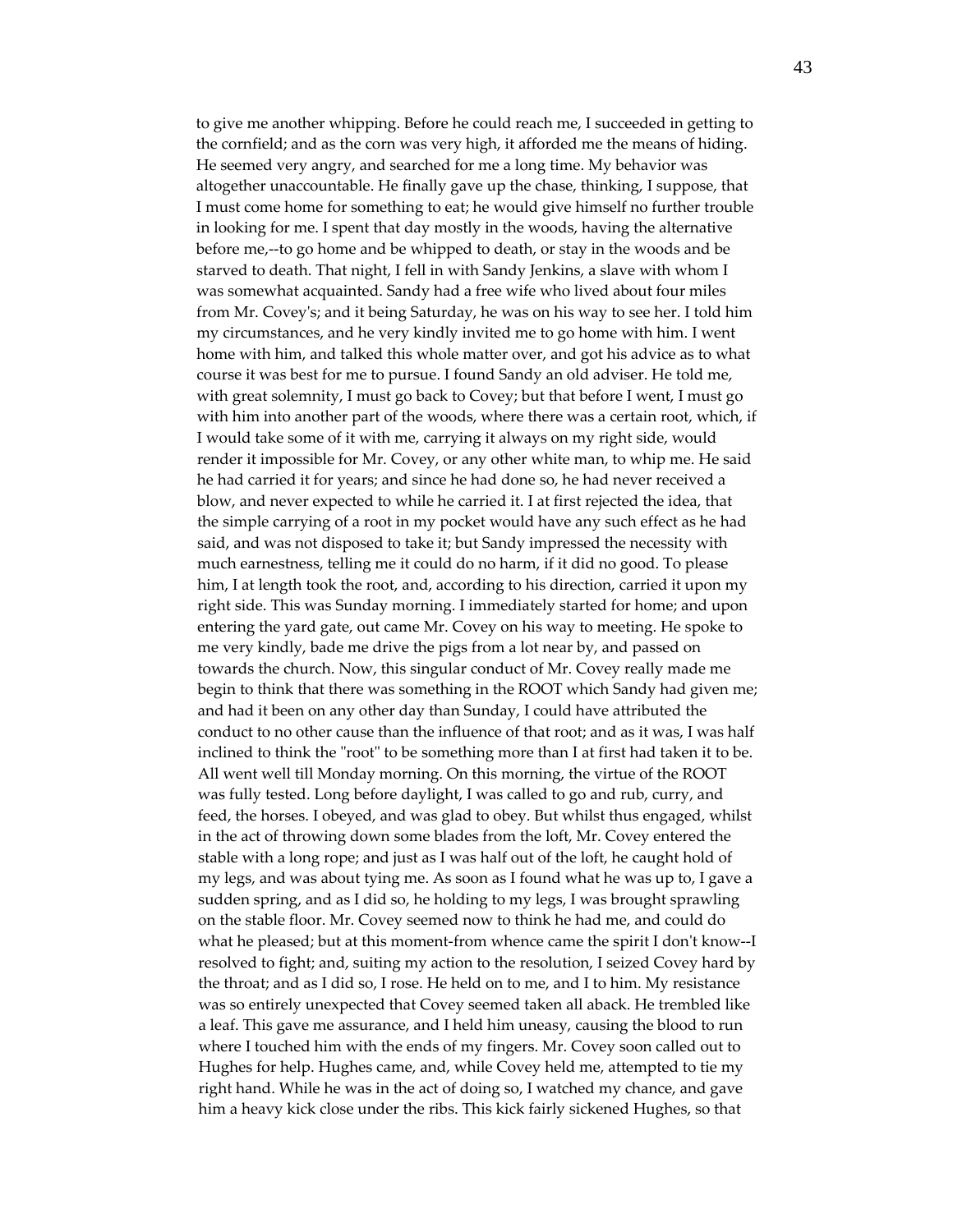he left me in the hands of Mr. Covey. This kick had the effect of not only weakening Hughes, but Covey also. When he saw Hughes bending over with pain, his courage quailed. He asked me if I meant to persist in my resistance. I told him I did, come what might; that he had used me like a brute for six months, and that I was determined to be used so no longer. With that, he strove to drag me to a stick that was lying just out of the stable door. He meant to knock me down. But just as he was leaning over to get the stick, I seized him with both hands by his collar, and brought him by a sudden snatch to the ground. By this time, Bill came. Covey called upon him for assistance. Bill wanted to know what he could do. Covey said, "Take hold of him, take hold of him!" Bill said his master hired him out to work, and not to help to whip me; so he left Covey and myself to fight our own battle out. We were at it for nearly two hours. Covey at length let me go, puffing and blowing at a great rate, saying that if I had not resisted, he would not have whipped me half so much. The truth was, that he had not whipped me at all. I considered him as getting entirely the worst end of the bargain; for he had drawn no blood from me, but I had from him. The whole six months afterwards, that I spent with Mr. Covey, he never laid the weight of his finger upon me in anger. He would occasionally say, he didn't want to get hold of me again. "No," thought I, "you need not; for you will come off worse than you did before."

This battle with Mr. Covey was the turning‐point in my career as a slave. It rekindled the few expiring embers of freedom, and revived within me a sense of my own manhood. It recalled the departed self‐confidence, and inspired me again with a determination to be free. The gratification afforded by the triumph was a full compensation for whatever else might follow, even death itself. He only can understand the deep satisfaction which I experienced, who has himself repelled by force the bloody arm of slavery. I felt as I never felt before. It was a glorious resurrection, from the tomb of slavery, to the heaven of freedom. My long-crushed spirit rose, cowardice departed, bold defiance took its place; and I now resolved that, however long I might remain a slave in form, the day had passed forever when I could be a slave in fact. I did not hesitate to let it be known of me, that the white man who expected to succeed in whipping, must also succeed in killing me.

From this time I was never again what might be called fairly whipped, though I remained a slave four years afterwards. I had several fights, but was never whipped.

It was for a long time a matter of surprise to me why Mr. Covey did not immediately have me taken by the constable to the whipping‐post, and there regularly whipped for the crime of raising my hand against a white man in defence of myself. And the only explanation I can now think of does not entirely satisfy me; but such as it is, I will give it. Mr. Covey enjoyed the most unbounded reputation for being a first‐rate overseer and negro‐breaker. It was of considerable importance to him. That reputation was at stake; and had he sent me‐‐a boy about sixteen years old‐‐to the public whipping‐post, his reputation would have been lost; so, to save his reputation, he suffered me to go unpunished.

My term of actual service to Mr. Edward Covey ended on Christmas day, 1833. The days between Christmas and New Yearʹs day are allowed as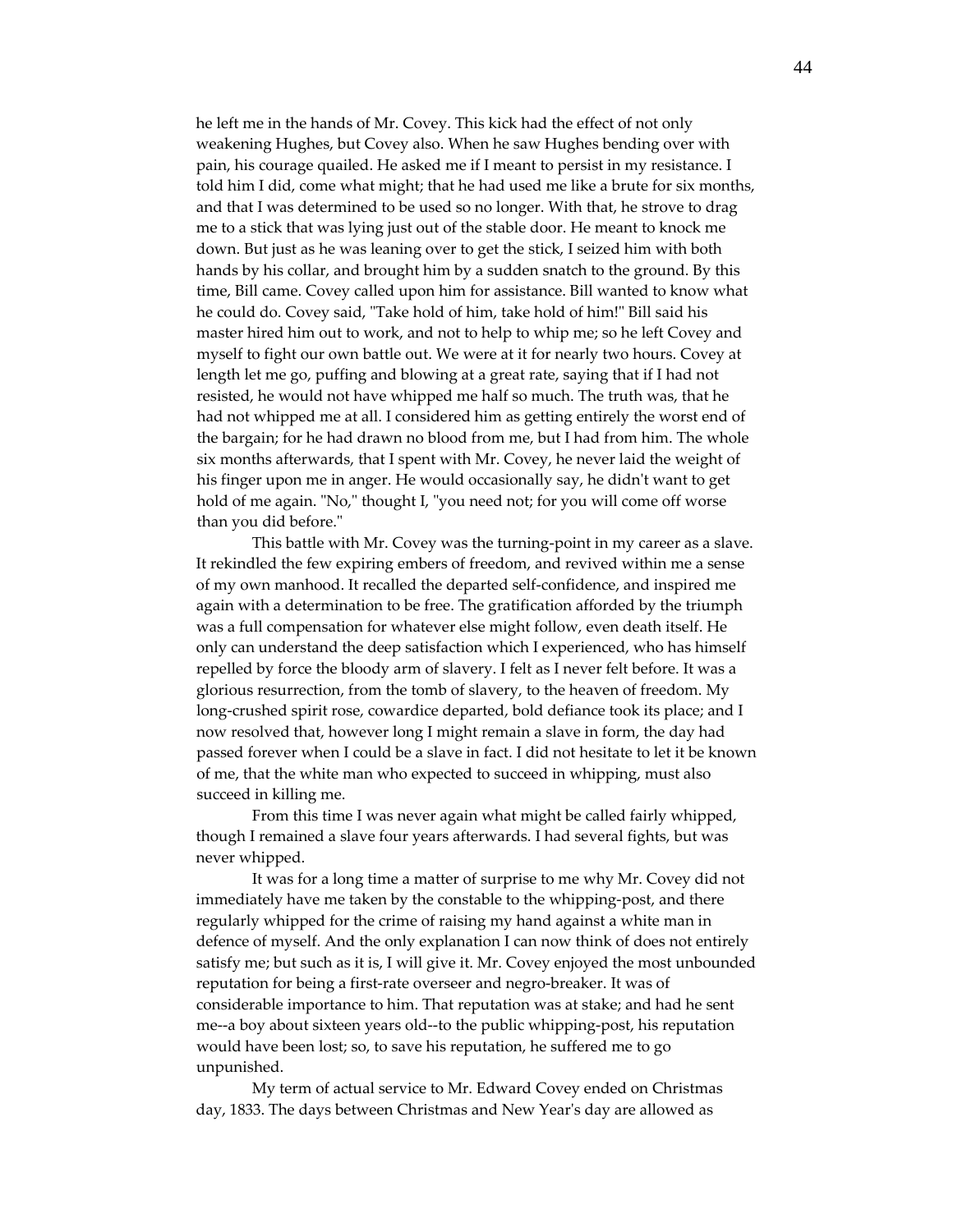holidays; and, accordingly, we were not required to perform any labor, more than to feed and take care of the stock. This time we regarded as our own, by the grace of our masters; and we therefore used or abused it nearly as we pleased. Those of us who had families at a distance, were generally allowed to spend the whole six days in their society. This time, however, was spent in various ways. The staid, sober, thinking and industrious ones of our number would employ themselves in making corn‐brooms, mats, horse‐collars, and baskets; and another class of us would spend the time in hunting opossums, hares, and coons. But by far the larger part engaged in such sports and merriments as playing ball, wrestling, running foot‐races, fiddling, dancing, and drinking whisky; and this latter mode of spending the time was by far the most agreeable to the feelings of our masters. A slave who would work during the holidays was considered by our masters as scarcely deserving them. He was regarded as one who rejected the favor of his master. It was deemed a disgrace not to get drunk at Christmas; and he was regarded as lazy indeed, who had not provided himself with the necessary means, during the year, to get whisky enough to last him through Christmas.

From what I know of the effect of these holidays upon the slave, I believe them to be among the most effective means in the hands of the slaveholder in keeping down the spirit of insurrection. Were the slaveholders at once to abandon this practice, I have not the slightest doubt it would lead to an immediate insurrection among the slaves. These holidays serve as conductors, or safety-valves, to carry off the rebellious spirit of enslaved humanity. But for these, the slave would be forced up to the wildest desperation; and woe betide the slaveholder, the day he ventures to remove or hinder the operation of those conductors! I warn him that, in such an event, a spirit will go forth in their midst, more to be dreaded than the most appalling earthquake.

The holidays are part and parcel of the gross fraud, wrong, and inhumanity of slavery. They are professedly a custom established by the benevolence of the slaveholders; but I undertake to say, it is the result of selfishness, and one of the grossest frauds committed upon the down-trodden slave. They do not give the slaves this time because they would not like to have their work during its continuance, but because they know it would be unsafe to deprive them of it. This will be seen by the fact, that the slaveholders like to have their slaves spend those days just in such a manner as to make them as glad of their ending as of their beginning. Their object seems to be, to disgust their slaves with freedom, by plunging them into the lowest depths of dissipation. For instance, the slaveholders not only like to see the slave drink of his own accord, but will adopt various plans to make him drunk. One plan is, to make bets on their slaves, as to who can drink the most whisky without getting drunk; and in this way they succeed in getting whole multitudes to drink to excess. Thus, when the slave asks for virtuous freedom, the cunning slaveholder, knowing his ignorance, cheats him with a dose of vicious dissipation, artfully labelled with the name of liberty. The most of us used to drink it down, and the result was just what might be supposed; many of us were led to think that there was little to choose between liberty and slavery. We felt, and very properly too, that we had almost as well be slaves to man as to rum. So, when the holidays ended, we staggered up from the filth of our wallowing, took a long breath, and marched to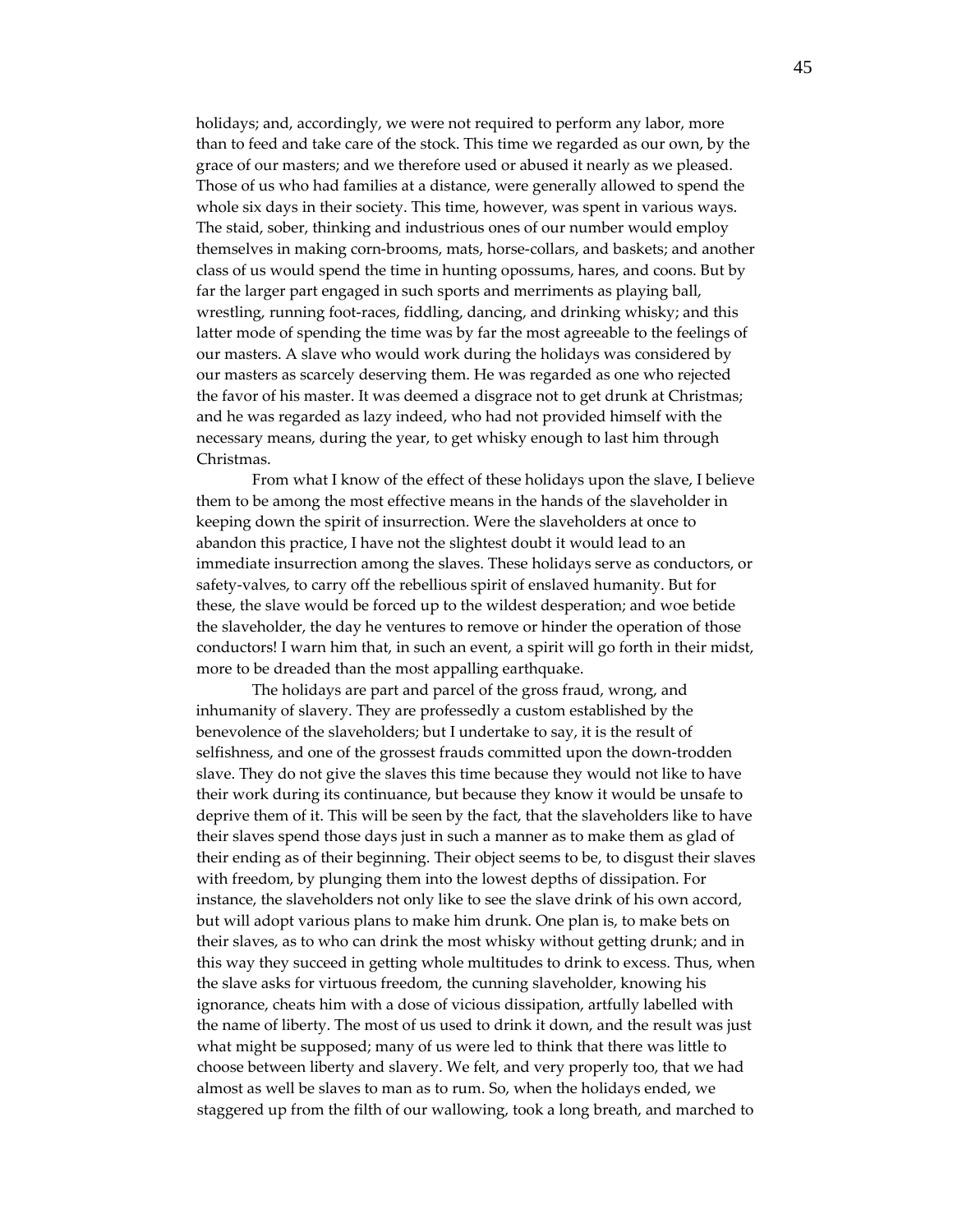the field,‐‐feeling, upon the whole, rather glad to go, from what our master had deceived us into a belief was freedom, back to the arms of slavery.

I have said that this mode of treatment is a part of the whole system of fraud and inhumanity of slavery. It is so. The mode here adopted to disgust the slave with freedom, by allowing him to see only the abuse of it, is carried out in other things. For instance, a slave loves molasses; he steals some. His master, in many cases, goes off to town, and buys a large quantity; he returns, takes his whip, and commands the slave to eat the molasses, until the poor fellow is made sick at the very mention of it. The same mode is sometimes adopted to make the slaves refrain from asking for more food than their regular allowance. A slave runs through his allowance, and applies for more. His master is enraged at him; but, not willing to send him off without food, gives him more than is necessary, and compels him to eat it within a given time. Then, if he complains that he cannot eat it, he is said to be satisfied neither full nor fasting, and is whipped for being hard to please! I have an abundance of such illustrations of the same principle, drawn from my own observation, but think the cases I have cited sufficient. The practice is a very common one.

On the first of January, 1834, I left Mr. Covey, and went to live with Mr. William Freeland, who lived about three miles from St. Michaelʹs. I soon found Mr. Freeland a very different man from Mr. Covey. Though not rich, he was what would be called an educated southern gentleman. Mr. Covey, as I have shown, was a well‐trained negro‐breaker and slave‐driver. The former (slaveholder though he was) seemed to possess some regard for honor, some reverence for justice, and some respect for humanity. The latter seemed totally insensible to all such sentiments. Mr. Freeland had many of the faults peculiar to slaveholders, such as being very passionate and fretful; but I must do him the justice to say, that he was exceedingly free from those degrading vices to which Mr. Covey was constantly addicted. The one was open and frank, and we always knew where to find him. The other was a most artful deceiver, and could be understood only by such as were skilful enough to detect his cunningly‐devised frauds. Another advantage I gained in my new master was, he made no pretensions to, or profession of, religion; and this, in my opinion, was truly a great advantage. I assert most unhesitatingly, that the religion of the south is a mere covering for the most horrid crimes,—a justifier of the most appalling barbarity,--a sanctifier of the most hateful frauds,--and a dark shelter under, which the darkest, foulest, grossest, and most infernal deeds of slaveholders find the strongest protection. Were I to be again reduced to the chains of slavery, next to that enslavement, I should regard being the slave of a religious master the greatest calamity that could befall me. For of all slaveholders with whom I have ever met, religious slaveholders are the worst. I have ever found them the meanest and basest, the most cruel and cowardly, of all others. It was my unhappy lot not only to belong to a religious slaveholder, but to live in a community of such religionists. Very near Mr. Freeland lived the Rev. Daniel Weeden, and in the same neighborhood lived the Rev. Rigby Hopkins. These were members and ministers in the Reformed Methodist Church. Mr. Weeden owned, among others, a woman slave, whose name I have forgotten. This womanʹs back, for weeks, was kept literally raw, made so by the lash of this merciless, "religious" wretch. He used to hire hands. His maxim was, Behave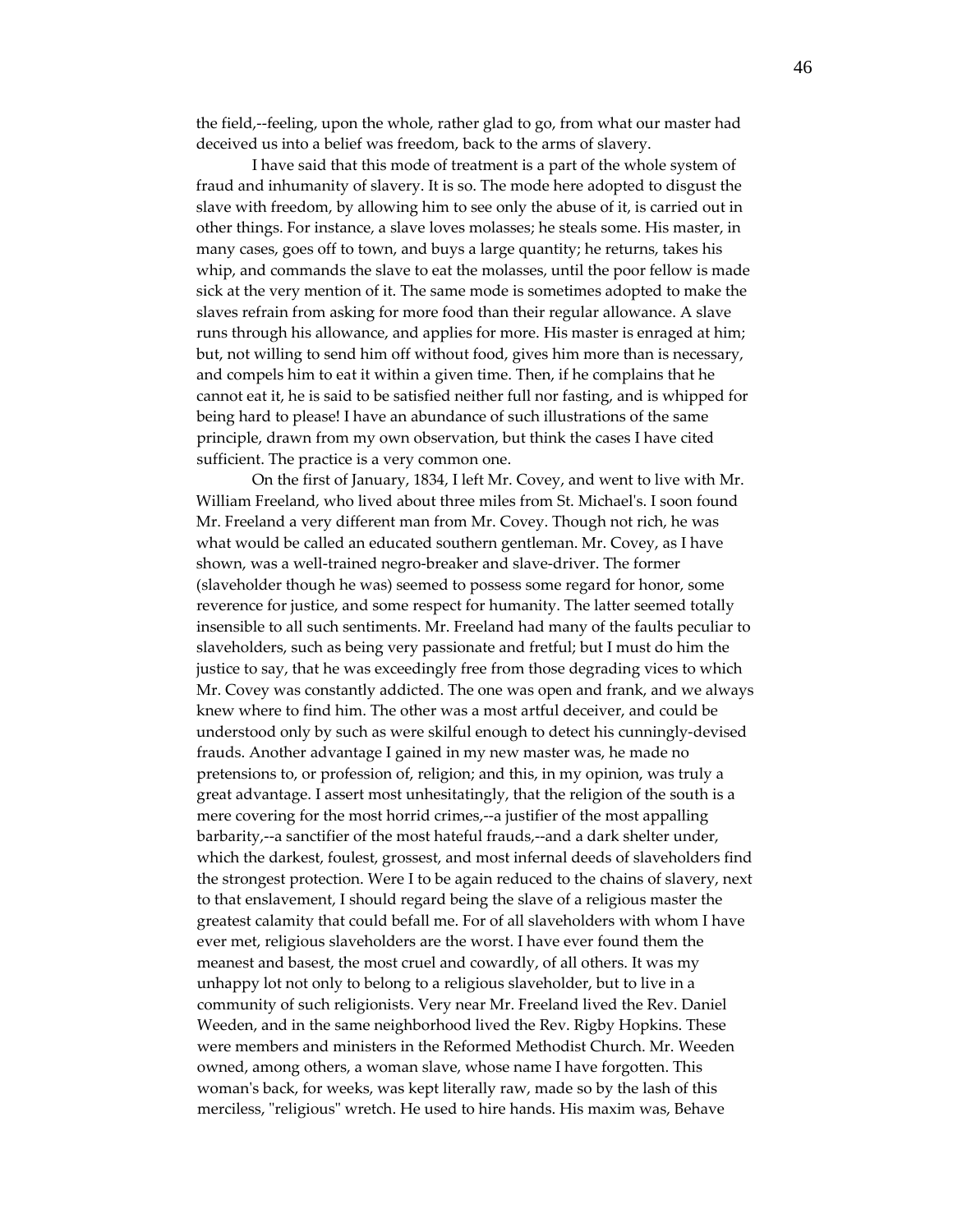well or behave ill, it is the duty of a master occasionally to whip a slave, to remind him of his master's authority. Such was his theory, and such his practice.

Mr. Hopkins was even worse than Mr. Weeden. His chief boast was his ability to manage slaves. The peculiar feature of his government was that of whipping slaves in advance of deserving it. He always managed to have one or more of his slaves to whip every Monday morning. He did this to alarm their fears, and strike terror into those who escaped. His plan was to whip for the smallest offences, to prevent the commission of large ones. Mr. Hopkins could always find some excuse for whipping a slave. It would astonish one, unaccustomed to a slaveholding life, to see with what wonderful ease a slaveholder can find things, of which to make occasion to whip a slave. A mere look, word, or motion,--a mistake, accident, or want of power,--are all matters for which a slave may be whipped at any time. Does a slave look dissatisfied? It is said, he has the devil in him, and it must be whipped out. Does he speak loudly when spoken to by his master? Then he is getting high-minded, and should be taken down a button‐hole lower. Does he forget to pull off his hat at the approach of a white person? Then he is wanting in reverence, and should be whipped for it. Does he ever venture to vindicate his conduct, when censured for it? Then he is guilty of impudence,‐‐one of the greatest crimes of which a slave can be guilty. Does he ever venture to suggest a different mode of doing things from that pointed out by his master? He is indeed presumptuous, and getting above himself; and nothing less than a flogging will do for him. Does he, while ploughing, break a plough,‐‐or, while hoeing, break a hoe? It is owing to his carelessness, and for it a slave must always be whipped. Mr. Hopkins could always find something of this sort to justify the use of the lash, and he seldom failed to embrace such opportunities. There was not a man in the whole county, with whom the slaves who had the getting their own home, would not prefer to live, rather than with this Rev. Mr. Hopkins. And yet there was not a man any where round, who made higher professions of religion, or was more active in revivals,--more attentive to the class, love-feast, prayer and preaching meetings, or more devotional in his family,-that prayed earlier, later, louder, and longer,-than this same reverend slave‐driver, Rigby Hopkins.

But to return to Mr. Freeland, and to my experience while in his employment. He, like Mr. Covey, gave us enough to eat; but, unlike Mr. Covey, he also gave us sufficient time to take our meals. He worked us hard, but always between sunrise and sunset. He required a good deal of work to be done, but gave us good tools with which to work. His farm was large, but he employed hands enough to work it, and with ease, compared with many of his neighbors. My treatment, while in his employment, was heavenly, compared with what I experienced at the hands of Mr. Edward Covey.

Mr. Freeland was himself the owner of but two slaves. Their names were Henry Harris and John Harris. The rest of his hands he hired. These consisted of myself, Sandy Jenkins,\* and Handy Caldwell. Henry and John were quite

<sup>\*</sup>This is the same man who gave me the roots to prevent my being whipped by Mr. Covey. He was "a clever soul." We used frequently to talk about the fight with Covey, and as often as we did so, he would claim my success as the result of the roots which he gave me. This superstition is very common among the more ignorant slaves. A slave seldom dies but that his death is attributed to trickery.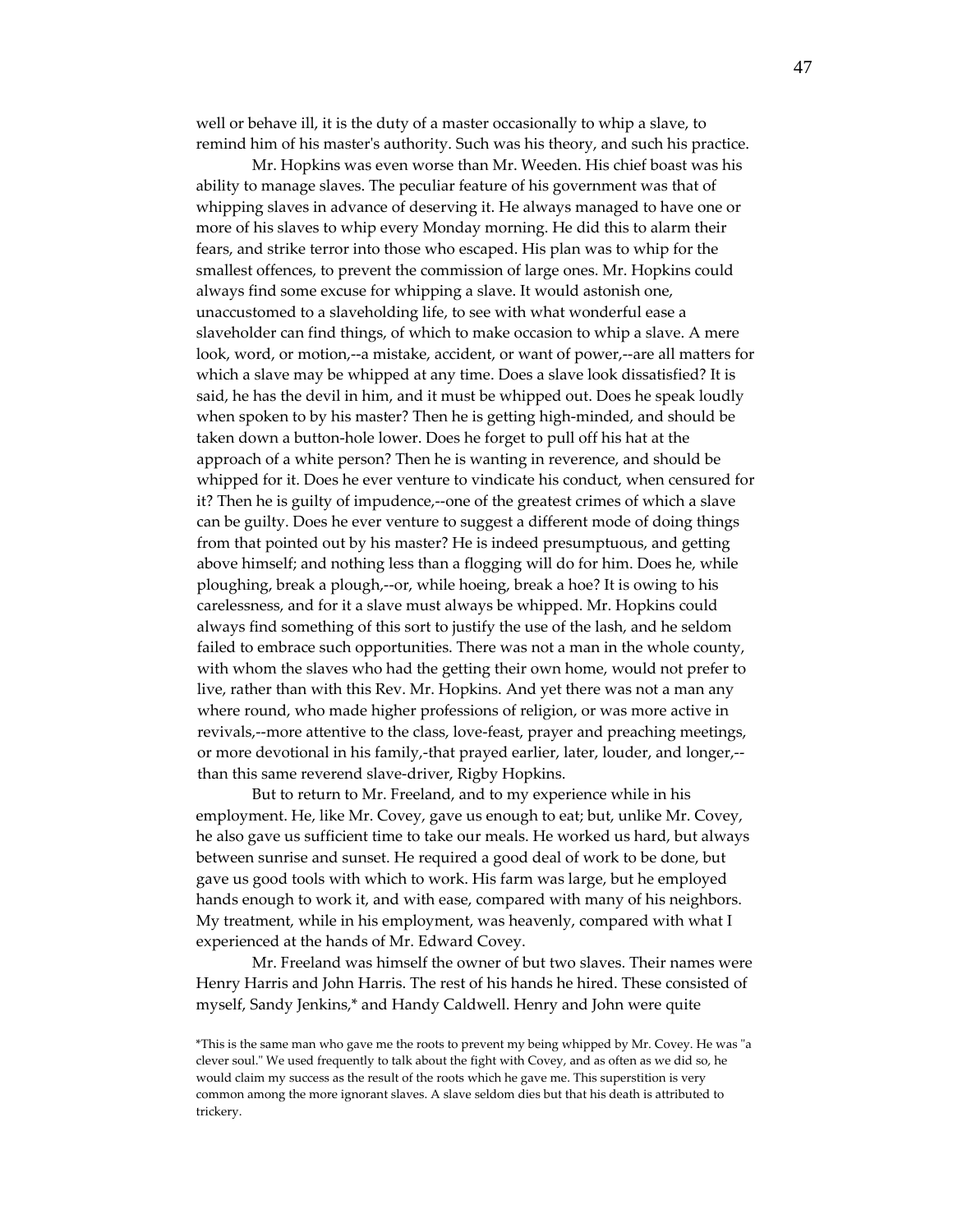intelligent, and in a very little while after I went there, I succeeded in creating in them a strong desire to learn how to read. This desire soon sprang up in the others also. They very soon mustered up some old spelling‐books, and nothing would do but that I must keep a Sabbath school. I agreed to do so, and accordingly devoted my Sundays to teaching these my loved fellow‐slaves how to read. Neither of them knew his letters when I went there. Some of the slaves of the neighboring farms found what was going on, and also availed themselves of this little opportunity to learn to read. It was understood, among all who came, that there must be as little display about it as possible. It was necessary to keep our religious masters at St. Michaelʹs unacquainted with the fact, that, instead of spending the Sabbath in wrestling, boxing, and drinking whisky, we were trying to learn how to read the will of God; for they had much rather see us engaged in those degrading sports, than to see us behaving like intellectual, moral, and accountable beings. My blood boils as I think of the bloody manner in which Messrs. Wright Fairbanks and Garrison West, both class‐leaders, in connection with many others, rushed in upon us with sticks and stones, and broke up our virtuous little Sabbath school, at St. Michaelʹs‐‐all calling themselves Christians! humble followers of the Lord Jesus Christ! But I am again digressing.

I held my Sabbath school at the house of a free colored man, whose name I deem it imprudent to mention; for should it be known, it might embarrass him greatly, though the crime of holding the school was committed ten years ago. I had at one time over forty scholars, and those of the right sort, ardently desiring to learn. They were of all ages, though mostly men and women. I look back to those Sundays with an amount of pleasure not to be expressed. They were great days to my soul. The work of instructing my dear fellow‐slaves was the sweetest engagement with which I was ever blessed. We loved each other, and to leave them at the close of the Sabbath was a severe cross indeed. When I think that these precious souls are to‐day shut up in the prison‐house of slavery, my feelings overcome me, and I am almost ready to ask, "Does a righteous God govern the universe? and for what does he hold the thunders in his right hand, if not to smite the oppressor, and deliver the spoiled out of the hand of the spoiler?" These dear souls came not to Sabbath school because it was popular to do so, nor did I teach them because it was reputable to be thus engaged. Every moment they spent in that school, they were liable to be taken up, and given thirtynine lashes. They came because they wished to learn. Their minds had been starved by their cruel masters. They had been shut up in mental darkness. I taught them, because it was the delight of my soul to be doing something that looked like bettering the condition of my race. I kept up my school nearly the whole year I lived with Mr. Freeland; and, beside my Sabbath school, I devoted three evenings in the week, during the winter, to teaching the slaves at home. And I have the happiness to know, that several of those who came to Sabbath school learned how to read; and that one, at least, is now free through my agency.

The year passed off smoothly. It seemed only about half as long as the year which preceded it. I went through it without receiving a single blow. I will give Mr. Freeland the credit of being the best master I ever had, till I became my own master. For the ease with which I passed the year, I was, however, somewhat indebted to the society of my fellow-slaves. They were noble souls;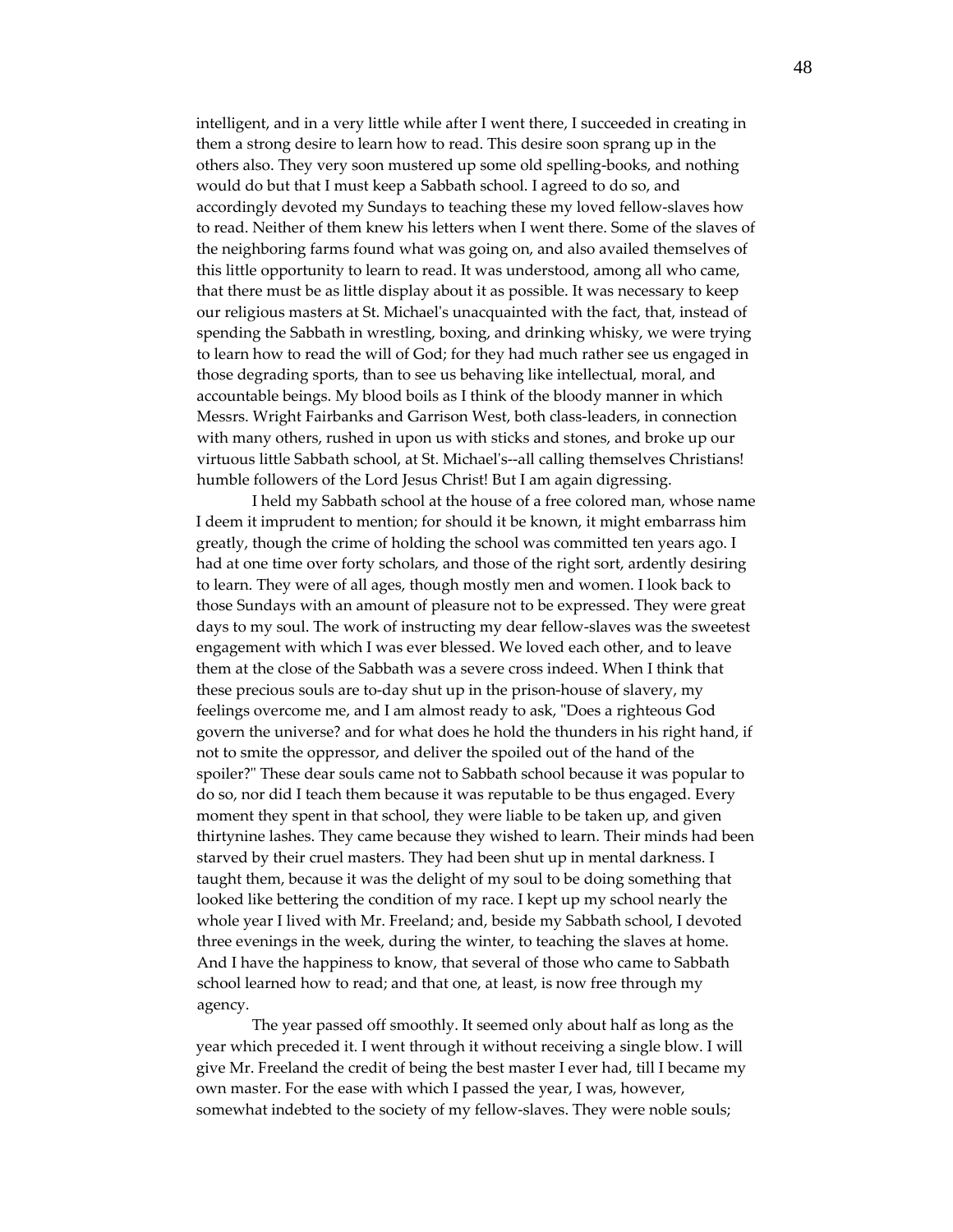they not only possessed loving hearts, but brave ones. We were linked and interlinked with each other. I loved them with a love stronger than any thing I have experienced since. It is sometimes said that we slaves do not love and confide in each other. In answer to this assertion, I can say, I never loved any or confided in any people more than my fellowslaves, and especially those with whom I lived at Mr. Freelandʹs. I believe we would have died for each other. We never undertook to do any thing, of any importance, without a mutual consultation. We never moved separately. We were one; and as much so by our tempers and dispositions, as by the mutual hardships to which we were necessarily subjected by our condition as slaves.

At the close of the year 1834, Mr. Freeland again hired me of my master, for the year 1835. But, by this time, I began to want to live upon free land as well as with freeland; and I was no longer content, therefore, to live with him or any other slaveholder. I began, with the commencement of the year, to prepare myself for a final struggle, which should decide my fate one way or the other. My tendency was upward. I was fast approaching manhood, and year after year had passed, and I was still a slave. These thoughts roused me‐‐I must do something. I therefore resolved that 1835 should not pass without witnessing an attempt, on my part, to secure my liberty. But I was not willing to cherish this determination alone. My fellow‐slaves were dear to me. I was anxious to have them participate with me in this, my life‐giving determination. I therefore, though with great prudence, commenced early to ascertain their views and feelings in regard to their condition, and to imbue their minds with thoughts of freedom. I bent myself to devising ways and means for our escape, and meanwhile strove, on all fitting occasions, to impress them with the gross fraud and inhumanity of slavery. I went first to Henry, next to John, then to the others. I found, in them all, warm hearts and noble spirits. They were ready to hear, and ready to act when a feasible plan should be proposed. This was what I wanted. I talked to them of our want of manhood, if we submitted to our enslavement without at least one noble effort to be free. We met often, and consulted frequently, and told our hopes and fears, recounted the difficulties, real and imagined, which we should be called on to meet. At times we were almost disposed to give up, and try to content ourselves with our wretched lot; at others, we were firm and unbending in our determination to go. Whenever we suggested any plan, there was shrinking‐‐the odds were fearful. Our path was beset with the greatest obstacles; and if we succeeded in gaining the end of it, our right to be free was yet questionable‐‐we were yet liable to be returned to bondage. We could see no spot, this side of the ocean, where we could be free. We knew nothing about Canada. Our knowledge of the north did not extend farther than New York; and to go there, and be forever harassed with the frightful liability of being returned to slavery‐‐with the certainty of being treated tenfold worse than before‐‐the thought was truly a horrible one, and one which it was not easy to overcome. The case sometimes stood thus: At every gate through which we were to pass, we saw a watchman--at every ferry a guard--on every bridge a sentinel‐and in every wood a patrol. We were hemmed in upon every side. Here were the difficulties, real or imagined‐‐the good to be sought, and the evil to be shunned. On the one hand, there stood slavery, a stern reality, glaring frightfully upon us,‐‐its robes already crimsoned with the blood of millions, and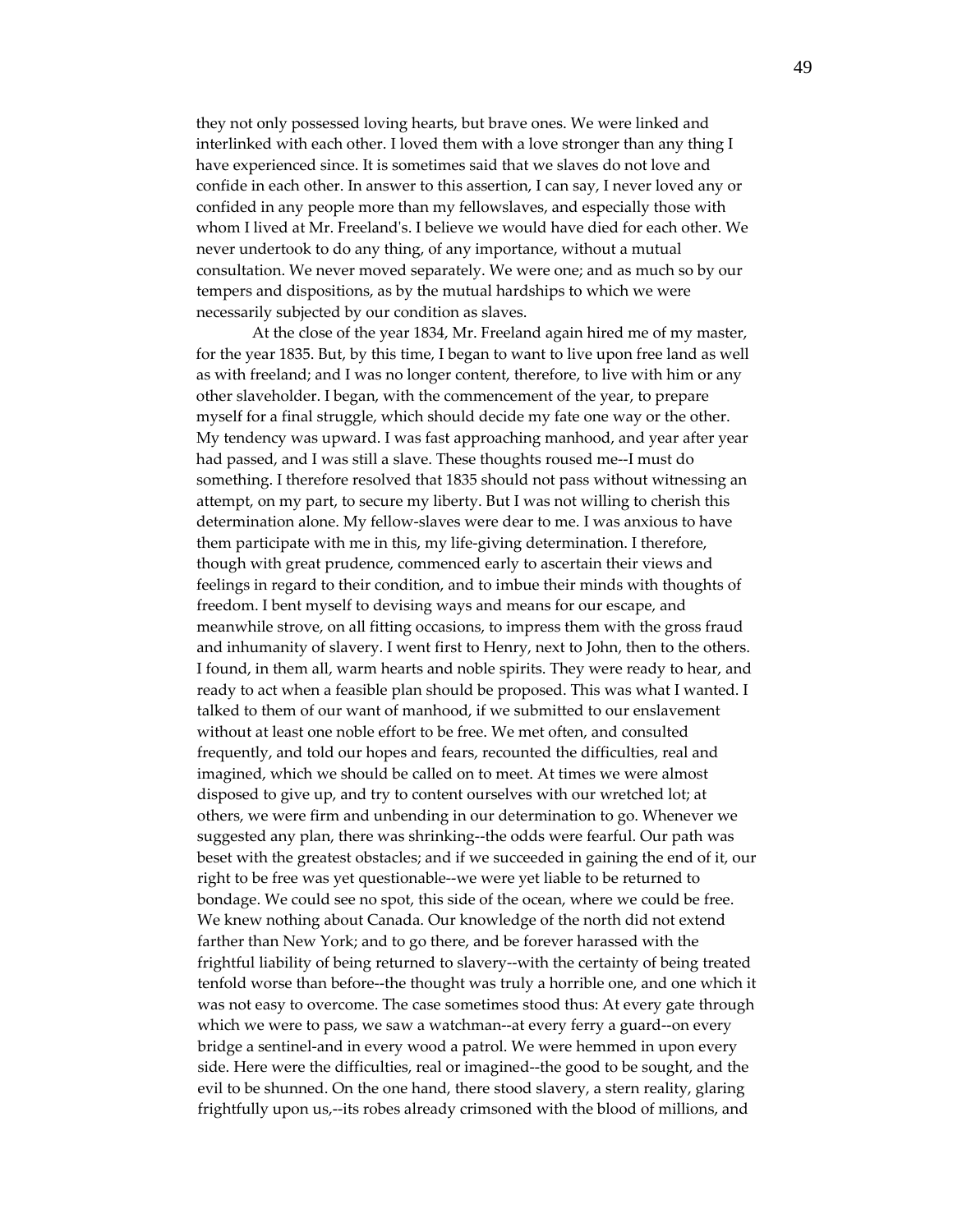even now feasting itself greedily upon our own flesh. On the other hand, away back in the dim distance, under the flickering light of the north star, behind some craggy hill or snow‐covered mountain, stood a doubtful freedom‐‐half frozen‐‐ beckoning us to come and share its hospitality. This in itself was sometimes enough to stagger us; but when we permitted ourselves to survey the road, we were frequently appalled. Upon either side we saw grim death, assuming the most horrid shapes. Now it was starvation, causing us to eat our own flesh;--now we were contending with the waves, and were drowned;--now we were overtaken, and torn to pieces by the fangs of the terrible bloodhound. We were stung by scorpions, chased by wild beasts, bitten by snakes, and finally, after having nearly reached the desired spot,--after swimming rivers, encountering wild beasts, sleeping in the woods, suffering hunger and nakedness,--we were overtaken by our pursuers, and, in our resistance, we were shot dead upon the spot! I say, this picture sometimes appalled us, and made us

> "rather bear those ills we had, Than fly to others, that we knew not of."

In coming to a fixed determination to run away, we did more than Patrick Henry, when he resolved upon liberty or death. With us it was a doubtful liberty at most, and almost certain death if we failed. For my part, I should prefer death to hopeless bondage.

Sandy, one of our number, gave up the notion, but still encouraged us. Our company then consisted of Henry Harris, John Harris, Henry Bailey, Charles Roberts, and myself. Henry Bailey was my uncle, and belonged to my master. Charles married my aunt: he belonged to my masterʹs father‐in‐law, Mr. William Hamilton.

The plan we finally concluded upon was, to get a large canoe belonging to Mr. Hamilton, and upon the Saturday night previous to Easter holidays, paddle directly up the Chesapeake Bay. On our arrival at the head of the bay, a distance of seventy or eighty miles from where we lived, it was our purpose to turn our canoe adrift, and follow the guidance of the north star till we got beyond the limits of Maryland. Our reason for taking the water route was, that we were less liable to be suspected as runaways; we hoped to be regarded as fishermen; whereas, if we should take the land route, we should be subjected to interruptions of almost every kind. Any one having a white face, and being so disposed, could stop us, and subject us to examination.

The week before our intended start, I wrote several protections, one for each of us. As well as I can remember, they were in the following words, to wit:‐‐

ʺThis is to certify that I, the undersigned, have given the bearer, my servant, full liberty to go to Baltimore, and spend the Easter holidays. Written with mine own hand, &c., 1835.

ʺWILLIAM HAMILTON,

"Near St. Michael's, in Talbot county, Maryland."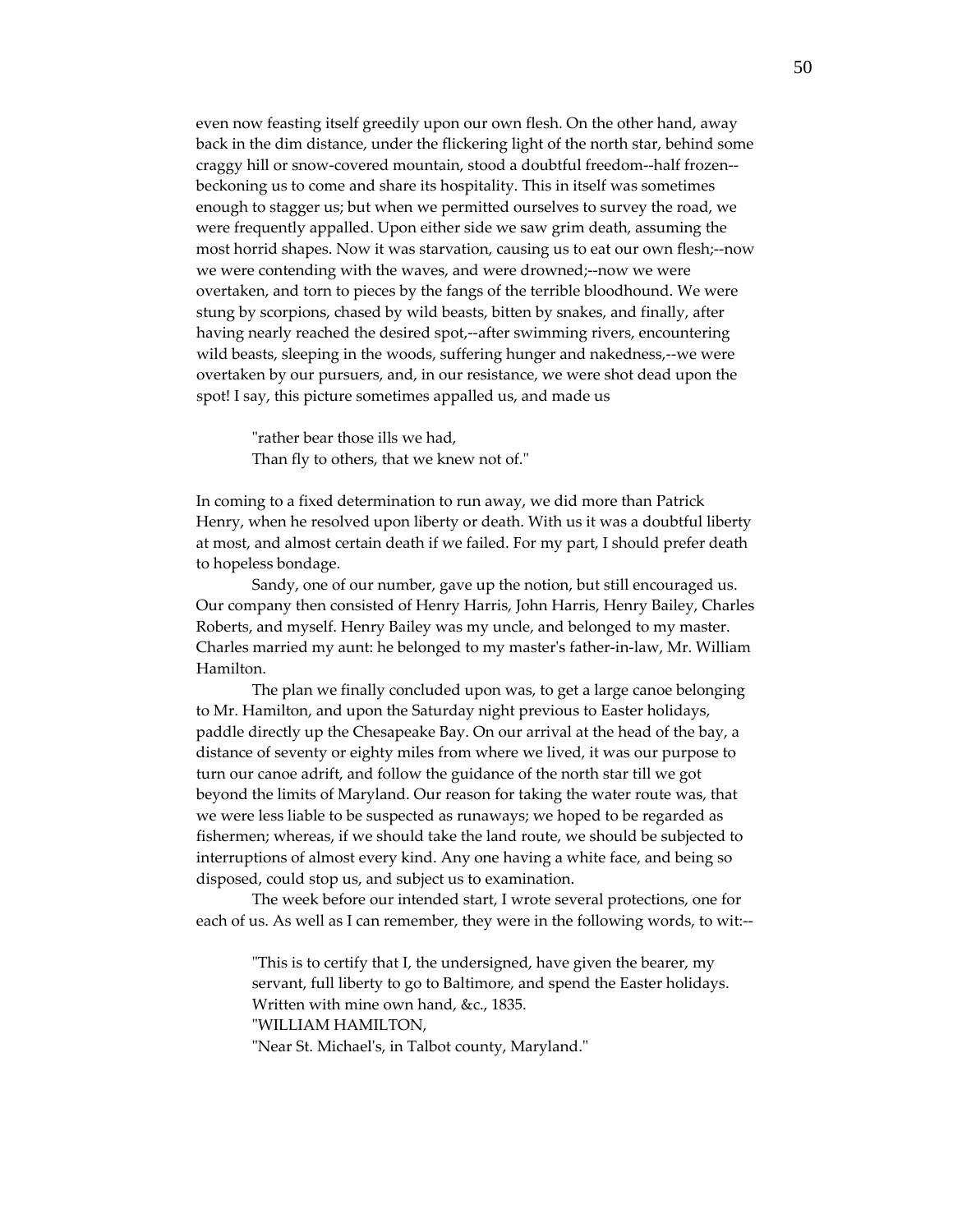We were not going to Baltimore; but, in going up the bay, we went toward Baltimore, and these protections were only intended to protect us while on the bay.

As the time drew near for our departure, our anxiety became more and more intense. It was truly a matter of life and death with us. The strength of our determination was about to be fully tested. At this time, I was very active in explaining every difficulty, removing every doubt, dispelling every fear, and inspiring all with the firmness indispensable to success in our undertaking; assuring them that half was gained the instant we made the move; we had talked long enough; we were now ready to move; if not now, we never should be; and if we did not intend to move now, we had as well fold our arms, sit down, and acknowledge ourselves fit only to be slaves. This, none of us were prepared to acknowledge. Every man stood firm; and at our last meeting, we pledged ourselves afresh, in the most solemn manner, that, at the time appointed, we would certainly start in pursuit of freedom. This was in the middle of the week, at the end of which we were to be off. We went, as usual, to our several fields of labor, but with bosoms highly agitated with thoughts of our truly hazardous undertaking. We tried to conceal our feelings as much as possible; and I think we succeeded very well.

After a painful waiting, the Saturday morning, whose night was to witness our departure, came. I hailed it with joy, bring what of sadness it might. Friday night was a sleepless one for me. I probably felt more anxious than the rest, because I was, by common consent, at the head of the whole affair. The responsibility of success or failure lay heavily upon me. The glory of the one, and the confusion of the other, were alike mine. The first two hours of that morning were such as I never experienced before, and hope never to again. Early in the morning, we went, as usual, to the field. We were spreading manure; and all at once, while thus engaged, I was overwhelmed with an indescribable feeling, in the fulness of which I turned to Sandy, who was near by, and said, "We are betrayed!" "Well," said he, "that thought has this moment struck me." We said no more. I was never more certain of any thing.

The horn was blown as usual, and we went up from the field to the house for breakfast. I went for the form, more than for want of any thing to eat that morning. Just as I got to the house, in looking out at the lane gate, I saw four white men, with two colored men. The white men were on horseback, and the colored ones were walking behind, as if tied. I watched them a few moments till they got up to our lane gate. Here they halted, and tied the colored men to the gate‐post. I was not yet certain as to what the matter was. In a few moments, in rode Mr. Hamilton, with a speed betokening great excitement. He came to the door, and inquired if Master William was in. He was told he was at the barn. Mr. Hamilton, without dismounting, rode up to the barn with extraordinary speed. In a few moments, he and Mr. Freeland returned to the house. By this time, the three constables rode up, and in great haste dismounted, tied their horses, and met Master William and Mr. Hamilton returning from the barn; and after talking awhile, they all walked up to the kitchen door. There was no one in the kitchen but myself and John. Henry and Sandy were up at the barn. Mr. Freeland put his head in at the door, and called me by name, saying, there were some gentlemen at the door who wished to see me. I stepped to the door, and inquired what they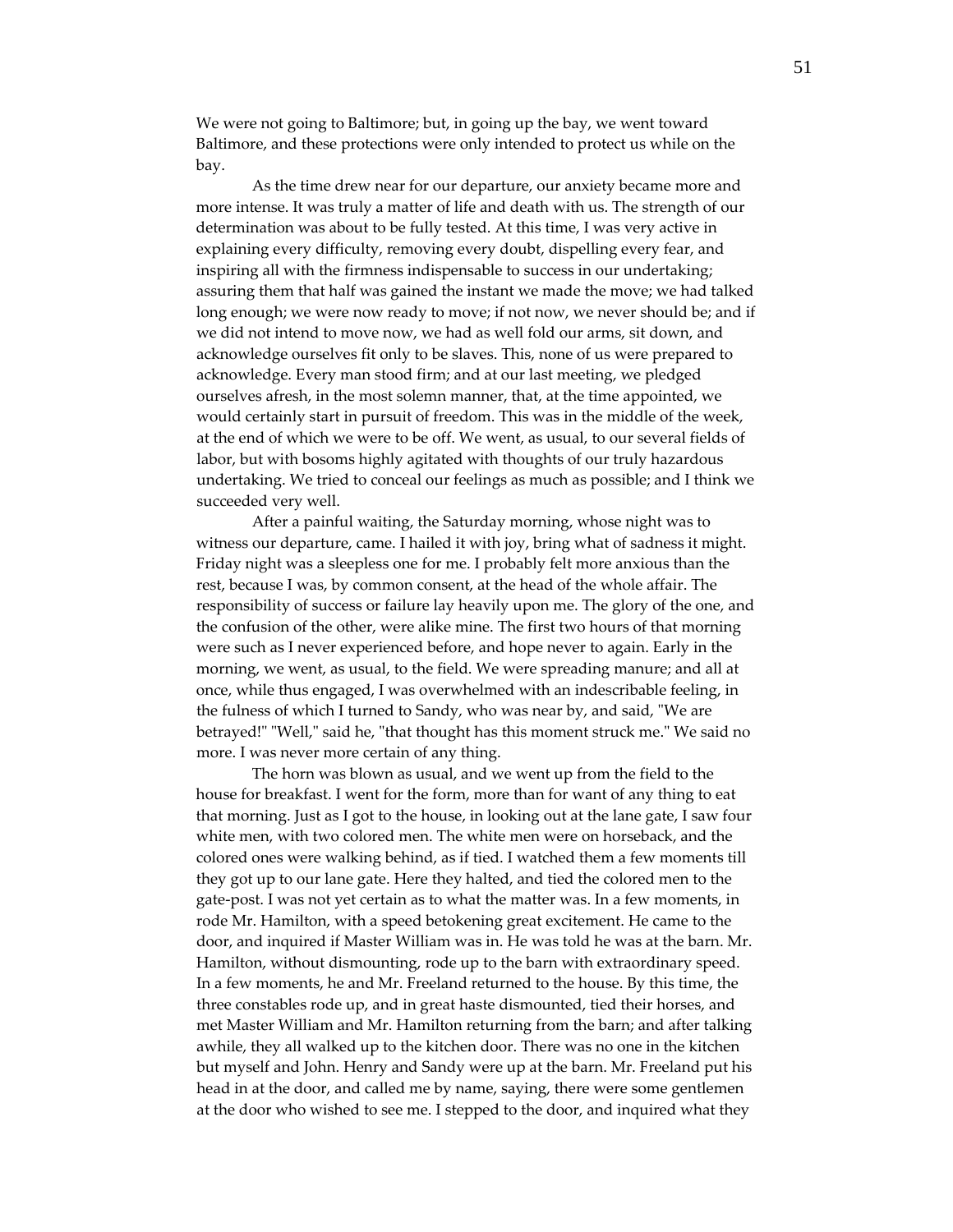wanted. They at once seized me, and, without giving me any satisfaction, tied me‐‐lashing my hands closely together. I insisted upon knowing what the matter was. They at length said, that they had learned I had been in a "scrape," and that I was to be examined before my master; and if their information proved false, I should not be hurt.

In a few moments, they succeeded in tying John. They then turned to Henry, who had by this time returned, and commanded him to cross his hands. "I won't!" said Henry, in a firm tone, indicating his readiness to meet the consequences of his refusal. "Won't you?" said Tom Graham, the constable. "No, I won't!" said Henry, in a still stronger tone. With this, two of the constables pulled out their shining pistols, and swore, by their Creator, that they would make him cross his hands or kill him. Each cocked his pistol, and, with fingers on the trigger, walked up to Henry, saying, at the same time, if he did not cross his hands, they would blow his damned heart out. "Shoot me, shoot me!" said Henry; "you can't kill me but once. Shoot, shoot,--and be damned! I won't be tied!ʺ This he said in a tone of loud defiance; and at the same time, with a motion as quick as lightning, he with one single stroke dashed the pistols from the hand of each constable. As he did this, all hands fell upon him, and, after beating him some time, they finally overpowered him, and got him tied.

During the scuffle, I managed, I know not how, to get my pass out, and, without being discovered, put it into the fire. We were all now tied; and just as we were to leave for Easton jail, Betsy Freeland, mother of William Freeland, came to the door with her hands full of biscuits, and divided them between Henry and John. She then delivered herself of a speech, to the following effect:‐‐ addressing herself to me, she said, "You devil! You yellow devil!" it was you that put it into the heads of Henry and John to run away. But for you, you long‐ legged mulatto devil! Henry nor John would never have thought of such a thing." I made no reply, and was immediately hurried off towards St. Michael's. Just a moment previous to the scuffle with Henry, Mr. Hamilton suggested the propriety of making a search for the protections which he had understood Frederick had written for himself and the rest. But, just at the moment he was about carrying his proposal into effect, his aid was needed in helping to tie Henry; and the excitement attending the scuffle caused them either to forget, or to deem it unsafe, under the circumstances, to search. So we were not yet convicted of the intention to run away.

When we got about half way to St. Michael's, while the constables having us in charge were looking ahead, Henry inquired of me what he should do with his pass. I told him to eat it with his biscuit, and own nothing; and we passed the word around, "Own nothing;" and "Own nothing!" said we all. Our confidence in each other was unshaken. We were resolved to succeed or fail together, after the calamity had befallen us as much as before. We were now prepared for any thing. We were to be dragged that morning fifteen miles behind horses, and then to be placed in the Easton jail. When we reached St. Michael's, we underwent a sort of examination. We all denied that we ever intended to run away. We did this more to bring out the evidence against us, than from any hope of getting clear of being sold; for, as I have said, we were ready for that. The fact was, we cared but little where we went, so we went together. Our greatest concern was about separation. We dreaded that more than any thing this side of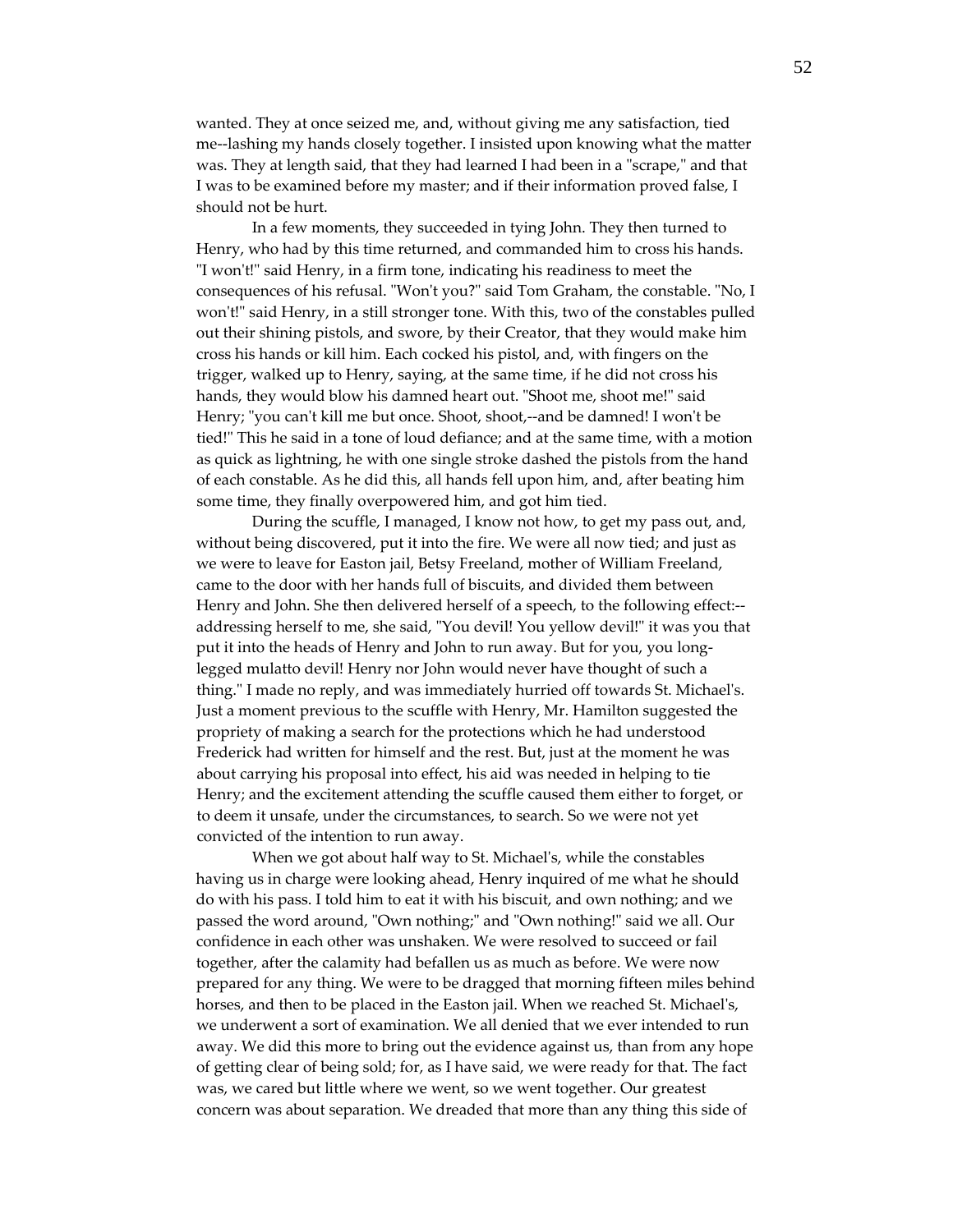death. We found the evidence against us to be the testimony of one person; our master would not tell who it was; but we came to a unanimous decision among ourselves as to who their informant was. We were sent off to the jail at Easton. When we got there, we were delivered up to the sheriff, Mr. Joseph Graham, and by him placed in jail. Henry, John, and myself, were placed in one room together‐‐Charles, and Henry Bailey, in another. Their object in separating us was to hinder concert.

We had been in jail scarcely twenty minutes, when a swarm of slave traders, and agents for slave traders, flocked into jail to look at us, and to ascertain if we were for sale. Such a set of beings I never saw before! I felt myself surrounded by so many fiends from perdition. A band of pirates never looked more like their father, the devil. They laughed and grinned over us, saying, "Ah, my boys! we have got you, haven't we?" And after taunting us in various ways, they one by one went into an examination of us, with intent to ascertain our value. They would impudently ask us if we would not like to have them for our masters. We would make them no answer, and leave them to find out as best they could. Then they would curse and swear at us, telling us that they could take the devil out of us in a very little while, if we were only in their hands.

While in jail, we found ourselves in much more comfortable quarters than we expected when we went there. We did not get much to eat, nor that which was very good; but we had a good clean room, from the windows of which we could see what was going on in the street, which was very much better than though we had been placed in one of the dark, damp cells. Upon the whole, we got along very well, so far as the jail and its keeper were concerned. Immediately after the holidays were over, contrary to all our expectations, Mr. Hamilton and Mr. Freeland came up to Easton, and took Charles, the two Henrys, and John, out of jail, and carried them home, leaving me alone. I regarded this separation as a final one. It caused me more pain than any thing else in the whole transaction. I was ready for any thing rather than separation. I supposed that they had consulted together, and had decided that, as I was the whole cause of the intention of the others to run away, it was hard to make the innocent suffer with the guilty; and that they had, therefore, concluded to take the others home, and sell me, as a warning to the others that remained. It is due to the noble Henry to say, he seemed almost as reluctant at leaving the prison as at leaving home to come to the prison. But we knew we should, in all probability, be separated, if we were sold; and since he was in their hands, he concluded to go peaceably home.

I was now left to my fate. I was all alone, and within the walls of a stone prison. But a few days before, and I was full of hope. I expected to have been safe in a land of freedom; but now I was covered with gloom, sunk down to the utmost despair. I thought the possibility of freedom was gone. I was kept in this way about one week, at the end of which, Captain Auld, my master, to my surprise and utter astonishment, came up, and took me out, with the intention of sending me, with a gentleman of his acquaintance, into Alabama. But, from some cause or other, he did not send me to Alabama, but concluded to send me back to Baltimore, to live again with his brother Hugh, and to learn a trade.

Thus, after an absence of three years and one month, I was once more permitted to return to my old home at Baltimore. My master sent me away,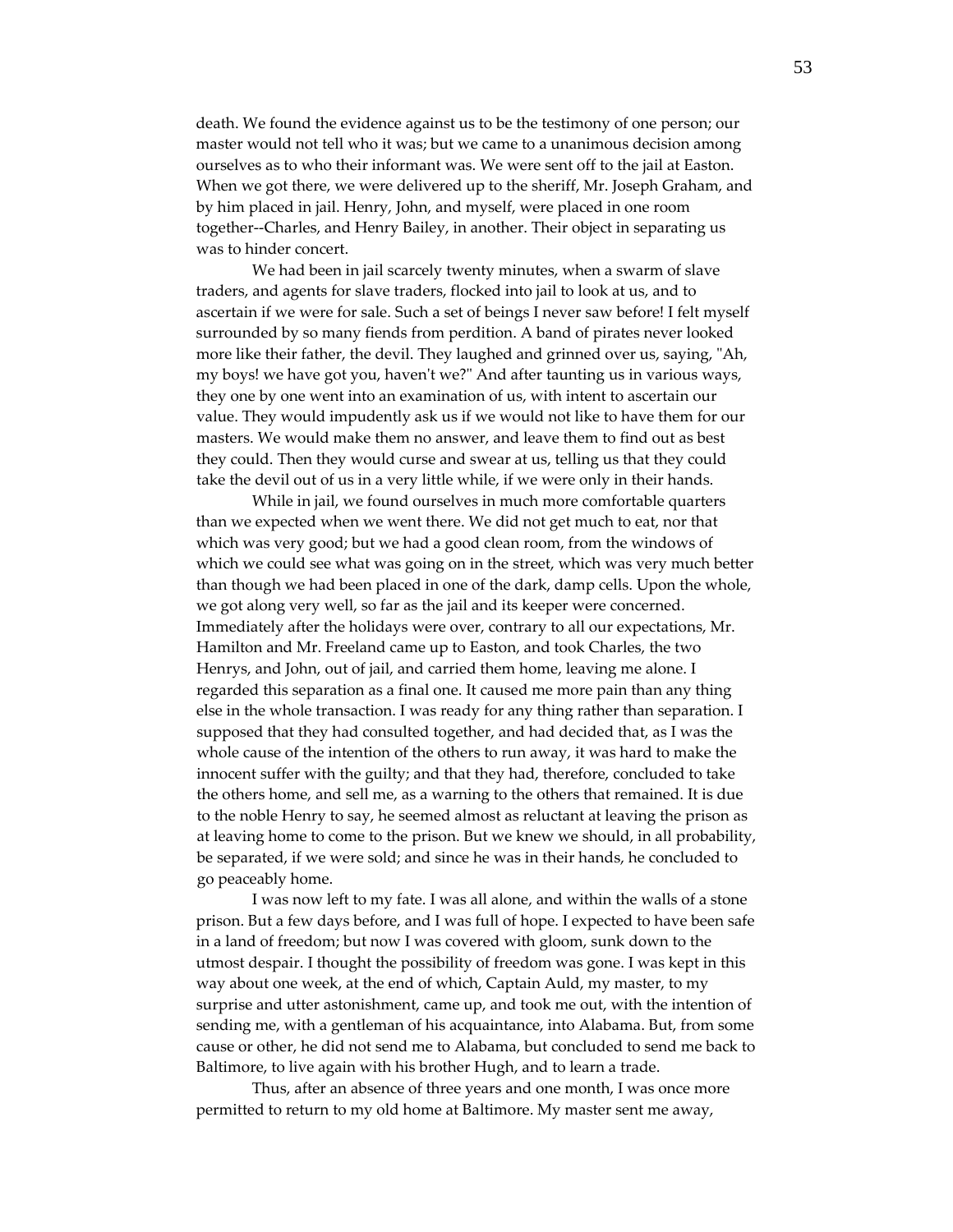because there existed against me a very great prejudice in the community, and he feared I might be killed.

In a few weeks after I went to Baltimore, Master Hugh hired me to Mr. William Gardner, an extensive ship‐builder, on Fellʹs Point. I was put there to learn how to calk. It, however, proved a very unfavorable place for the accomplishment of this object. Mr. Gardner was engaged that spring in building two large man‐of‐war brigs, professedly for the Mexican government. The vessels were to be launched in the July of that year, and in failure thereof, Mr. Gardner was to lose a considerable sum; so that when I entered, all was hurry. There was no time to learn any thing. Every man had to do that which he knew how to do. In entering the shipyard, my orders from Mr. Gardner were, to do whatever the carpenters commanded me to do. This was placing me at the beck and call of about seventy‐five men. I was to regard all these as masters. Their word was to be my law. My situation was a most trying one. At times I needed a dozen pair of hands. I was called a dozen ways in the space of a single minute. Three or four voices would strike my ear at the same moment. It was--"Fred., come help me to cant this timber here."--"Fred., come carry this timber yonder."--"Fred., bring that roller here."-"Fred., go get a fresh can of water."--"Fred., come help saw off the end of this timber."--"Fred., go quick, and get the crowbar."--"Fred., hold on the end of this fall."--"Fred., go to the blacksmith's shop, and get a new punch."--"Hurra, Fred.! run and bring me a cold chisel."--"I say, Fred., bear a hand, and get up a fire as quick as lightning under that steam-box."--"Halloo, nigger! come, turn this grindstone."--"Come, come! move, move! and BOWSE this timber forward."--"I say, darky, blast your eyes, why don't you heat up some pitch?"--"Halloo! halloo! halloo!" (Three voices at the same time.) "Come here!--Go there!--Hold on where you are! Damn you, if you move, I'll knock your brains out!"

This was my school for eight months; and I might have remained there longer, but for a most horrid fight I had with four of the white apprentices, in which my left eye was nearly knocked out, and I was horribly mangled in other respects. The facts in the case were these: Until a very little while after I went there, white and black ship‐carpenters worked side by side, and no one seemed to see any impropriety in it. All hands seemed to be very well satisfied. Many of the black carpenters were freemen. Things seemed to be going on very well. All at once, the white carpenters knocked off, and said they would not work with free colored workmen. Their reason for this, as alleged, was, that if free colored carpenters were encouraged, they would soon take the trade into their own hands, and poor white men would be thrown out of employment. They therefore felt called upon at once to put a stop to it. And, taking advantage of Mr. Gardner's necessities, they broke off, swearing they would work no longer, unless he would discharge his black carpenters. Now, though this did not extend to me in form, it did reach me in fact. My fellow‐apprentices very soon began to feel it degrading to them to work with me. They began to put on airs, and talk about the "niggers" taking the country, saying we all ought to be killed; and, being encouraged by the journeymen, they commenced making my condition as hard as they could, by hectoring me around, and sometimes striking me. I, of course, kept the vow I made after the fight with Mr. Covey, and struck back again, regardless of consequences; and while I kept them from combining, I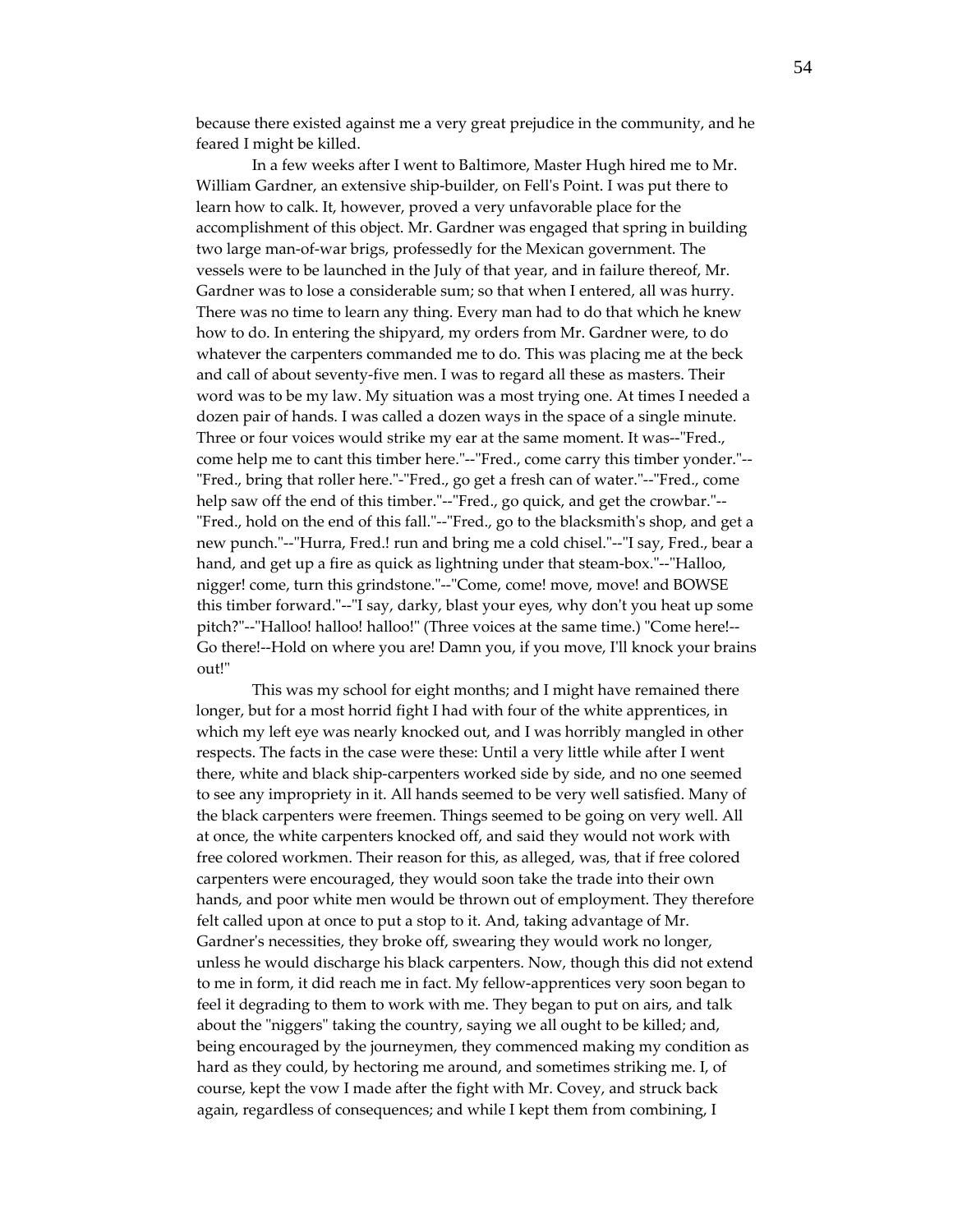succeeded very well; for I could whip the whole of them, taking them separately. They, however, at length combined, and came upon me, armed with sticks, stones, and heavy handspikes. One came in front with a half brick. There was one at each side of me, and one behind me. While I was attending to those in front, and on either side, the one behind ran up with the handspike, and struck me a heavy blow upon the head. It stunned me. I fell, and with this they all ran upon me, and fell to beating me with their fists. I let them lay on for a while, gathering strength. In an instant, I gave a sudden surge, and rose to my hands and knees. Just as I did that, one of their number gave me, with his heavy boot, a powerful kick in the left eye. My eyeball seemed to have burst. When they saw my eye closed, and badly swollen, they left me. With this I seized the handspike, and for a time pursued them. But here the carpenters interfered, and I thought I might as well give it up. It was impossible to stand my hand against so many. All this took place in sight of not less than fifty white ship‐carpenters, and not one interposed a friendly word; but some cried, "Kill the damned nigger! Kill him! kill him! He struck a white person." I found my only chance for life was in flight. I succeeded in getting away without an additional blow, and barely so; for to strike a white man is death by Lynch law,--and that was the law in Mr. Gardner's ship-yard; nor is there much of any other out of Mr. Gardner's ship-yard.

I went directly home, and told the story of my wrongs to Master Hugh; and I am happy to say of him, irreligious as he was, his conduct was heavenly, compared with that of his brother Thomas under similar circumstances. He listened attentively to my narration of the circumstances leading to the savage outrage, and gave many proofs of his strong indignation at it. The heart of my once overkind mistress was again melted into pity. My puffed‐out eye and blood‐covered face moved her to tears. She took a chair by me, washed the blood from my face, and, with a motherʹs tenderness, bound up my head, covering the wounded eye with a lean piece of fresh beef. It was almost compensation for my suffering to witness, once more, a manifestation of kindness from this, my once affectionate old mistress. Master Hugh was very much enraged. He gave expression to his feelings by pouring out curses upon the heads of those who did the deed. As soon as I got a little the better of my bruises, he took me with him to Esquire Watsonʹs, on Bond Street, to see what could be done about the matter. Mr. Watson inquired who saw the assault committed. Master Hugh told him it was done in Mr. Gardner's ship-yard at midday, where there were a large company of men at work. "As to that," he said, "the deed was done, and there was no question as to who did it." His answer was, he could do nothing in the case, unless some white man would come forward and testify. He could issue no warrant on my word. If I had been killed in the presence of a thousand colored people, their testimony combined would have been insufficient to have arrested one of the murderers. Master Hugh, for once, was compelled to say this state of things was too bad. Of course, it was impossible to get any white man to volunteer his testimony in my behalf, and against the white young men. Even those who may have sympathized with me were not prepared to do this. It required a degree of courage unknown to them to do so; for just at that time, the slightest manifestation of humanity toward a colored person was denounced as abolitionism, and that name subjected its bearer to frightful liabilities. The watchwords of the bloody‐minded in that region, and in those days, were,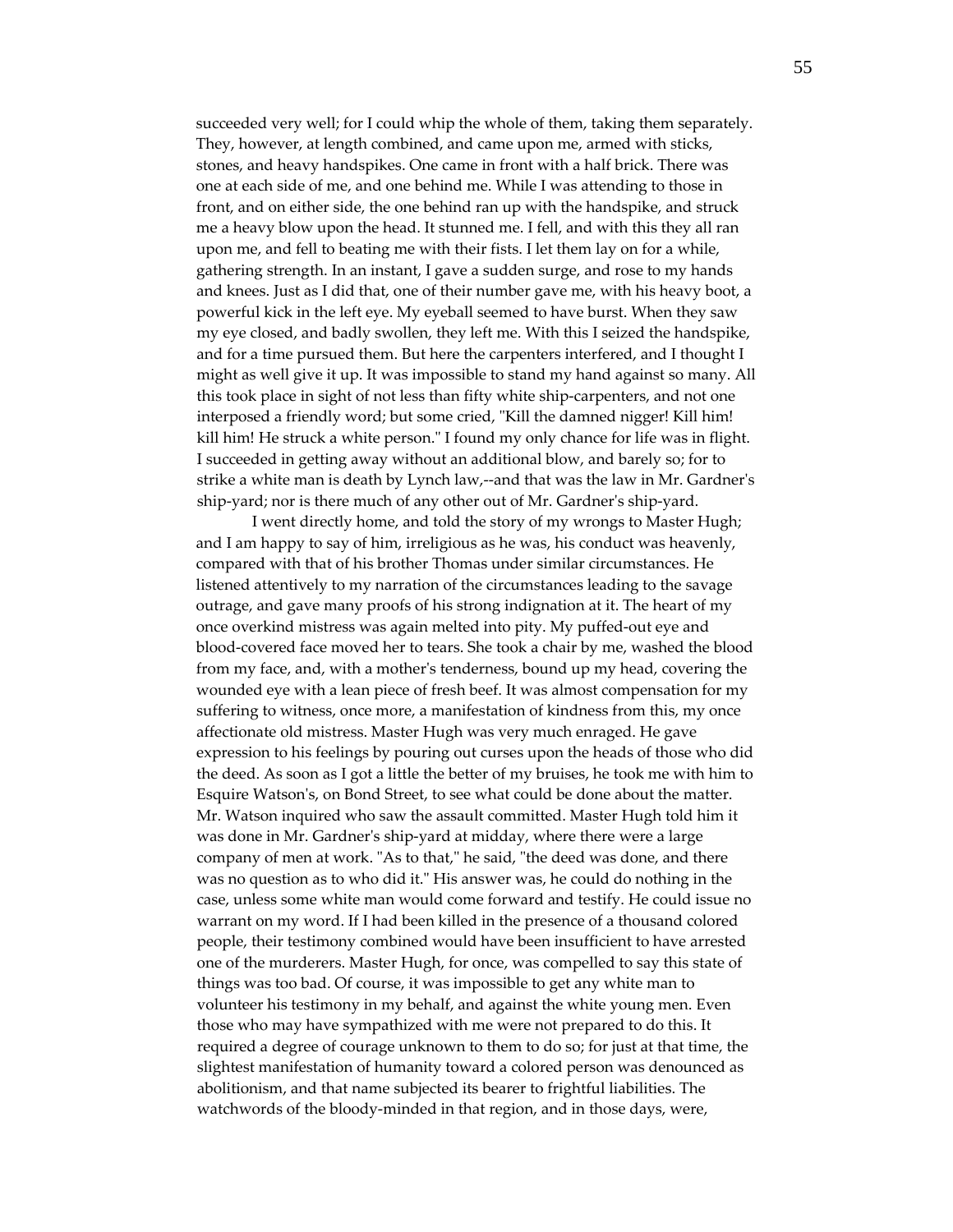"Damn the abolitionists!" and "Damn the niggers!" There was nothing done, and probably nothing would have been done if I had been killed. Such was, and such remains, the state of things in the Christian city of Baltimore.

Master Hugh, finding he could get no redress, refused to let me go back again to Mr. Gardner. He kept me himself, and his wife dressed my wound till I was again restored to health. He then took me into the ship‐yard of which he was foreman, in the employment of Mr. Walter Price. There I was immediately set to calking, and very soon learned the art of using my mallet and irons. In the course of one year from the time I left Mr. Gardnerʹs, I was able to command the highest wages given to the most experienced calkers. I was now of some importance to my master. I was bringing him from six to seven dollars per week. I sometimes brought him nine dollars per week: my wages were a dollar and a half a day. After learning how to calk, I sought my own employment, made my own contracts, and collected the money which I earned. My pathway became much more smooth than before; my condition was now much more comfortable. When I could get no calking to do, I did nothing. During these leisure times, those old notions about freedom would steal over me again. When in Mr. Gardnerʹs employment, I was kept in such a perpetual whirl of excitement, I could think of nothing, scarcely, but my life; and in thinking of my life, I almost forgot my liberty. I have observed this in my experience of slavery,--that whenever my condition was improved, instead of its increasing my contentment, it only increased my desire to be free, and set me to thinking of plans to gain my freedom. I have found that, to make a contented slave, it is necessary to make a thoughtless one. It is necessary to darken his moral and mental vision, and, as far as possible, to annihilate the power of reason. He must be able to detect no inconsistencies in slavery; he must be made to feel that slavery is right; and he can be brought to that only when he ceases to be a man.

I was now getting, as I have said, one dollar and fifty cents per day. I contracted for it; I earned it; it was paid to me; it was rightfully my own; yet, upon each returning Saturday night, I was compelled to deliver every cent of that money to Master Hugh. And why? Not because he earned it,‐‐not because he had any hand in earning it,--not because I owed it to him,--nor because he possessed the slightest shadow of a right to it; but solely because he had the power to compel me to give it up. The right of the grim‐visaged pirate upon the high seas is exactly the same.

## **CHAPTER XI**

I now come to that part of my life during which I planned, and finally succeeded in making, my escape from slavery. But before narrating any of the peculiar circumstances, I deem it proper to make known my intention not to state all the facts connected with the transaction. My reasons for pursuing this course may be understood from the following: First, were I to give a minute statement of all the facts, it is not only possible, but quite probable, that others would thereby be involved in the most embarrassing difficulties. Secondly, such a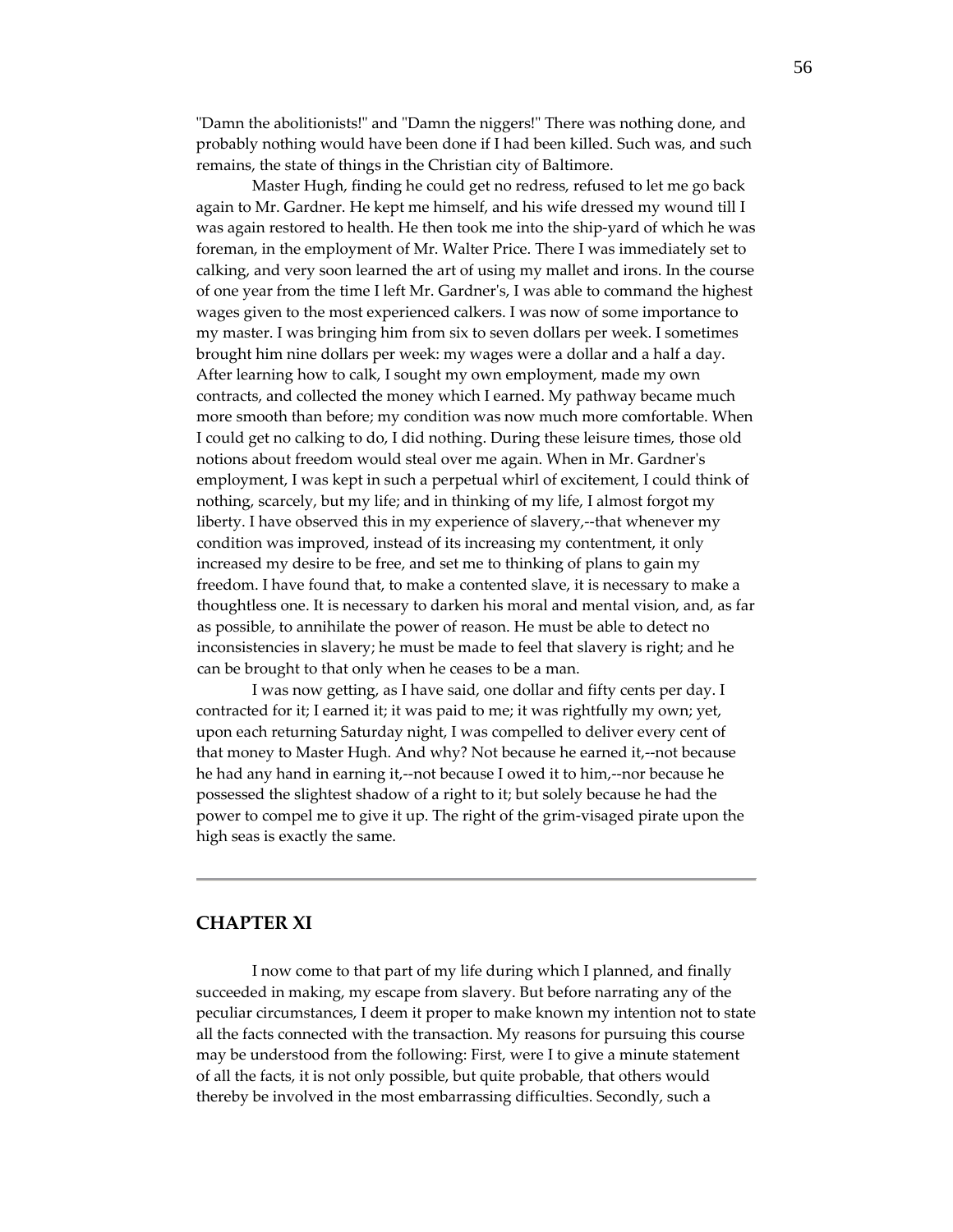statement would most undoubtedly induce greater vigilance on the part of slaveholders than has existed heretofore among them; which would, of course, be the means of guarding a door whereby some dear brother bondman might escape his galling chains. I deeply regret the necessity that impels me to suppress any thing of importance connected with my experience in slavery. It would afford me great pleasure indeed, as well as materially add to the interest of my narrative, were I at liberty to gratify a curiosity, which I know exists in the minds of many, by an accurate statement of all the facts pertaining to my most fortunate escape. But I must deprive myself of this pleasure, and the curious of the gratification which such a statement would afford. I would allow myself to suffer under the greatest imputations which evil‐minded men might suggest, rather than exculpate myself, and thereby run the hazard of closing the slightest avenue by which a brother slave might clear himself of the chains and fetters of slavery.

I have never approved of the very public manner in which some of our western friends have conducted what they call the "underground railroad," but which I think, by their open declarations, has been made most emphatically the "upperground railroad." I honor those good men and women for their noble daring, and applaud them for willingly subjecting themselves to bloody persecution, by openly avowing their participation in the escape of slaves. I, however, can see very little good resulting from such a course, either to themselves or the slaves escaping; while, upon the other hand, I see and feel assured that those open declarations are a positive evil to the slaves remaining, who are seeking to escape. They do nothing towards enlightening the slave, whilst they do much towards enlightening the master. They stimulate him to greater watchfulness, and enhance his power to capture his slave. We owe something to the slave south of the line as well as to those north of it; and in aiding the latter on their way to freedom, we should be careful to do nothing which would be likely to hinder the former from escaping from slavery. I would keep the merciless slaveholder profoundly ignorant of the means of flight adopted by the slave. I would leave him to imagine himself surrounded by myriads of invisible tormentors, ever ready to snatch from his infernal grasp his trembling prey. Let him be left to feel his way in the dark; let darkness commensurate with his crime hover over him; and let him feel that at every step he takes, in pursuit of the flying bondman, he is running the frightful risk of having his hot brains dashed out by an invisible agency. Let us render the tyrant no aid; let us not hold the light by which he can trace the footprints of our flying brother. But enough of this. I will now proceed to the statement of those facts, connected with my escape, for which I am alone responsible, and for which no one can be made to suffer but myself.

In the early part of the year 1838, I became quite restless. I could see no reason why I should, at the end of each week, pour the reward of my toil into the purse of my master. When I carried to him my weekly wages, he would, after counting the money, look me in the face with a robber-like fierceness, and ask, "Is this all?" He was satisfied with nothing less than the last cent. He would, however, when I made him six dollars, sometimes give me six cents, to encourage me. It had the opposite effect. I regarded it as a sort of admission of my right to the whole. The fact that he gave me any part of my wages was proof, to my mind, that he believed me entitled to the whole of them. I always felt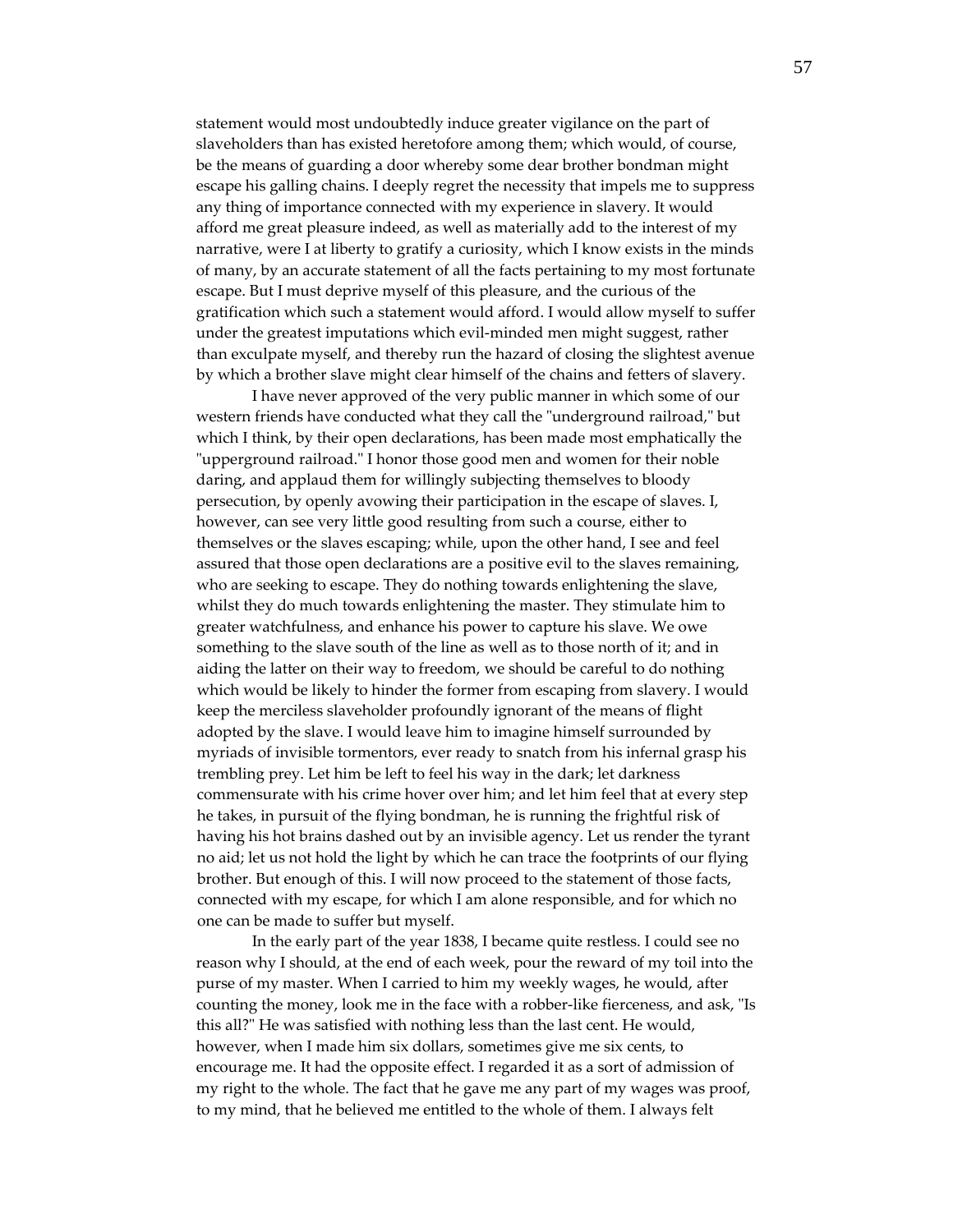worse for having received any thing; for I feared that the giving me a few cents would ease his conscience, and make him feel himself to be a pretty honorable sort of robber. My discontent grew upon me. I was ever on the look‐out for means of escape; and, finding no direct means, I determined to try to hire my time, with a view of getting money with which to make my escape. In the spring of 1838, when Master Thomas came to Baltimore to purchase his spring goods, I got an opportunity, and applied to him to allow me to hire my time. He unhesitatingly refused my request, and told me this was another stratagem by which to escape. He told me I could go nowhere but that he could get me; and that, in the event of my running away, he should spare no pains in his efforts to catch me. He exhorted me to content myself, and be obedient. He told me, if I would be happy, I must lay out no plans for the future. He said, if I behaved myself properly, he would take care of me. Indeed, he advised me to complete thoughtlessness of the future, and taught me to depend solely upon him for happiness. He seemed to see fully the pressing necessity of setting aside my intellectual nature, in order to contentment in slavery. But in spite of him, and even in spite of myself, I continued to think, and to think about the injustice of my enslavement, and the means of escape.

About two months after this, I applied to Master Hugh for the privilege of hiring my time. He was not acquainted with the fact that I had applied to Master Thomas, and had been refused. He too, at first, seemed disposed to refuse; but, after some reflection, he granted me the privilege, and proposed the following terms: I was to be allowed all my time, make all contracts with those for whom I worked, and find my own employment; and, in return for this liberty, I was to pay him three dollars at the end of each week; find myself in calking tools, and in board and clothing. My board was two dollars and a half per week. This, with the wear and tear of clothing and calking tools, made my regular expenses about six dollars per week. This amount I was compelled to make up, or relinquish the privilege of hiring my time. Rain or shine, work or no work, at the end of each week the money must be forthcoming, or I must give up my privilege. This arrangement, it will be perceived, was decidedly in my master's favor. It relieved him of all need of looking after me. His money was sure. He received all the benefits of slaveholding without its evils; while I endured all the evils of a slave, and suffered all the care and anxiety of a freeman. I found it a hard bargain. But, hard as it was, I thought it better than the old mode of getting along. It was a step towards freedom to be allowed to bear the responsibilities of a freeman, and I was determined to hold on upon it. I bent myself to the work of making money. I was ready to work at night as well as day, and by the most untiring perseverance and industry, I made enough to meet my expenses, and lay up a little money every week. I went on thus from May till August. Master Hugh then refused to allow me to hire my time longer. The ground for his refusal was a failure on my part, one Saturday night, to pay him for my weekʹs time. This failure was occasioned by my attending a camp meeting about ten miles from Baltimore. During the week, I had entered into an engagement with a number of young friends to start from Baltimore to the camp ground early Saturday evening; and being detained by my employer, I was unable to get down to Master Hugh's without disappointing the company. I knew that Master Hugh was in no special need of the money that night. I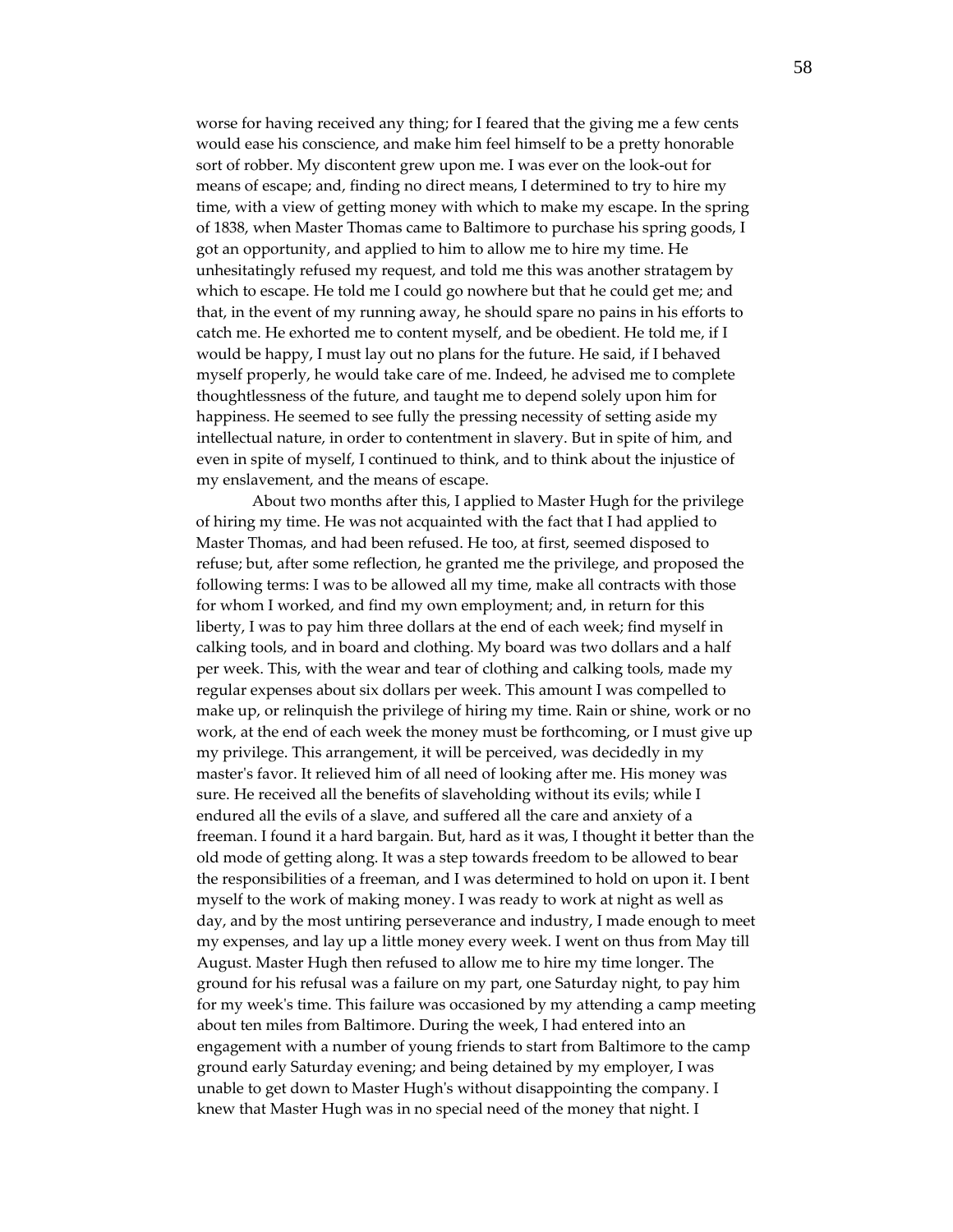therefore decided to go to camp meeting, and upon my return pay him the three dollars. I staid at the camp meeting one day longer than I intended when I left. But as soon as I returned, I called upon him to pay him what he considered his due. I found him very angry; he could scarce restrain his wrath. He said he had a great mind to give me a severe whipping. He wished to know how I dared go out of the city without asking his permission. I told him I hired my time and while I paid him the price which he asked for it, I did not know that I was bound to ask him when and where I should go. This reply troubled him; and, after reflecting a few moments, he turned to me, and said I should hire my time no longer; that the next thing he should know of, I would be running away. Upon the same plea, he told me to bring my tools and clothing home forthwith. I did so; but instead of seeking work, as I had been accustomed to do previously to hiring my time, I spent the whole week without the performance of a single stroke of work. I did this in retaliation. Saturday night, he called upon me as usual for my weekʹs wages. I told him I had no wages; I had done no work that week. Here we were upon the point of coming to blows. He raved, and swore his determination to get hold of me. I did not allow myself a single word; but was resolved, if he laid the weight of his hand upon me, it should be blow for blow. He did not strike me, but told me that he would find me in constant employment in future. I thought the matter over during the next day, Sunday, and finally resolved upon the third day of September, as the day upon which I would make a second attempt to secure my freedom. I now had three weeks during which to prepare for my journey. Early on Monday morning, before Master Hugh had time to make any engagement for me, I went out and got employment of Mr. Butler, at his ship-yard near the drawbridge, upon what is called the City Block, thus making it unnecessary for him to seek employment for me. At the end of the week, I brought him between eight and nine dollars. He seemed very well pleased, and asked why I did not do the same the week before. He little knew what my plans were. My object in working steadily was to remove any suspicion he might entertain of my intent to run away; and in this I succeeded admirably. I suppose he thought I was never better satisfied with my condition than at the very time during which I was planning my escape. The second week passed, and again I carried him my full wages; and so well pleased was he, that he gave me twentyfive cents, (quite a large sum for a slaveholder to give a slave,) and bade me to make a good use of it. I told him I would.

Things went on without very smoothly indeed, but within there was trouble. It is impossible for me to describe my feelings as the time of my contemplated start drew near. I had a number of warmhearted friends in Baltimore,--friends that I loved almost as I did my life,--and the thought of being separated from them forever was painful beyond expression. It is my opinion that thousands would escape from slavery, who now remain, but for the strong cords of affection that bind them to their friends. The thought of leaving my friends was decidedly the most painful thought with which I had to contend. The love of them was my tender point, and shook my decision more than all things else. Besides the pain of separation, the dread and apprehension of a failure exceeded what I had experienced at my first attempt. The appalling defeat I then sustained returned to torment me. I felt assured that, if I failed in this attempt, my case would be a hopeless one‐‐it would seal my fate as a slave forever. I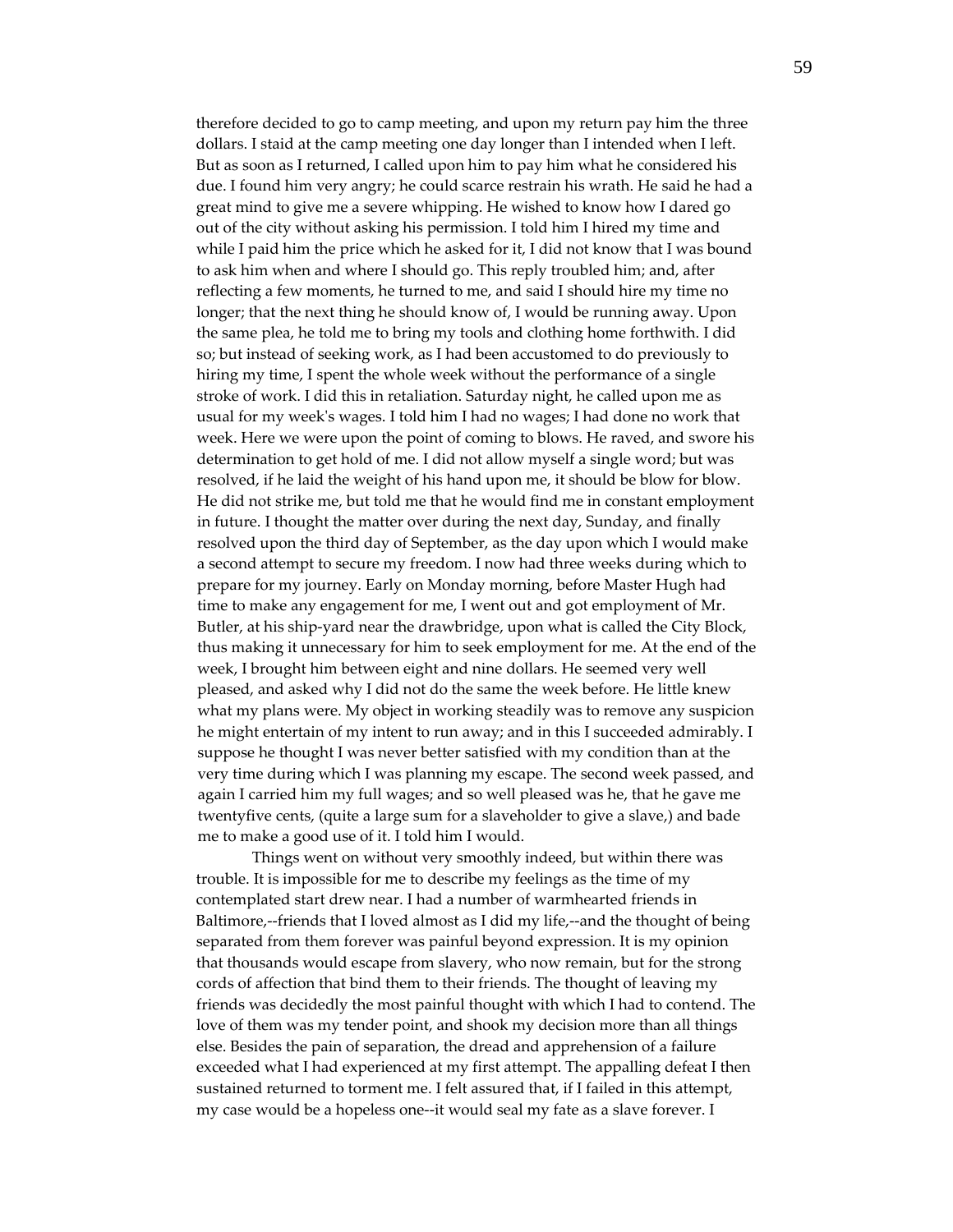could not hope to get off with any thing less than the severest punishment, and being placed beyond the means of escape. It required no very vivid imagination to depict the most frightful scenes through which I should have to pass, in case I failed. The wretchedness of slavery, and the blessedness of freedom, were perpetually before me. It was life and death with me. But I remained firm, and, according to my resolution, on the third day of September, 1838, I left my chains, and succeeded in reaching New York without the slightest interruption of any kind. How I did so,--what means I adopted,--what direction I travelled, and by what mode of conveyance,--I must leave unexplained, for the reasons before mentioned.

I have been frequently asked how I felt when I found myself in a free State. I have never been able to answer the question with any satisfaction to myself. It was a moment of the highest excitement I ever experienced. I suppose I felt as one may imagine the unarmed mariner to feel when he is rescued by a friendly man‐of‐war from the pursuit of a pirate. In writing to a dear friend, immediately after my arrival at New York, I said I felt like one who had escaped a den of hungry lions. This state of mind, however, very soon subsided; and I was again seized with a feeling of great insecurity and loneliness. I was yet liable to be taken back, and subjected to all the tortures of slavery. This in itself was enough to damp the ardor of my enthusiasm. But the loneliness overcame me. There I was in the midst of thousands, and yet a perfect stranger; without home and without friends, in the midst of thousands of my own brethren‐‐children of a common Father, and yet I dared not to unfold to any one of them my sad condition. I was afraid to speak to any one for fear of speaking to the wrong one, and thereby falling into the hands of money‐loving kidnappers, whose business it was to lie in wait for the panting fugitive, as the ferocious beasts of the forest lie in wait for their prey. The motto which I adopted when I started from slavery was this--"Trust no man!" I saw in every white man an enemy, and in almost every colored man cause for distrust. It was a most painful situation; and, to understand it, one must needs experience it, or imagine himself in similar circumstances. Let him be a fugitive slave in a strange land‐‐a land given up to be the huntingground for slaveholders‐‐whose inhabitants are legalized kidnappers--where he is every moment subjected to the terrible liability of being seized upon by his fellowmen, as the hideous crocodile seizes upon his prey!‐‐I say, let him place himself in my situation‐‐without home or friends‐‐without money or credit‐‐wanting shelter, and no one to give it‐wanting bread, and no money to buy it,--and at the same time let him feel that he is pursued by merciless men-hunters, and in total darkness as to what to do, where to go, or where to stay,--perfectly helpless both as to the means of defence and means of escape,--in the midst of plenty, yet suffering the terrible gnawings of hunger,--in the midst of houses, yet having no home,‐‐among fellow‐men, yet feeling as if in the midst of wild beasts, whose greediness to swallow up the trembling and half‐ famished fugitive is only equalled by that with which the monsters of the deep swallow up the helpless fish upon which they subsist,--I say, let him be placed in this most trying situation,‐‐the situation in which I was placed,‐‐then, and not till then, will he fully appreciate the hardships of, and know how to sympathize with, the toil-worn and whip-scarred fugitive slave.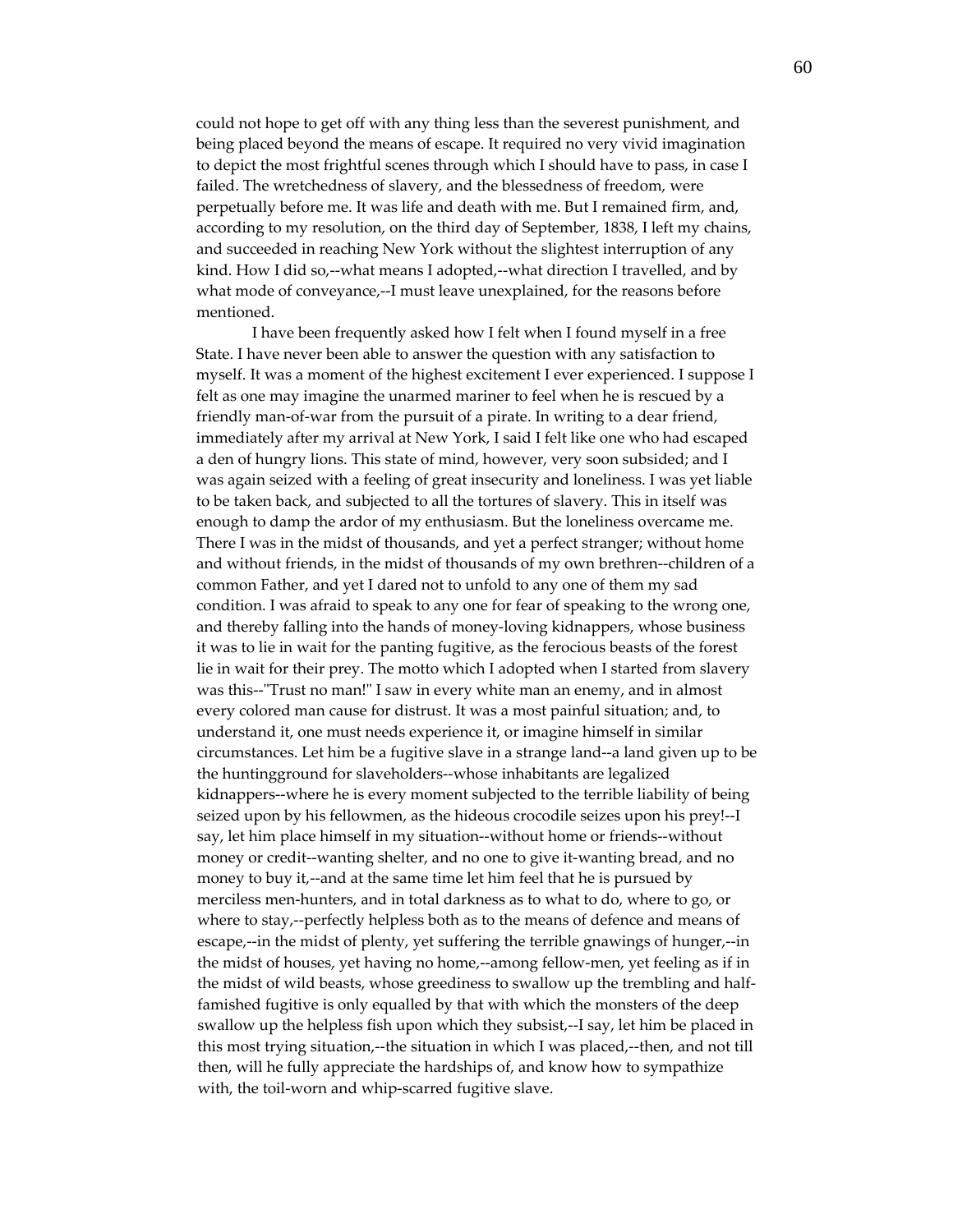Thank Heaven, I remained but a short time in this distressed situation. I was relieved from it by the humane hand of Mr. DAVID RUGGLES, whose vigilance, kindness, and perseverance, I shall never forget. I am glad of an opportunity to express, as far as words can, the love and gratitude I bear him. Mr. Ruggles is now afflicted with blindness, and is himself in need of the same kind offices which he was once so forward in the performance of toward others. I had been in New York but a few days, when Mr. Ruggles sought me out, and very kindly took me to his boarding‐house at the corner of Church and Lespenard Streets. Mr. Ruggles was then very deeply engaged in the memorable Darg case, as well as attending to a number of other fugitive slaves, devising ways and means for their successful escape; and, though watched and hemmed in on almost every side, he seemed to be more than a match for his enemies. Very soon after I went to Mr. Ruggles, he wished to know of me where I wanted to go; as he deemed it unsafe for me to remain in New York. I told him I was a calker, and should like to go where I could get work. I thought of going to Canada; but he decided against it, and in favor of my going to New Bedford, thinking I should be able to get work there at my trade. At this time, Anna,\* my intended wife, came on; for I wrote to her immediately after my arrival at New York, (notwithstanding my homeless, houseless, and helpless condition,) informing her of my successful flight, and wishing her to come on forthwith. In a few days after her arrival, Mr. Ruggles called in the Rev. J. W. C. Pennington, who, in the presence of Mr. Ruggles, Mrs. Michaels, and two or three others, performed the marriage ceremony, and gave us a certificate, of which the following is an exact copy:‐‐

ʺThis may certify, that I joined together in holy matrimony Frederick Johnson+ and Anna Murray, as man and wife, in the presence of Mr. David Ruggles and Mrs. Michaels. ʺJAMES W. C. PENNINGTON "NEW YORK, SEPT. 15, 1838"

Upon receiving this certificate, and a five‐dollar bill from Mr. Ruggles, I shouldered one part of our baggage, and Anna took up the other, and we set out forthwith to take passage on board of the steamboat John W. Richmond for Newport, on our way to New Bedford. Mr. Ruggles gave me a letter to a Mr. Shaw in Newport, and told me, in case my money did not serve me to New Bedford, to stop in Newport and obtain further assistance; but upon our arrival at Newport, we were so anxious to get to a place of safety, that, notwithstanding

<sup>\*</sup>She was free.

<sup>+</sup>I had changed my name from Frederick BAILEY to that of JOHNSON.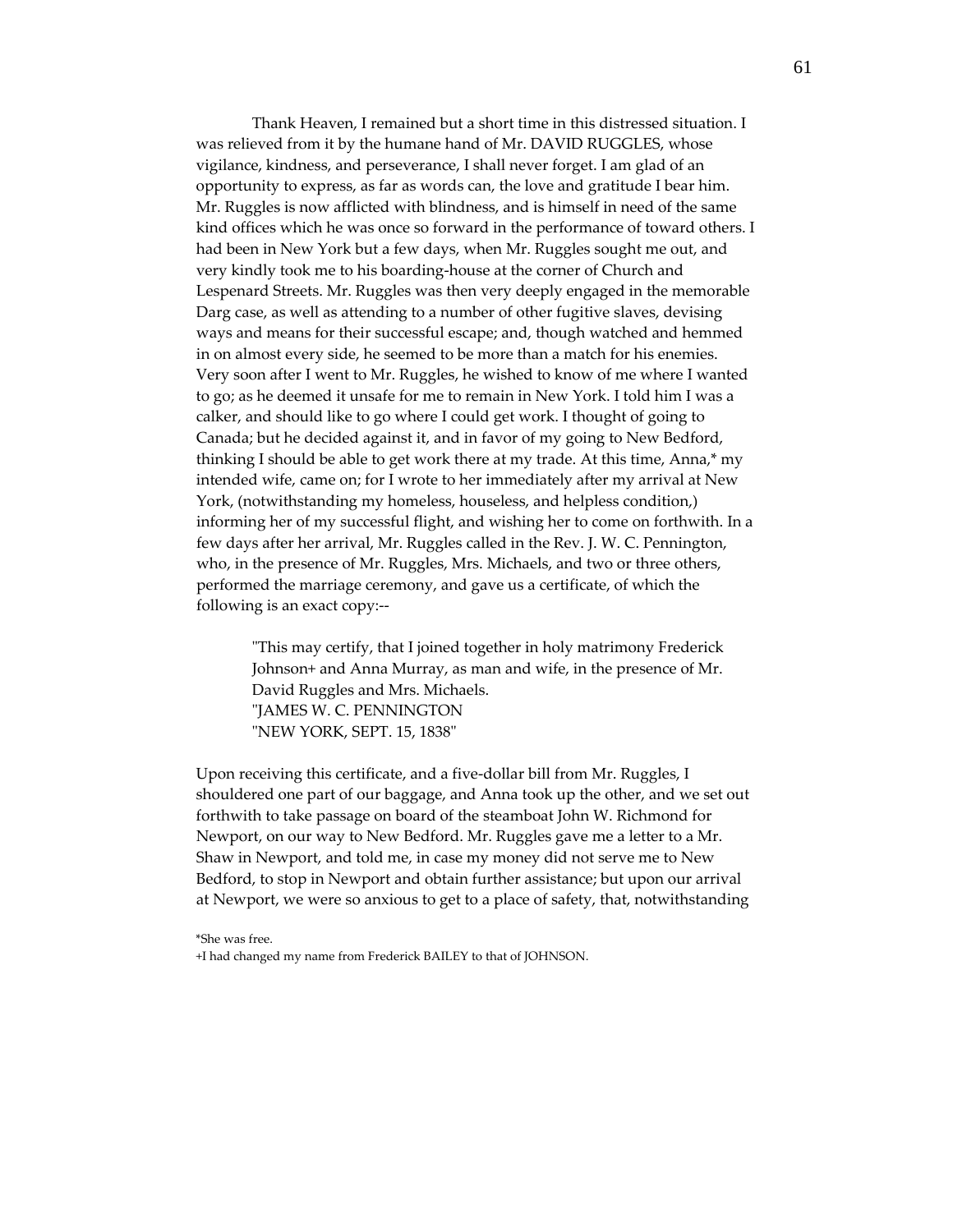we lacked the necessary money to pay our fare, we decided to take seats in the stage, and promise to pay when we got to New Bedford. We were encouraged to do this by two excellent gentlemen, residents of New Bedford, whose names I afterward ascertained to be Joseph Ricketson and William C. Taber. They seemed at once to understand our circumstances, and gave us such assurance of their friendliness as put us fully at ease in their presence. It was good indeed to meet with such friends, at such a time. Upon reaching New Bedford, we were directed to the house of Mr. Nathan Johnson, by whom we were kindly received, and hospitably provided for. Both Mr. and Mrs. Johnson took a deep and lively interest in our welfare. They proved themselves quite worthy of the name of abolitionists. When the stage‐driver found us unable to pay our fare, he held on upon our baggage as security for the debt. I had but to mention the fact to Mr. Johnson, and he forthwith advanced the money.

We now began to feel a degree of safety, and to prepare ourselves for the duties and responsibilities of a life of freedom. On the morning after our arrival at New Bedford, while at the breakfast‐table, the question arose as to what name I should be called by. The name given me by my mother was, "Frederick Augustus Washington Bailey." I, however, had dispensed with the two middle names long before I left Maryland so that I was generally known by the name of "Frederick Bailey." I started from Baltimore bearing the name of "Stanley." When I got to New York, I again changed my name to "Frederick Johnson," and thought that would be the last change. But when I got to New Bedford, I found it necessary again to change my name. The reason of this necessity was, that there were so many Johnsons in New Bedford, it was already quite difficult to distinguish between them. I gave Mr. Johnson the privilege of choosing me a name, but told him he must not take from me the name of "Frederick." I must hold on to that, to preserve a sense of my identity. Mr. Johnson had just been reading the "Lady of the Lake," and at once suggested that my name be "Douglass." From that time until now I have been called "Frederick Douglass;" and as I am more widely known by that name than by either of the others, I shall continue to use it as my own.

I was quite disappointed at the general appearance of things in New Bedford. The impression which I had received respecting the character and condition of the people of the north, I found to be singularly erroneous. I had very strangely supposed, while in slavery, that few of the comforts, and scarcely any of the luxuries, of life were enjoyed at the north, compared with what were enjoyed by the slaveholders of the south. I probably came to this conclusion from the fact that northern people owned no slaves. I supposed that they were about upon a level with the non-slaveholding population of the south. I knew "they" were exceedingly poor, and I had been accustomed to regard their poverty as the necessary consequence of their being non‐slaveholders. I had somehow imbibed the opinion that, in the absence of slaves, there could be no wealth, and very little refinement. And upon coming to the north, I expected to meet with a rough, hard‐handed, and uncultivated population, living in the most Spartanlike simplicity, knowing nothing of the ease, luxury, pomp, and grandeur of southern slaveholders. Such being my conjectures, any one acquainted with the appearance of New Bedford may very readily infer how palpably I must have seen my mistake.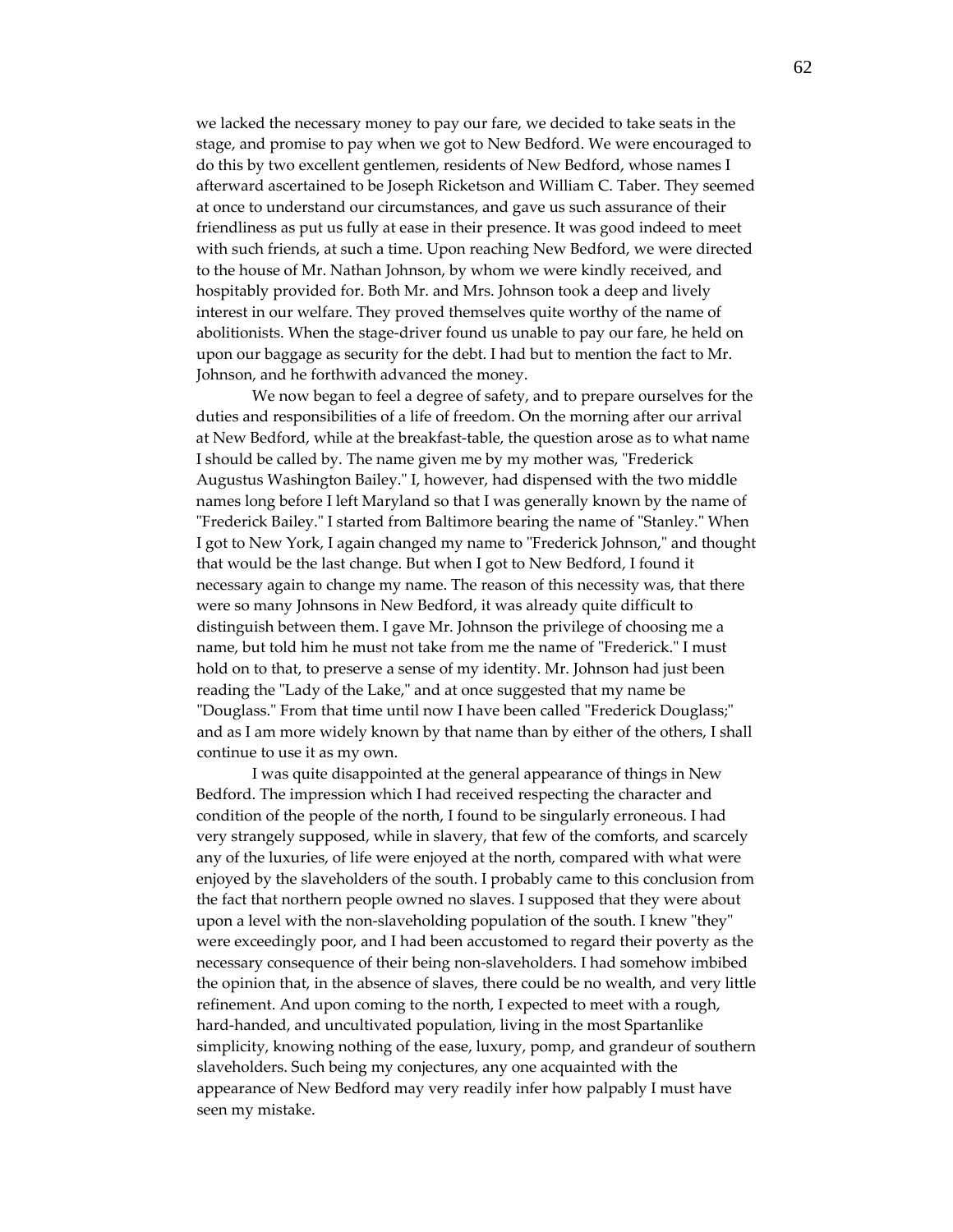In the afternoon of the day when I reached New Bedford, I visited the wharves, to take a view of the shipping. Here I found myself surrounded with the strongest proofs of wealth. Lying at the wharves, and riding in the stream, I saw many ships of the finest model, in the best order, and of the largest size. Upon the right and left, I was walled in by granite warehouses of the widest dimensions, stowed to their utmost capacity with the necessaries and comforts of life. Added to this, almost every body seemed to be at work, but noiselessly so, compared with what I had been accustomed to in Baltimore. There were no loud songs heard from those engaged in loading and unloading ships. I heard no deep oaths or horrid curses on the laborer. I saw no whipping of men; but all seemed to go smoothly on. Every man appeared to understand his work, and went at it with a sober, yet cheerful earnestness, which betokened the deep interest which he felt in what he was doing, as well as a sense of his own dignity as a man. To me this looked exceedingly strange. From the wharves I strolled around and over the town, gazing with wonder and admiration at the splendid churches, beautiful dwellings, and finely‐cultivated gardens; evincing an amount of wealth, comfort, taste, and refinement, such as I had never seen in any part of slaveholding Maryland.

Every thing looked clean, new, and beautiful. I saw few or no dilapidated houses, with povertystricken inmates; no half‐naked children and barefooted women, such as I had been accustomed to see in Hillsborough, Easton, St. Michael's, and Baltimore. The people looked more able, stronger, healthier, and happier, than those of Maryland. I was for once made glad by a view of extreme wealth, without being saddened by seeing extreme poverty. But the most astonishing as well as the most interesting thing to me was the condition of the colored people, a great many of whom, like myself, had escaped thither as a refuge from the hunters of men. I found many, who had not been seven years out of their chains, living in finer houses, and evidently enjoying more of the comforts of life, than the average of slaveholders in Maryland. I will venture to assert, that my friend Mr. Nathan Johnson (of whom I can say with a grateful heart, "I was hungry, and he gave me meat; I was thirsty, and he gave me drink; I was a stranger, and he took me in") lived in a neater house; dined at a better table; took, paid for, and read, more newspapers; better understood the moral, religious, and political character of the nation,‐‐than nine tenths of the slaveholders in Talbot county Maryland. Yet Mr. Johnson was a working man. His hands were hardened by toil, and not his alone, but those also of Mrs. Johnson. I found the colored people much more spirited than I had supposed they would be. I found among them a determination to protect each other from the blood‐thirsty kidnapper, at all hazards. Soon after my arrival, I was told of a circumstance which illustrated their spirit. A colored man and a fugitive slave were on unfriendly terms. The former was heard to threaten the latter with informing his master of his whereabouts. Straightway a meeting was called among the colored people, under the stereotyped notice, "Business of importance!" The betrayer was invited to attend. The people came at the appointed hour, and organized the meeting by appointing a very religious old gentleman as president, who, I believe, made a prayer, after which he addressed the meeting as follows: "Friends, we have got him here, and I would recommend that you young men just take him outside the door, and kill him!" With this, a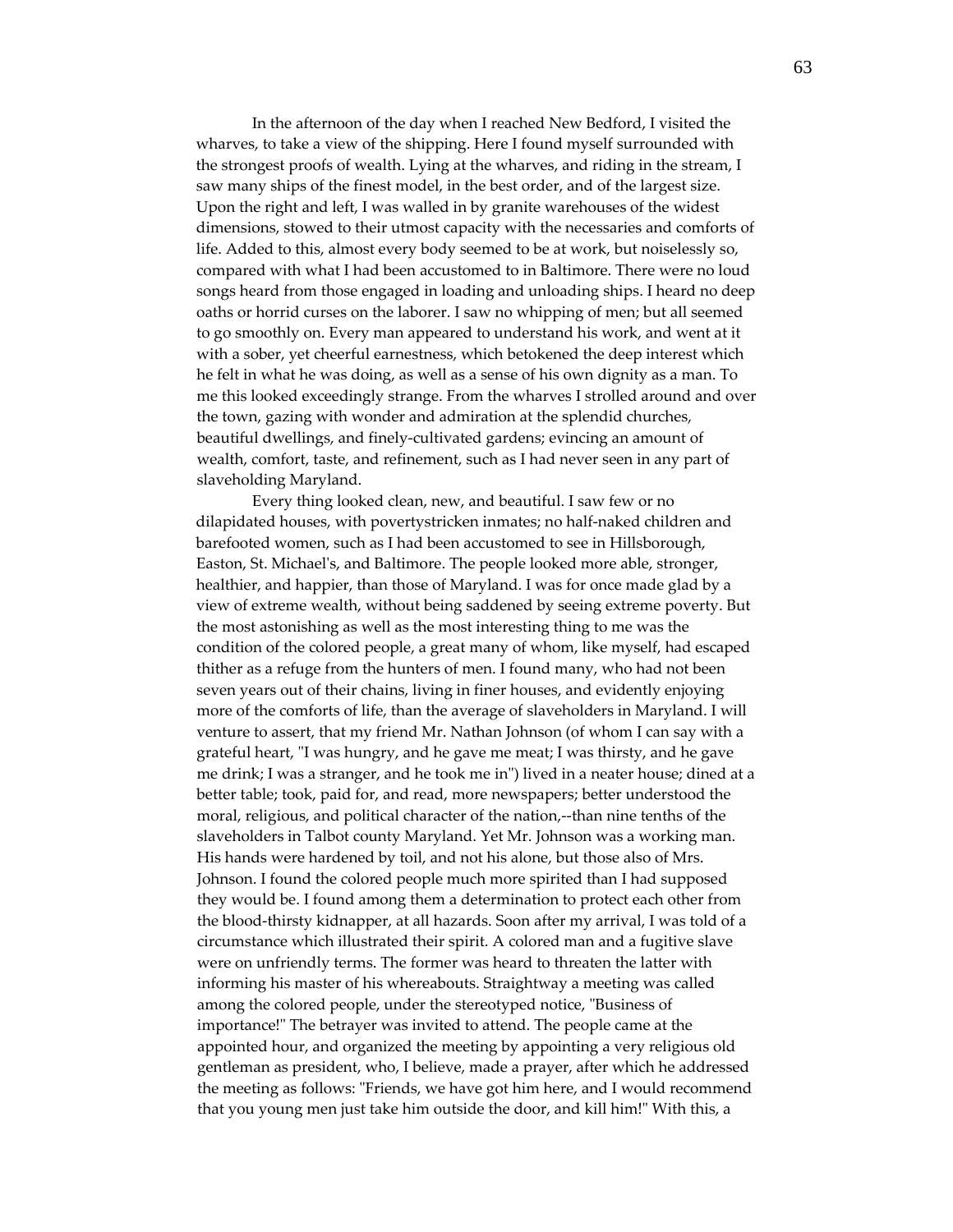number of them bolted at him; but they were intercepted by some more timid than themselves, and the betrayer escaped their vengeance, and has not been seen in New Bedford since. I believe there have been no more such threats, and should there be hereafter, I doubt not that death would be the consequence. I found employment, the third day after my arrival, in stowing a sloop with a load of oil. It was new, dirty, and hard work for me; but I went at it with a glad heart and a willing hand. I was now my own master. It was a happy moment, the rapture of which can be understood only by those who have been slaves. It was the first work, the reward of which was to be entirely my own. There was no Master Hugh standing ready, the moment I earned the money, to rob me of it. I worked that day with a pleasure I had never before experienced. I was at work for myself and newly‐married wife. It was to me the starting‐point of a new existence. When I got through with that job, I went in pursuit of a job of calking; but such was the strength of prejudice against color, among the white calkers, that they refused to work with me, and of course I could get no employment.\* Finding my trade of no immediate benefit, I threw off my calking habiliments, and prepared myself to do any kind of work I could get to do. Mr. Johnson kindly let me have his wood-horse and saw, and I very soon found myself a plenty of work. There was no work too hard‐‐none too dirty. I was ready to saw wood, shovel coal, carry wood, sweep the chimney, or roll oil casks,--all of which I did.

In about four months after I went to New Bedford, there came a young man to me, and inquired if I did not wish to take the "Liberator." I told him I did; but, just having made my escape from slavery, I remarked that I was unable to pay for it then. I, however, finally became a subscriber to it. The paper came, and I read it from week to week with such feelings as it would be quite idle for me to attempt to describe. The paper became my meat and my drink. My soul was set all on fire. Its sympathy for my brethren in bonds‐‐its scathing denunciations of slaveholders‐‐its faithful exposures of slavery‐‐and its powerful attacks upon the upholders of the institution‐‐sent a thrill of joy through my soul, such as I had never felt before!

I had not long been a reader of the "Liberator," before I got a pretty correct idea of the principles, measures and spirit of the anti‐slavery reform. I took right hold of the cause. I could do but little; but what I could, I did with a joyful heart, and never felt happier than when in an anti‐slavery meeting. I seldom had much to say at the meetings, because what I wanted to say was said so much better by others. But, while attending an anti‐slavery convention at Nantucket, on the 11th of August, 1841, I felt strongly moved to speak, and was at the same time much urged to do so by Mr. William C. Coffin, a gentleman who had heard me speak in the colored peopleʹs meeting at New Bedford. It was

<sup>\*</sup> I am told that colored persons can now get employment at calking in New Bedford‐‐a result of anti‐ slavery effort. This work I did for nearly three years in New Bedford, before I became known to the anti‐slavery world.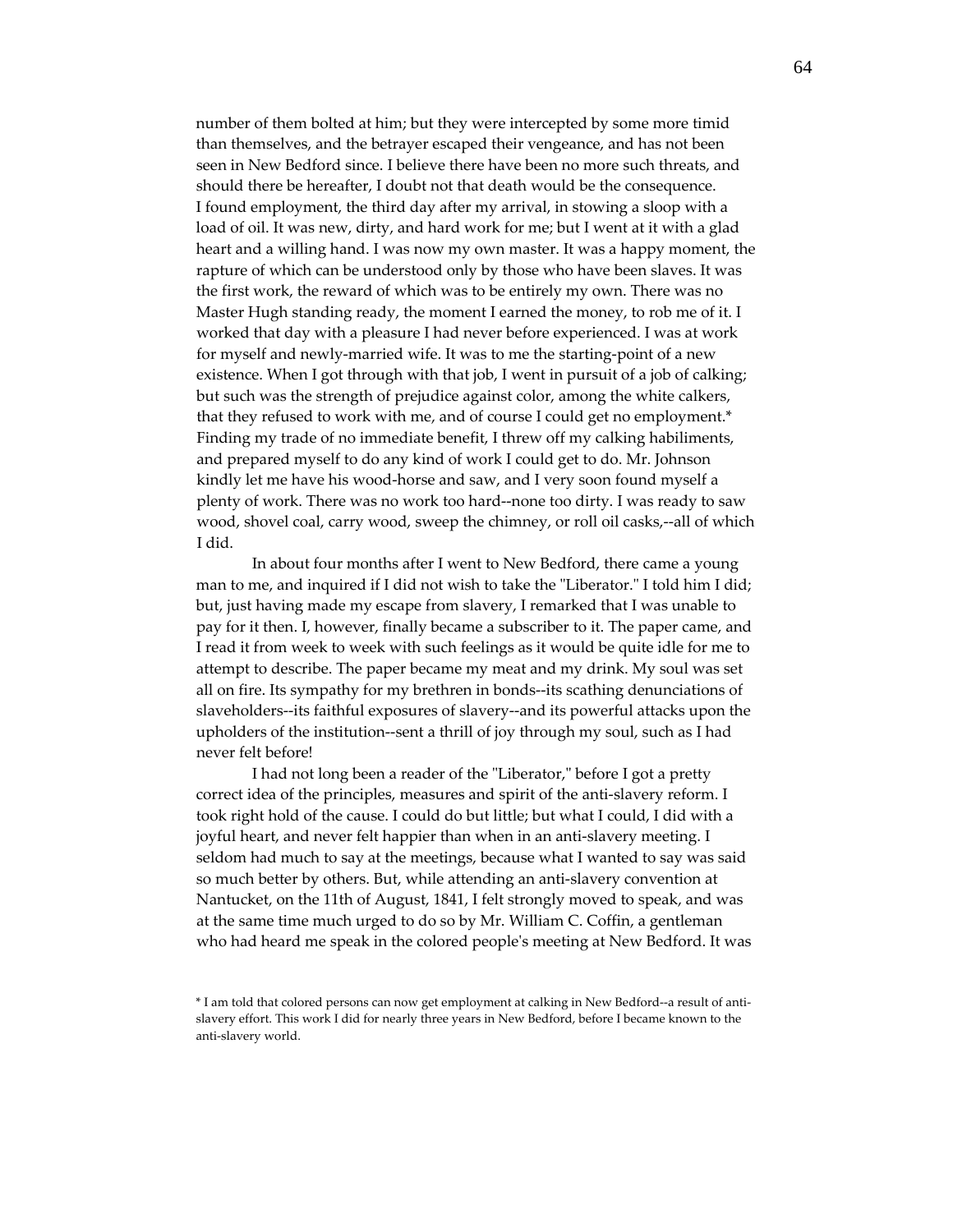a severe cross, and I took it up reluctantly. The truth was, I felt myself a slave, and the idea of speaking to white people weighed me down. I spoke but a few moments, when I felt a degree of freedom, and said what I desired with considerable ease. From that time until now, I have been engaged in pleading the cause of my brethren--with what success, and with what devotion, I leave those acquainted with my labors to decide.

## **APPENDIX**

I find, since reading over the foregoing Narrative, that I have, in several instances, spoken in such a tone and manner, respecting religion, as may possibly lead those unacquainted with my religious views to suppose me an opponent of all religion. To remove the liability of such misapprehension, I deem it proper to append the following brief explanation. What I have said respecting and against religion, I mean strictly to apply to the slaveholding religion of this land, and with no possible reference to Christianity proper; for, between the Christianity of this land, and the Christianity of Christ, I recognize the widest possible difference‐‐so wide, that to receive the one as good, pure, and holy, is of necessity to reject the other as bad, corrupt, and wicked. To be the friend of the one, is of necessity to be the enemy of the other. I love the pure, peaceable, and impartial Christianity of Christ: I therefore hate the corrupt, slaveholding, women-whipping, cradle-plundering, partial and hypocritical Christianity of this land. Indeed, I can see no reason, but the most deceitful one, for calling the religion of this land Christianity. I look upon it as the climax of all misnomers, the boldest of all frauds, and the grossest of all libels. Never was there a clearer case of "stealing the livery of the court of heaven to serve the devil in." I am filled with unutterable loathing when I contemplate the religious pomp and show, together with the horrible inconsistencies, which every where surround me. We have men-stealers for ministers, womenwhippers for missionaries, and cradleplunderers for church members. The man who wields the bloodclotted cowskin during the week fills the pulpit on Sunday, and claims to be a minister of the meek and lowly Jesus. The man who robs me of my earnings at the end of each week meets me as a class-leader on Sunday morning, to show me the way of life, and the path of salvation. He who sells my sister, for purposes of prostitution, stands forth as the pious advocate of purity. He who proclaims it a religious duty to read the Bible denies me the right of learning to read the name of the God who made me. He who is the religious advocate of marriage robs whole millions of its sacred influence, and leaves them to the ravages of wholesale pollution. The warm defender of the sacredness of the family relation is the same that scatters whole families,--sundering husbands and wives, parents and children, sisters and brothers,‐‐leaving the hut vacant, and the hearth desolate. We see the thief preaching against theft, and the adulterer against adultery. We have men sold to build churches, women sold to support the gospel, and babes sold to purchase Bibles for the POOR HEATHEN! ALL FOR THE GLORY OF GOD AND THE GOOD OF SOULS! The slave auctioneer's bell and the church-going bell chime in with each other, and the bitter cries of the heart-broken slave are drowned in the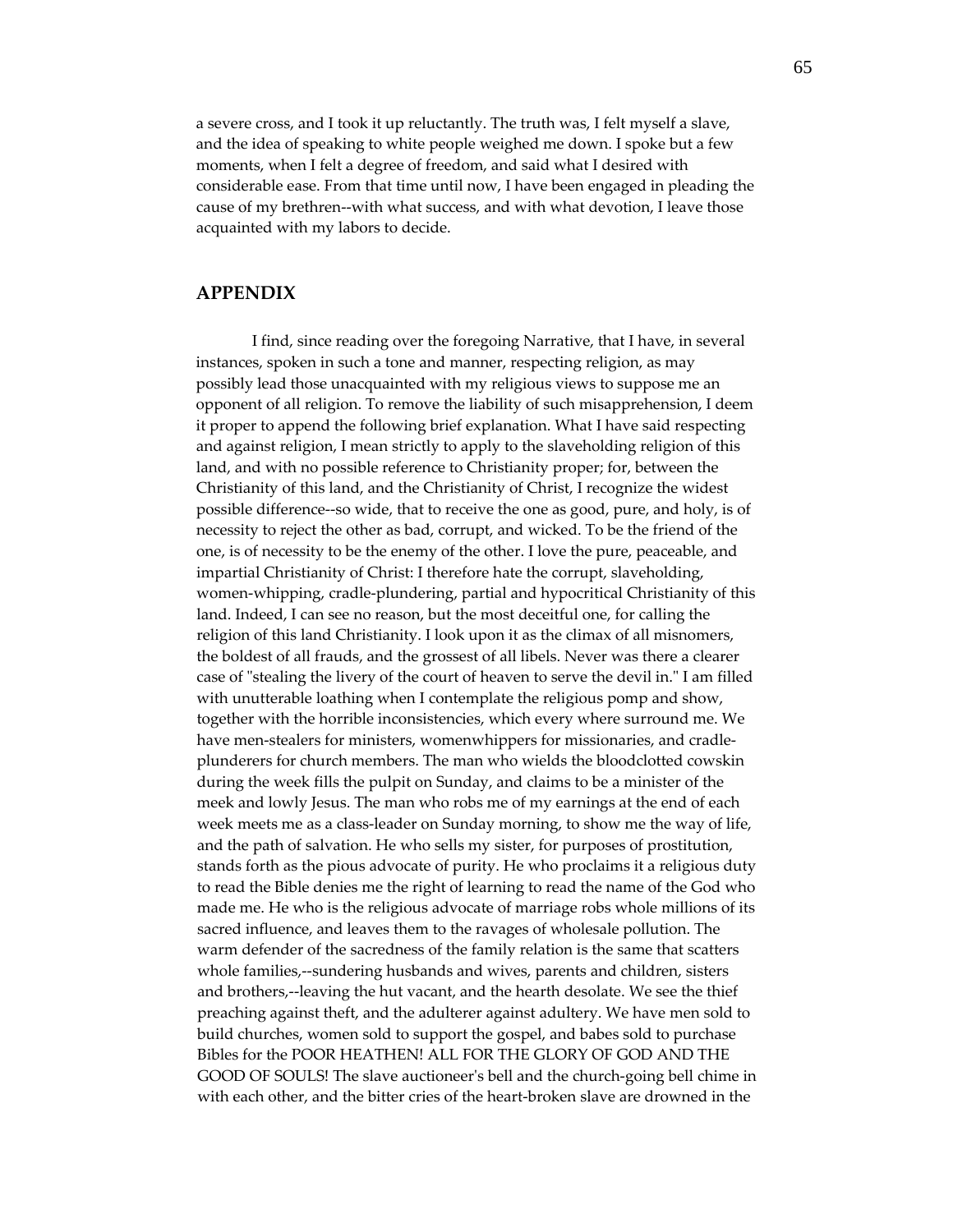religious shouts of his pious master. Revivals of religion and revivals in the slave-trade go hand in hand together. The slave prison and the church stand near each other. The clanking of fetters and the rattling of chains in the prison, and the pious psalm and solemn prayer in the church, may be heard at the same time. The dealers in the bodies and souls of men erect their stand in the presence of the pulpit, and they mutually help each other. The dealer gives his blood‐stained gold to support the pulpit, and the pulpit, in return, covers his infernal business with the garb of Christianity. Here we have religion and robbery the allies of each other--devils dressed in angels' robes, and hell presenting the semblance of paradise.

ʺJust God! and these are they, Who minister at thine altar, God of right! Men who their hands, with prayer and blessing, lay On Israel's ark of light.

ʺWhat! preach, and kidnap men? Give thanks, and rob thy own afflicted poor? Talk of thy glorious liberty, and then Bolt hard the captiveʹs door?

ʺWhat! servants of thy own Merciful Son, who came to seek and save The homeless and the outcast, fettering down The tasked and plundered slave!

ʺPilate and Herod friends! Chief priests and rulers, as of old, combine! Just God and holy! is that church which lends Strength to the spoiler thine?"

The Christianity of America is a Christianity, of whose votaries it may be as truly said, as it was of the ancient scribes and Pharisees, "They bind heavy burdens, and grievous to be borne, and lay them on menʹs shoulders, but they themselves will not move them with one of their fingers. All their works they do for to be seen of men.‐‐They love the uppermost rooms at feasts, and the chief seats in the synagogues, . . . . . . and to be called of men, Rabbi, Rabbi.‐‐But woe unto you, scribes and Pharisees, hypocrites! for ye shut up the kingdom of heaven against men; for ye neither go in yourselves, neither suffer ye them that are entering to go in. Ye devour widowsʹ houses, and for a pretence make long prayers; therefore ye shall receive the greater damnation. Ye compass sea and land to make one proselyte, and when he is made, ye make him twofold more the child of hell than yourselves.‐‐Woe unto you, scribes and Pharisees, hypocrites! for ye pay tithe of mint, and anise, and cumin, and have omitted the weightier matters of the law, judgment, mercy, and faith; these ought ye to have done, and not to leave the other undone. Ye blind guides! which strain at a gnat, and swallow a camel. Woe unto you, scribes and Pharisees, hypocrites! for ye make clean the outside of the cup and of the platter; but within, they are full of extortion and excess.‐Woe unto you, scribes and Pharisees, hypocrites! for ye are like unto whited sepulchres, which indeed appear beautiful outward, but are within full of dead menʹs bones, and of all uncleanness. Even so ye also outwardly appear righteous unto men, but within ye are full of hypocrisy and iniquity."

Dark and terrible as is this picture, I hold it to be strictly true of the overwhelming mass of professed Christians in America. They strain at a gnat, and swallow a camel. Could any thing be more true of our churches? They would be shocked at the proposition of fellowshipping a SHEEP‐stealer; and at the same time they hug to their communion a MANstealer, and brand me with being an infidel, if I find fault with them for it. They attend with Pharisaical strictness to the outward forms of religion, and at the same time neglect the weightier matters of the law, judgment, mercy, and faith. They are always ready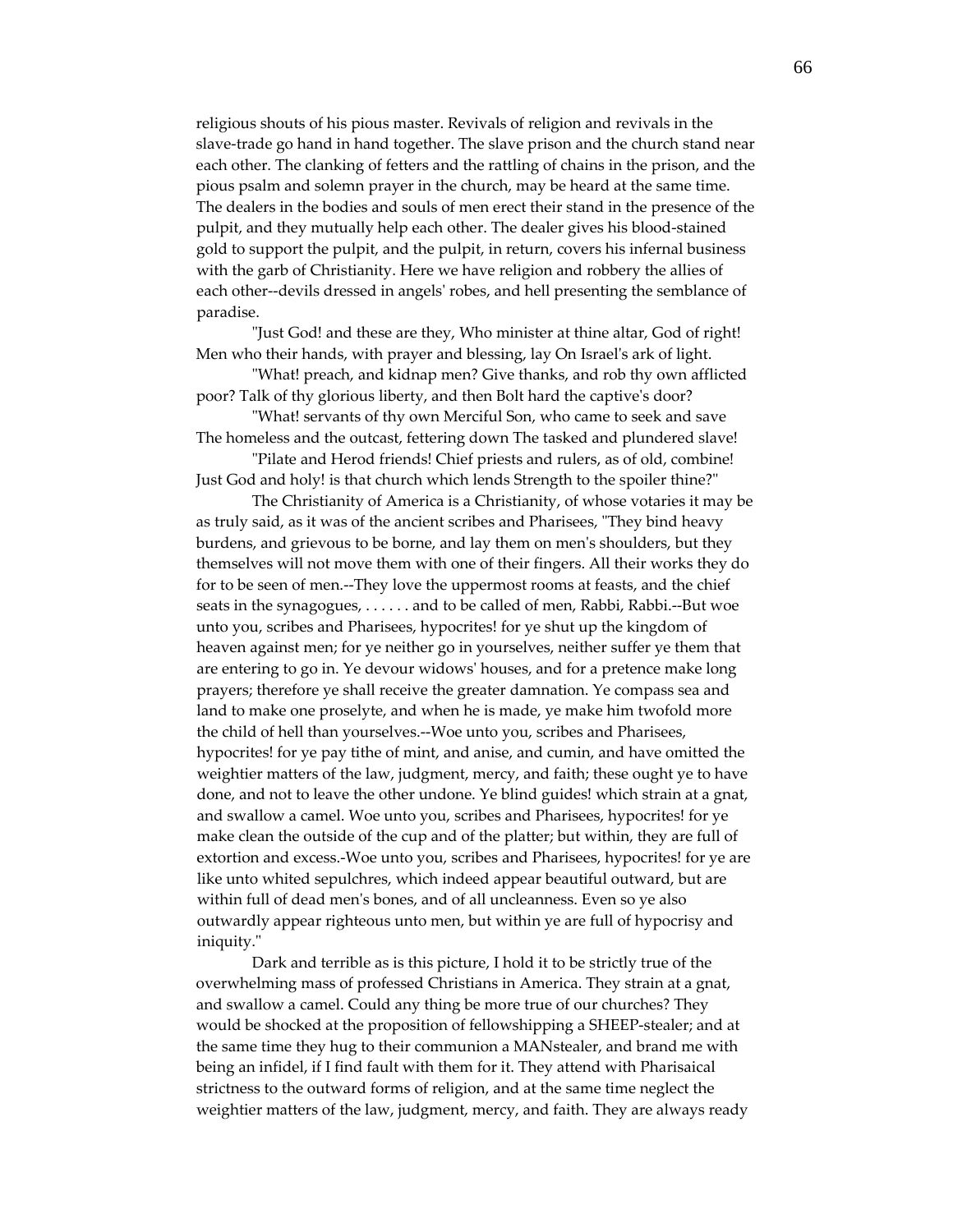to sacrifice, but seldom to show mercy. They are they who are represented as professing to love God whom they have not seen, whilst they hate their brother whom they have seen. They love the heathen on the other side of the globe. They can pray for him, pay money to have the Bible put into his hand, and missionaries to instruct him; while they despise and totally neglect the heathen at their own doors.

Such is, very briefly, my view of the religion of this land; and to avoid any misunderstanding, growing out of the use of general terms, I mean by the religion of this land, that which is revealed in the words, deeds, and actions, of those bodies, north and south, calling themselves Christian churches, and yet in union with slaveholders. It is against religion, as presented by these bodies, that I have felt it my duty to testify.

I conclude these remarks by copying the following portrait of the religion of the south, (which is, by communion and fellowship, the religion of the north,) which I soberly affirm is "true to the life," and without caricature or the slightest exaggeration. It is said to have been drawn, several years before the present anti-slavery agitation began, by a northern Methodist preacher, who, while residing at the south, had an opportunity to see slaveholding morals, manners, and piety, with his own eyes. "Shall I not visit for these things? saith the Lord. Shall not my soul be avenged on such a nation as this?"

#### **A PARODY**

ʺCome, saints and sinners, hear me tell How pious priests whip Jack and Nell, And women buy and children sell, And preach all sinners down to hell, And sing of heavenly union. "They'll bleat and baa, dona like goats, Gorge down black sheep, and strain at motes, Array their backs in fine black coats, Then seize their negroes by their throats, And choke, for heavenly union.

ʺTheyʹll church you if you sip a dram, And damn you if you steal a lamb; Yet rob old Tony, Doll, and Sam, Of human rights, and bread and ham; Kidnapperʹs heavenly union.

ʺTheyʹll loudly talk of Christʹs reward, And bind his image with a cord, And scold, and swing the lash abhorred, And sell their brother in the Lord To handcuffed heavenly union.

ʺTheyʹll read and sing a sacred song, And make a prayer both loud and long, And teach the right and do the wrong, Hailing the brother, sister throng, With words of heavenly union.

ʺWe wonder how such saints can sing, Or praise the Lord upon the wing, Who roar, and scold, and whip, and sting, And to their slaves and mammon cling, In guilty conscience union.

ʺTheyʹll raise tobacco, corn, and rye, And drive, and thieve, and cheat, and lie, And lay up treasures in the sky, By making switch and cowskin fly, In hope of heavenly union.

ʺTheyʹll crack old Tony on the skull, And preach and roar like Bashan bull, Or braying ass, of mischief full, Then seize old Jacob by the wool, And pull for heavenly union.